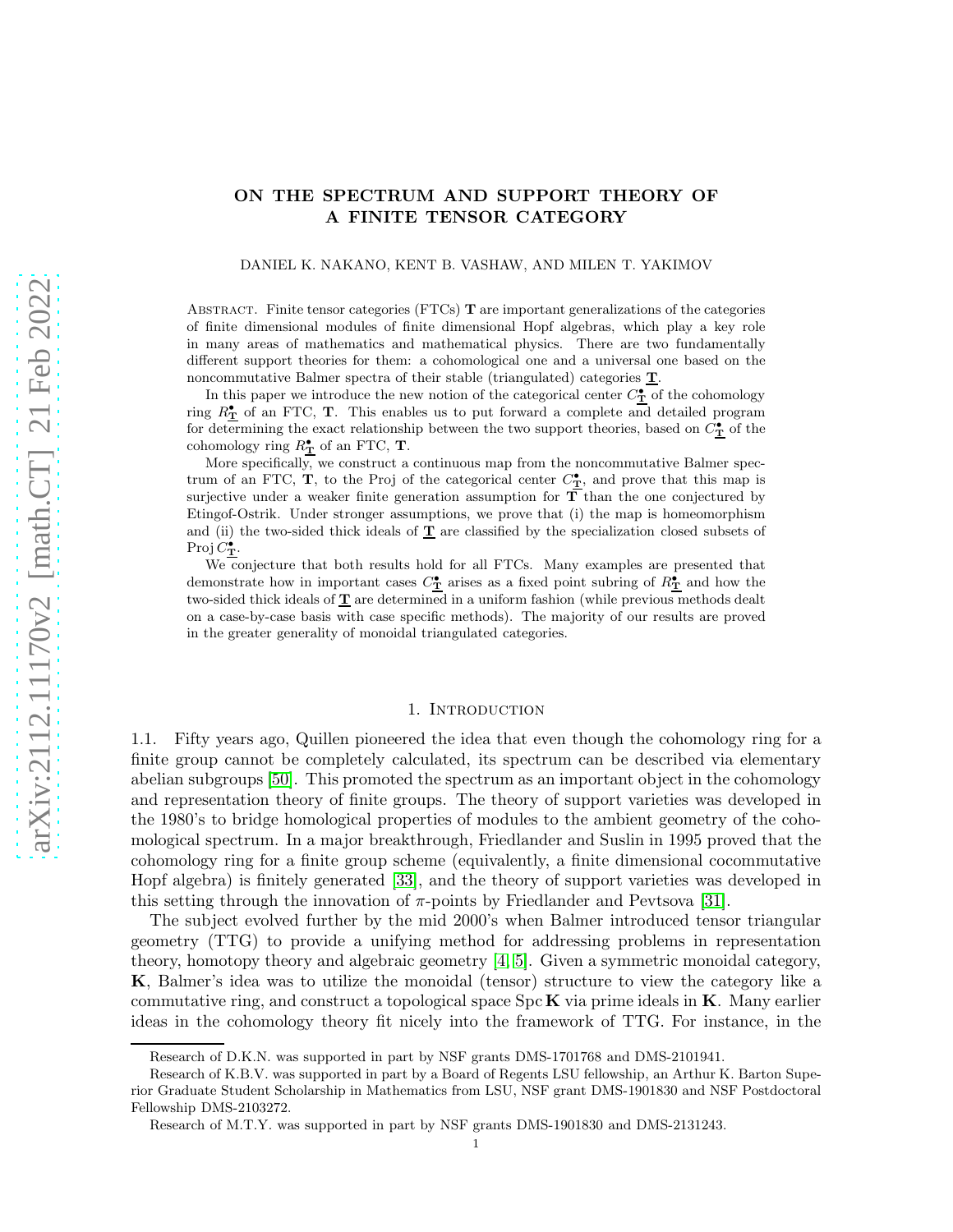representations of finite group schemes and quantum groups at roots of unity, the topological spaces  $\text{Spc}\,\mathbf{K}$  manifest themselves naturally as the projectivization of the spectrum of the cohomology ring.

The authors [\[39\]](#page-37-3) developed a general noncommutative version of Balmer's theory that deals with an arbitrary monoidal triangulated category  $\bf{K}$  (M $\Delta$ C for short). There are many important families of M∆Cs coming from diverse areas of mathematics and mathematical physics. One such family is comprised of the stable module categories of finite dimensional Hopf algebras, and more generally, the stable categories of finite tensor categories. These M∆Cs are in general not symmetric (because Hopf algebras are not necessarily cocommutative). The key feature of our new approach is to define the noncommutative Balmer spectrum  $\text{Spc } K$ and support data for  $\bf{K}$  in terms of tensoring thick ideals of  $\bf{K}$ , and not to use object-wise tensoring. This enables us to distinguish between prime ideals and completely prime ideals in  $Spc\mathbf{K}$ , and provide new insights about the tensor product property on supports.

1.2. In recent years, there has been a substantial effort to better understand the cohomology and support theory for finite dimensional Hopf algebras  $H$ , and more generally, for finite tensor categories T. The latter are important generalizations of the categories of finite dimensional modules  $mod(H)$  and play an important role in mathematical physics and quantum computing. There are two major approaches to support theory for finite tensor categories:

- (i) cohomological support and
- (ii) support via the (noncommutative) Balmer spectrum of the stable category T.

For the second one, we note that all finite tensor categories are Frobenius [\[29\]](#page-37-4). The corresponding stable categories  $\underline{T}$  are M $\Delta$ Cs, which have the property that they are the compact parts of M∆Cs admitting arbitrary set indexed coproducts.

In this paper we prove results to establish the exact relationship between the two support theories for all finite tensor categories. Many parts of this program apply to the compact subcategories of all M∆Cs admitting arbitrary set indexed coproducts.

1.3. For a topological space X, denote by  $\mathcal{X}_{cl}(X)$ , the collection of all of its closed subsets. Define the *cohomology ring* of an M $\Delta C$ , K to be the ring

$$
R_{\mathbf{K}}^{\bullet} := \bigoplus_{i \geq 0} \mathrm{Hom}_{\mathbf{K}}(\mathbf{1}, \Sigma^{i} \mathbf{1}),
$$

where 1 denotes the unit object of **K**. Define the Tate cohomology ring of **K** to be the ring

$$
\widehat{R}_{\mathbf{K}}^{\bullet}:=\bigoplus_{i\in\mathbb{Z}}\mathrm{Hom}_{\mathbf{K}}(\mathbf{1},\Sigma^{i}\mathbf{1}).
$$

It is well known that these rings are (graded) commutative (see e.g. [\[53\]](#page-38-0)). For  $M, N \in \mathbf{K}$ denote the sets

$$
\operatorname{Hom}\nolimits^\bullet_{\mathbf K}(M,N)=\bigoplus_{i\geq 0}\operatorname{Hom}\nolimits_{\mathbf K}(M,\Sigma^iN),\quad \widehat{\operatorname{Hom}\nolimits}_{\mathbf K}(M,N)=\bigoplus_{i\in\mathbb Z}\operatorname{Hom}\nolimits_{\mathbf K}(M,\Sigma^iN).
$$

They have canonical structures of  $R_K^{\bullet}$  and  $\widehat{R}_K^{\bullet}$ -modules, respectively, given by

$$
g \cdot h = \Sigma^{i}(h)(g \otimes id_{M}),
$$
 for  $g \in \text{Hom}_{\mathbf{K}}(\mathbf{1}, \Sigma^{i}\mathbf{1}), h \in \text{Hom}_{\mathbf{K}}(M, \Sigma^{j}N),$ 

where we use the natural isomorphism  $(\Sigma^i \mathbf{1}) \otimes M \cong \Sigma^i M$ . Set  $\text{End}_{\mathbf{K}}^{\bullet}(M) = \text{Hom}_{\mathbf{K}}^{\bullet}(M, M)$ ,  $\widehat{\mathrm{End}}_{\mathbf{K}}^{\bullet}(M) = \widehat{\mathrm{Hom}}_{\mathbf{K}}^{\bullet}(M, M).$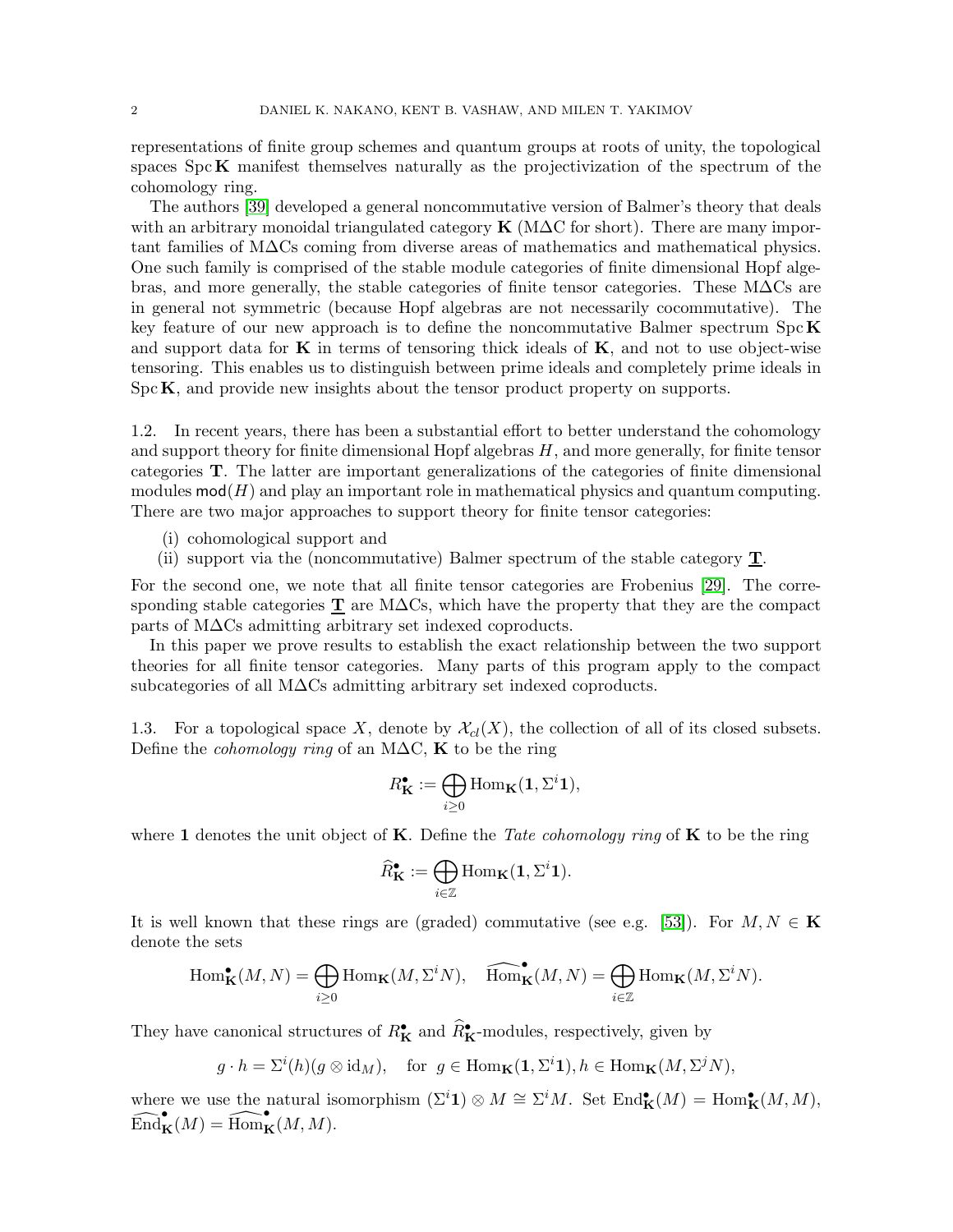The cohomological support map  $W : K \to \mathcal{X}_{cl}(\text{Proj } R_K^{\bullet})$  and the Tate cohomological support  $map \ \widetilde{W} : \mathbf{K} \to \mathcal{X}_{cl}(\text{Proj } \widehat{R}_{\mathbf{K}}^{\bullet})$  are given by

$$
W(M) = \{ \mathfrak{p} \in \operatorname{Proj} R_{\mathbf{K}}^{\bullet} : \mathfrak{p} \supseteq \operatorname{Ann}_{R_{\mathbf{K}}^{\bullet}} \left( \operatorname{End}_{\mathbf{K}}^{\bullet}(M) \right) \},
$$
  

$$
\widehat{W}(M) = \{ \mathfrak{p} \in \operatorname{Spec}^{\mathrm{h}} \widehat{R}_{\mathbf{K}}^{\bullet} : \mathfrak{p} \supseteq \operatorname{Ann}_{\widehat{R}_{\mathbf{K}}^{\bullet}} \left( \widehat{\operatorname{End}}_{\mathbf{K}}^{\bullet}(M) \right) \}.
$$

Here, following [\[4\]](#page-36-0), for a  $\mathbb{Z}$ -graded commutative ring R we denote by

$$
\operatorname{Spec}^{\mathrm{h}} R
$$

the space of homogeneous prime ideals of  $R$ , equipped with the Zariski topology. For a commutative ring  $R$  and a finitely generated  $R$ -module  $Y$ ,

$$
\{\mathfrak{p} \in \operatorname{Spec} R : Y_{\mathfrak{p}} \neq 0\} = \{\mathfrak{p} \in \operatorname{Spec} R : \mathfrak{p} \supseteq \operatorname{Ann}_R(Y)\},
$$

see e.g. [\[2,](#page-36-2) Ch. 3, Exercise 19(v)]. Therefore, the cohomological support map and the Tate cohomological support map are given by the more classical formulas

$$
W(M) = \{ \mathfrak{p} \in \operatorname{Proj} R_{\mathbf{K}}^{\bullet} : \operatorname{End}_{\mathbf{K}}^{\bullet}(M)_{\mathfrak{p}} \neq 0 \},
$$
  

$$
\widehat{W}(M) = \{ \mathfrak{p} \in \operatorname{Spec}^{\mathrm{h}} \widehat{R}_{\mathbf{K}}^{\bullet} : \widehat{\operatorname{End}}_{\mathbf{K}}^{\bullet}(M)_{\mathfrak{p}} \neq 0 \},
$$

respectively for those objects  $M \in \mathbf{K}$  for which  $\text{End}_{\mathbf{K}}^{\bullet}(M)$  is a finitely generated  $R_{\mathbf{K}}^{\bullet}$ -module and  $\widehat{\text{End}}_{\mathbf{K}}^{\bullet}(M)$  is a finitely generated  $\widehat{R}_{\mathbf{K}}^{\bullet}$ -module. These supports maps were widely used for many classes of M∆Cs in various degrees of generality (stable module categories of finite groups, finite group schemes, and finite dimensional Hopf algebras, derived categories of algebraic varieties, etc.), and were defined in this generality in [\[18\]](#page-36-3).

The noncommutative Balmer spectrum  $\text{Spc}\,\mathbf{K}$  of  $\mathbf{K}$  is the topological space of all thick prime ideals of  $K$ , see Section [2](#page-8-0) for definitions. The basic notions were introduced by Buan, Krause and Solberg [\[17\]](#page-36-4). The concepts were reintroduced and extensively studied by the authors in [\[39\]](#page-37-3). The corresponding support map  $V : \mathbf{K} \to \mathcal{X}_{cl}(\text{Spc } \mathbf{K})$  is defined by

$$
V(M) := \{ \mathbf{P} \in \operatorname{Spc} \mathbf{K} \mid M \notin \mathbf{P} \}.
$$

The following is one of the major problems in the area:

**Problem A.** What is the relationship between the cohomological support map  $W : K \rightarrow$  $\mathcal{X}_{cl}(\text{Proj } R_{\mathbf{K}}^{\bullet})$  and the Tate cohomological support map  $\widetilde{W}: \mathbf{K} \to \mathcal{X}_{cl}(\text{Spec}^{\text{h}} \widehat{R}_{\mathbf{K}}^{\bullet})$ , on the one hand, and the Balmer spectrum support map  $V : K \to \mathcal{X}_{cl}(\text{Spc K})$ , on the other hand?

1.4. We now present a new framework with the aim of settling this problem for the stable categories of all finite tensor categories.

Let K be a collection of objects that generates the M $\Delta C$ , K, as a triangulated category. Define the *categorical center*  $\widehat{C}_{\mathbf{K}}^{\bullet}$  of the Tate cohomology ring  $\widehat{R}_{\mathbf{K}}^{\bullet}$  as the graded subring spanned by all  $g \in \text{Hom}_{\mathbf{K}}(1, \Sigma^i 1)$ , such that for every object  $M \in \mathcal{K}$ , the following diagram commutes, where the isomorphisms are structure isomorphisms for an  $\text{M}\Delta\text{C}$ :

(1.1)  
\n
$$
\downarrow g \otimes id_M
$$
\n
$$
\Sigma^i \mathbf{1} \otimes M \xrightarrow{\cong} \Sigma^i M \xleftarrow{\cong} M \otimes \mathbf{1}
$$
\n
$$
\downarrow id_M \otimes g
$$
\n
$$
\Sigma^i \mathbf{1} \otimes M \xrightarrow{\cong} \Sigma^i M \xleftarrow{\cong} M \otimes \Sigma^i \mathbf{1}
$$

Define the categorical center of the cohomology ring  $R_K^{\bullet}$  to be

<span id="page-2-0"></span>
$$
C_{\mathbf{K}}^{\bullet} := R_{\mathbf{K}}^{\bullet} \cap \widehat{C}_{\mathbf{K}}^{\bullet}.
$$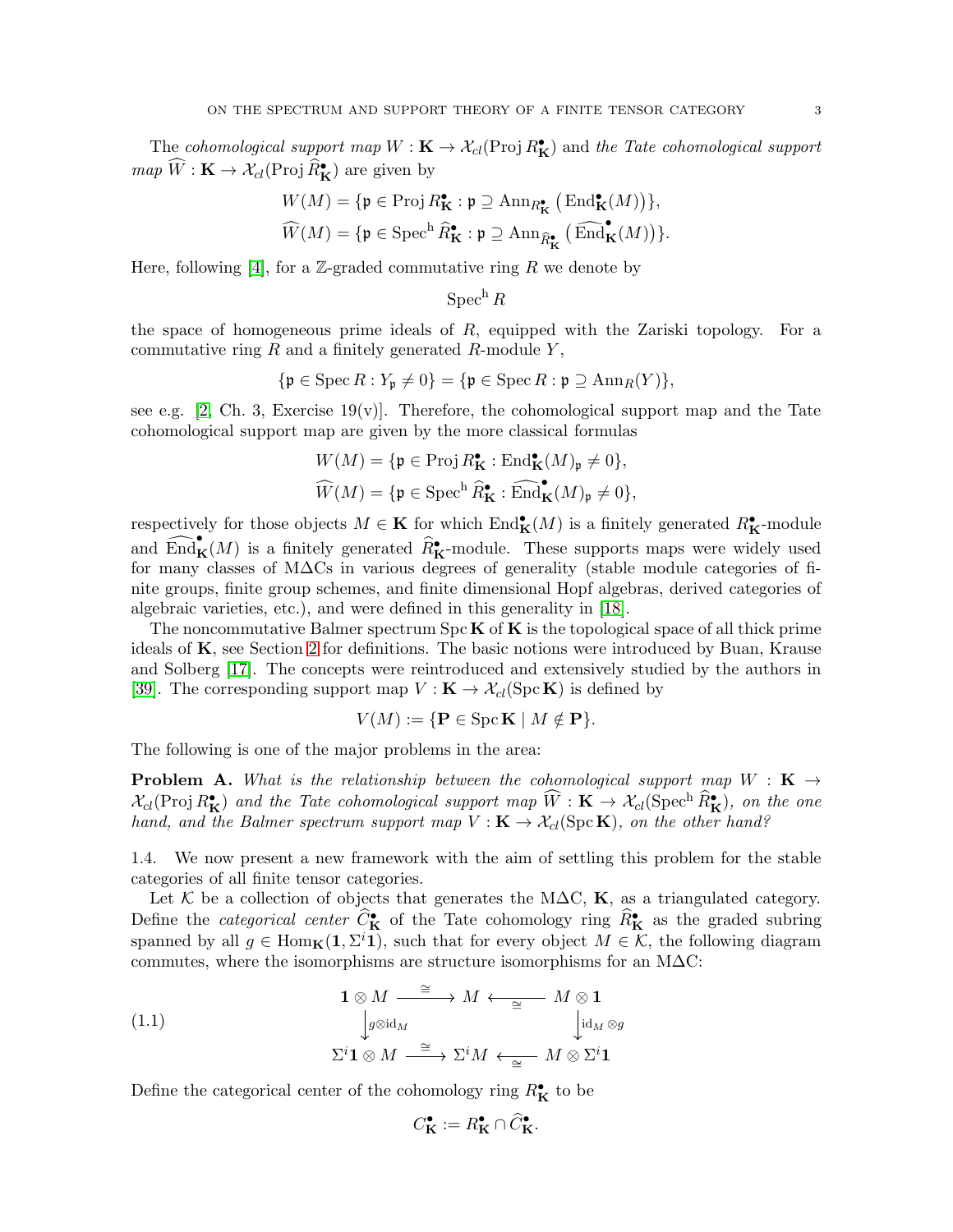When K is taken to be the collection of all objects of **K**, then  $\widehat{C}_{\mathbf{K}}^{\bullet}$  is isomorphic to the Tate cohomology ring of the Drinfeld center of  $K$ , which is a monoidal additive category with an autoequivalence induced from Σ. For smaller collections  $K$  (which matter in our situation), our categorical centers  $\hat{C}_{\mathbf{K}}^{\bullet}$  are generally bigger algebras than those. (Note that the Tate cohomology ring  $\widehat{R}_{\mathbf{K}}^{\bullet}$  is itself graded commutative for all M $\Delta \mathrm{Cs}$ ,  $\mathbf{K}$ , so  $\widehat{C}_{\mathbf{K}}^{\bullet}$  is not a center in the classical sense). If K is a braided M $\Delta C$ , then  $\widehat{C}_{\mathbf{K}}^{\bullet} = \widehat{R}_{\mathbf{K}}^{\bullet}$ . The categorical center  $\widehat{C}_{\mathbf{K}}^{\bullet}$  of the Tate cohomology ring  $\widehat{R}_{\mathbf{K}}^{\bullet}$  is a subalgebra of the graded center of  $\mathbf{K}$  studied in [\[19,](#page-36-5) [12\]](#page-36-6) and other papers, but the latter is typically much bigger and contains  $\widehat{R}_{\mathbf{K}}^{\bullet}$ . In Section [3](#page-9-0) we present a detailed comparison of the categorical center with other algebras of homological origin. We refer the reader to the diagram [\(3.2\)](#page-13-0) that summarizes this relationship.

**Remark.** In both notations  $\hat{C}_{\mathbf{K}}^{\bullet}$  and  $C_{\mathbf{K}}^{\bullet}$  we suppress the dependence on a generating set of objects  $K$  to avoid overcrowded notation.

In Section [4](#page-13-1) we describe how in important situations, the categorical centers  $C_K^{\bullet}$  and  $\widehat{C}_K^{\bullet}$ arise as fixed point subring of  $R_K^{\bullet}$  and  $\widehat{R}_K^{\bullet}$  under group actions. In Section [5](#page-15-0) we present an explicit calculation of the categorical centers  $C_K^{\bullet}$  and  $\hat{C}_K^{\bullet}$  for the stable module categories of many classes of (non-cocommutative) Hopf algebras that have been actively studied before.

**Remark.** In the case when **K** is the stable category  $\mathbf{T}$  of a finite tensor category  $\mathbf{T}$ , the collection K will be chosen to be the (finite) set of simple objects of  $T$ .

With the notion of categorical center, we present the following key definition that will be used throughout this paper.

Definition. The central cohomological support and Tate central cohomological support of an M∆C, **K**, are the maps  $W_C : \mathbf{K} \to \text{Proj } C^{\bullet}_{\mathbf{K}}$  and  $\widetilde{W}_C : \mathbf{K} \to \text{Proj } \widetilde{C}^{\bullet}_{\mathbf{K}}$  given by

$$
W_C(M) = \{ \mathfrak{p} \in \operatorname{Proj} C_{\mathbf{K}}^{\bullet} : \mathfrak{p} \supseteq \operatorname{Ann}_{C_{\mathbf{K}}^{\bullet}} \big( \operatorname{End}_{\mathbf{K}}^{\bullet}(M) \big) \},
$$
  

$$
\widehat{W}_C(M) = \{ \mathfrak{p} \in \operatorname{Spec}^{\text{h}} \widehat{C}_{\mathbf{K}}^{\bullet} : \mathfrak{p} \supseteq \operatorname{Ann}_{\widehat{C}_{\mathbf{K}}^{\bullet}} \big( \operatorname{End}_{\mathbf{K}}^{\bullet}(M) \big) \}.
$$

<span id="page-3-0"></span>1.5. Etingof and Ostrik [\[29\]](#page-37-4) conjectured that all finite tensor categories T satisfy the strong finite generation condition:

(fg)  $R_{\underline{\mathbf{T}}}^{\bullet}$  is noetherian and for all  $M \in \underline{\mathbf{T}}$ ,  $\text{End}_{\underline{\mathbf{T}}}^{\bullet}(M)$  is a finitely generated  $R_{\underline{\mathbf{T}}}^{\bullet}$ -module.

We say that an M $\Delta C$ , K, satisfies the *weak finite generation condition* if

(wfg) for all  $M \in \mathbf{K}$ ,  $\text{End}_{\mathbf{K}}^{\bullet}(M)$  is a finitely generated  $C_{\mathbf{K}}^{\bullet}$ -module

and that  $\bf{K}$  satisfies the weak Tate finite generation condition if

(wTfg) for all  $M \in \mathbf{K}$ ,  $\widehat{\text{End}}_{\mathbf{K}}^{\bullet}(M)$  is a finitely generated  $\widehat{C}_{\mathbf{K}}^{\bullet}$ -module.

Since for all  $M, N \in \mathbf{K}$ ,  $\text{Hom}_\mathbf{K}^{\bullet}(M, N)$  is a direct summand of  $\text{End}_\mathbf{K}^{\bullet}(M \oplus N)$  and  $\widehat{\text{Hom}}_\mathbf{K}^{\bullet}(M, N)$ is a direct summand of  $\widehat{\text{End}}_{\mathbf{K}}^{\bullet}(M \oplus N)$ , the two conditions are equivalent to

(wfg) for all  $M, N \in \mathbf{K}$ ,  $\text{Hom}_{\mathbf{K}}^{\bullet}(M, N)$  is a finitely generated  $C^{\bullet}_{\mathbf{K}}$ -module and

(wTfg) for all  $M, N \in \mathbf{K}$ ,  $\widehat{Hom}_{\mathbf{K}}(M, N)$  is a finitely generated  $\widehat{C}_{\mathbf{K}}^{\bullet}$ -module.

Our first main result proves the existence of continuous maps  $\rho$  and  $\hat{\rho}$  that can be used to solve Problem A. It is striking that such continuous maps can be constructed without any assumptions on the M $\Delta C$ , K, see part (a) of the theorem. In parts (b)-(d) we establish properties of these maps under weak finite generation assumptions.

Theorem B. Let K be an  $M\Delta C$ .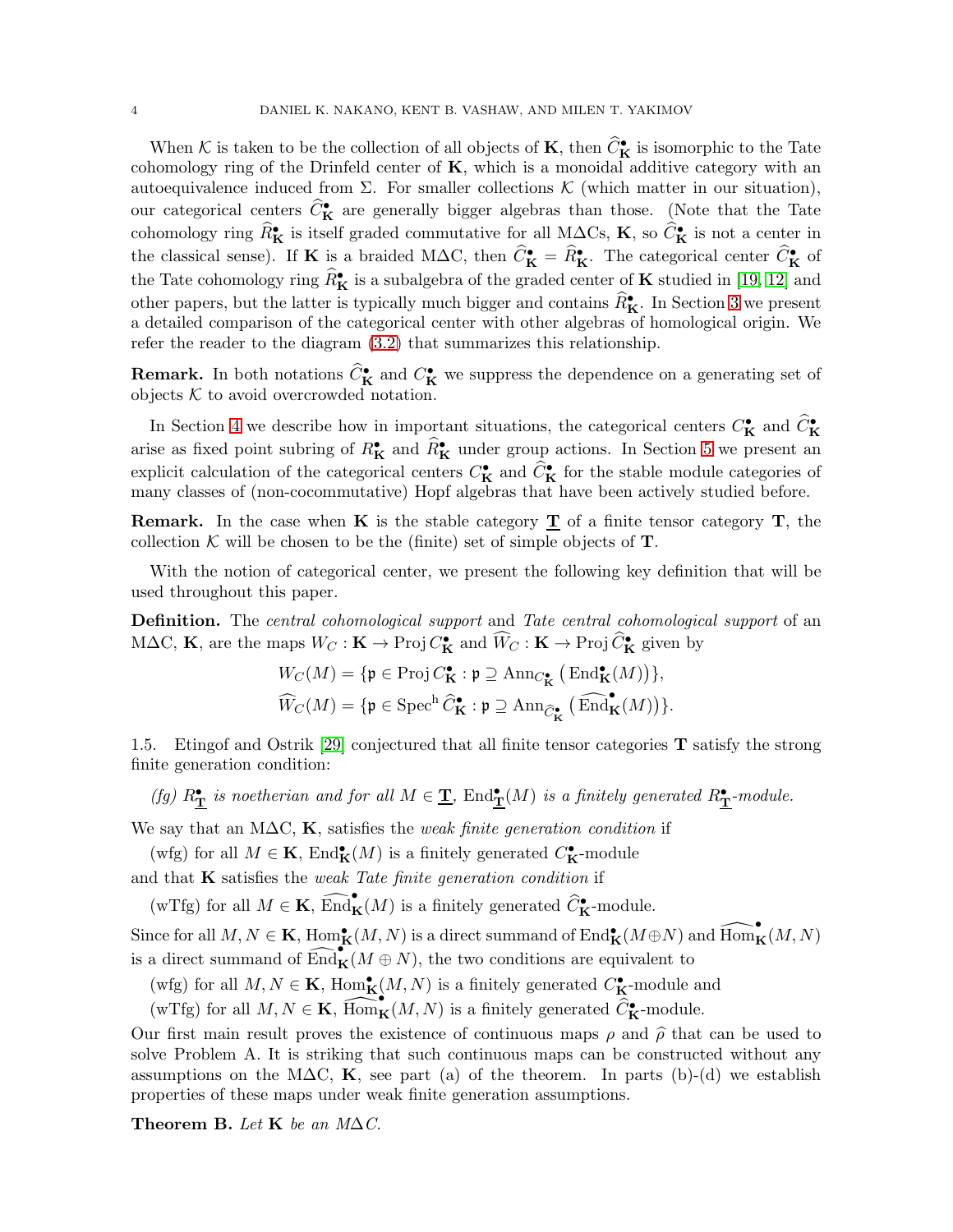(a) There is a continuous map  $\hat{\rho}$  : Spc  $\mathbf{K} \to \text{Spec}^{\text{h}} \hat{C}_{\mathbf{K}}^{\bullet}$  defined by

$$
\hat{\rho}: \operatorname{Spec} \mathbf{K} \to \operatorname{Spec}^{\mathrm{h}} \widehat{C}_{\mathbf{K}}^{\bullet}
$$

$$
\mathbf{P} \mapsto \langle g \in \widehat{C}_{\mathbf{K}}^{\bullet} : \operatorname{cone}(g) \notin \mathbf{P} \rangle.
$$

Its composition with the contraction map  $\text{Spec}^{\text{h}} \tilde{C}_{\mathbf{K}}^{\bullet} \to \text{Spec}^{\text{h}} C_{\mathbf{K}}^{\bullet}$ , gives rise to the continuous map

$$
\rho: \operatorname{Spc} \mathbf{K} \to \operatorname{Spec}^{\mathbf{h}} C_{\mathbf{K}}^{\bullet}, \quad \mathbf{P} \mapsto \langle g \in C_{\mathbf{K}}^{\bullet} : \operatorname{cone}(g) \notin \mathbf{P} \rangle.
$$

In addition, we have the compatibility properties

$$
\widehat{\rho}^{-1}(\widehat{W}_C(A)) \subseteq V(A) \quad and \quad \rho^{-1}(W_C(A)) \subseteq V(A)
$$

for all  $A \in \mathbf{K}$ .

- (b) If K satisfies the weak finite generation condition, then the image of  $\rho$  contains Proj  $C_K^{\bullet}$ .
- (c) If  $K$  is the stable category of a finite tensor category and satisfies the weak finite generation condition then  $\rho$  takes values in Proj  $C_K^{\bullet}$  and is surjective.
- (d) If **K** satisfies the weak Tate finite generation condition, then  $\hat{\rho}$  is surjective.

The first part of the theorem is motivated by a result of Balmer [\[5,](#page-36-1) Theorem 5.3] which established its validity in the the symmetric monoidal case. In connection to part (c) of the theorem, in the symmetric case, Balmer also proved that  $\hat{\rho}$  is surjective under the assumption that **K** is connective (i.e. that  $R_K^{\bullet} = \widehat{R}_K^{\bullet}$ ), [\[5,](#page-36-1) Theorem 7.3], and under the assumption that  $\widehat{R}_{\mathbf{K}}^{\bullet}$  is coherent, [\[5,](#page-36-1) Theorems 7.13]. Both assumptions are strong even in the case of the stable module category of a finite group.

On the other hand, part (b) of the theorem has important general applications. The Etingof–Ostrik conjecture implies (wfg) for the stable category of each finite tensor category  $\mathbf{T}$ ; that is Theorem B(b) and the the Etingof-Ostrik conjecture imply the surjectivity of  $\rho$  for all such categories **T**. To see this, we first note that Negron and Plavnik [\[46\]](#page-37-5) proved that the validity of the Etingof–Ostrik conjecture implies that the cohomology ring of  $T$  is finitely generated over the the cohomology ring of the Drinfeld center of T. The first algebra is isomorphic to  $R_K^{\bullet}$  and the action of the cohomology ring of the Drinfeld center of **T** factors through  $C_K^{\bullet}$ , see Section [3](#page-9-0) and [\[46,](#page-37-5) Proposition 3.3].

Part (c) of the theorem provides a continuous surjective map

$$
\operatorname{Spc}(\underline{\operatorname{mod}}(A)) \to \operatorname{Proj} \operatorname{H}^\bullet(A,k)
$$

for all quasitriangular finite dimensional Hopf algebras satisfying the weak finite generation condition. This is a very general fact, a special case of which handles quantum groups of all types. Even in the case of the small quantum group of type  $A$ , the surjectivity is non-trivial, and was independently proved by Negron and Pevtsova in [\[45\]](#page-37-6).

<span id="page-4-0"></span>1.6. To formulate our next main result, recall from [\[17,](#page-36-4) [39\]](#page-37-3) that a map  $\sigma : \mathbf{K} \to \mathcal{X}_{cl}(X)$  for a topological space X is a *weak support datum map* if the following conditions are satisified:

- (1)  $\sigma(0) = \varnothing$  and  $\sigma(1) = X$ ;
- (2)  $\sigma(A \oplus B) = \sigma(A) \cup \sigma(B), \forall A, B \in \mathbf{K};$
- (3)  $\sigma(\Sigma A) = \sigma(A)$  for all  $A \in \mathbf{K}$ ;
- (4) If  $A \to B \to C \to \Sigma A$  is a distinguished triangle, then  $\sigma(A) \subseteq \sigma(B) \cup \sigma(C)$ ;
- (5)  $\Phi_{\sigma}(\mathbf{I} \otimes \mathbf{J}) = \Phi_{\sigma}(\mathbf{I}) \cap \Phi_{\sigma}(\mathbf{J})$  for all thick ideals **I** and **J** of **K**, where  $\Phi_{\sigma}(\mathbf{I}) := \cup_{A \in \mathbf{I}} \sigma(A).$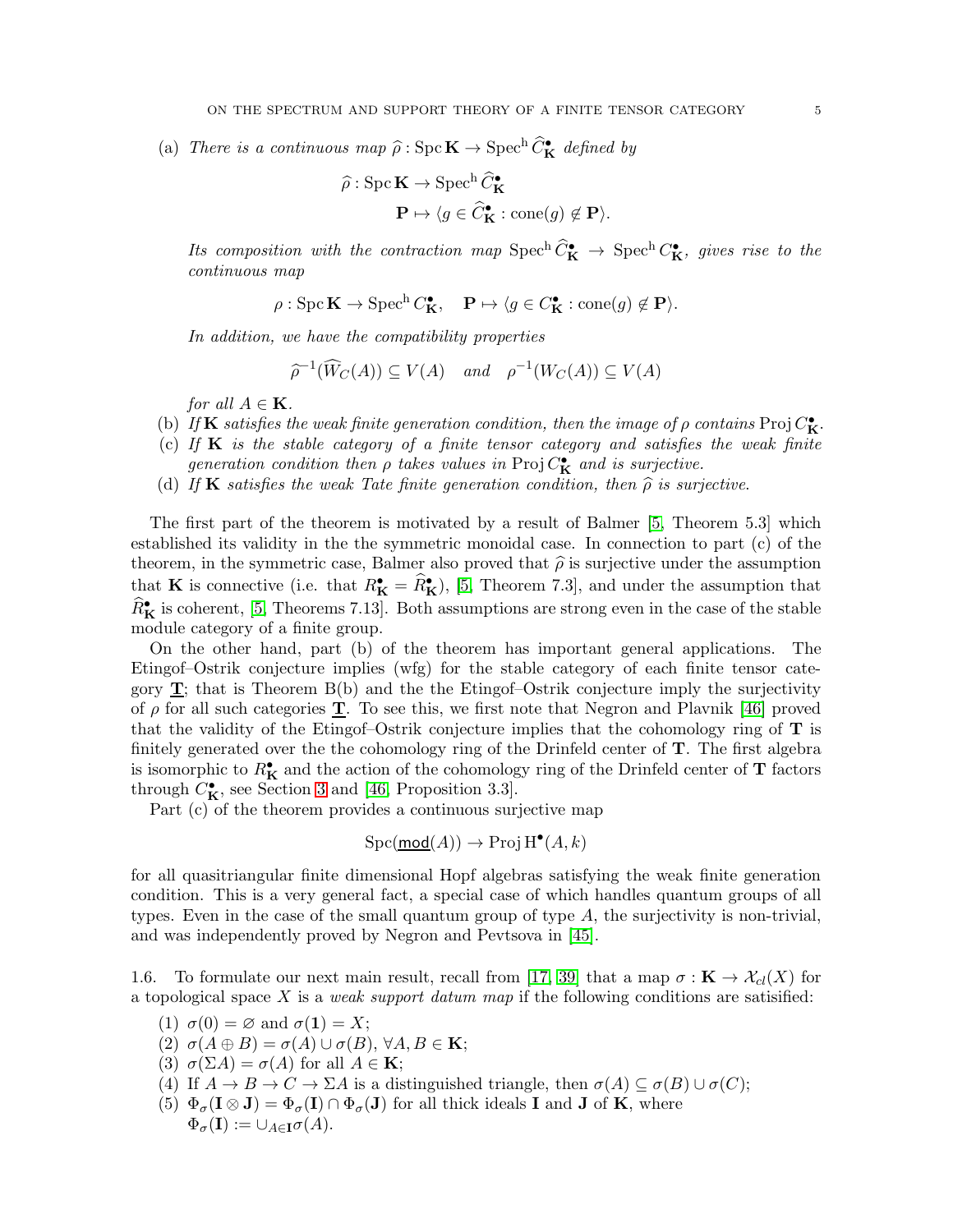We note that for every M $\Delta C$ , K, the Balmer spectrum support map  $V : K \to \mathcal{X}_{cl}(\text{Spc K})$ is a weak support datum map. Furthermore, the cohomological support map  $W : K \rightarrow$  $\mathcal{X}_{cl}(\text{Proj } R_{\mathbf{K}}^{\bullet}),$  the Tate cohomological support map  $\widehat{W}: \mathbf{K} \to \mathcal{X}_{cl}(\text{Spec}^{\text{h}} \widehat{R}_{\mathbf{K}}^{\bullet})$  and their central counterparts  $W_C : \mathbf{K} \to \mathcal{X}_{cl}(\text{Proj } C_{\mathbf{K}}^{\bullet})$  and  $\widehat{W}_C : \mathbf{K} \to \mathcal{X}_{cl}(\text{Spec}^{\text{h}} \widehat{C}_{\mathbf{K}}^{\bullet})$  always satisfy conditions (1–4), but for arbitrary M∆Cs it is unknown whether they satisfy condition (5). If the central cohomological support map  $W_C : \mathbf{K} \to \mathcal{X}_{cl}(\text{Proj } \mathcal{C}_{\mathbf{K}}^{\bullet})$ , respectively the Tate central cohomological support map  $\widetilde{W}_C : \mathbf{K} \to \mathcal{X}_{cl}(\mathbf{Spec}^{\text{h}} \widetilde{C}_\mathbf{K}^{\bullet})$ , are weak support data maps, then by [\[39,](#page-37-3) Theorem 4.5.1], we get universal continuous maps

 $\eta : \text{Proj } C^{\bullet}_{\mathbf{K}} \to \text{Spec } \mathbf{K} \quad \text{respectively} \quad \widehat{\eta} : \text{Spec}^{\text{h}} \widehat{C}^{\bullet}_{\mathbf{K}} \to \text{Spec } \mathbf{K}.$ 

Our second main theorem constructs right inverses of the maps  $\rho$  and  $\hat{\rho}$ .

### Theorem C.

- (a) If K is an M $\Delta C$  for which the central cohomological support is a weak support datum and **K** satisfies the (wfg) condition, then  $\rho(\eta(\mathfrak{p})) = \mathfrak{p}$  for every homogeneous prime ideal  $\mathfrak{p}$  of  $C_{\mathbf{K}}^{\bullet}$ .
- (b) If  $T$  is a finite tensor category whose stable category  $T$  satisfies (wfg) and central cohomological support is a weak support datum, then  $\rho$  takes values in Proj  $C_K^{\bullet}$  and  $\eta: \text{Proj } C^{\bullet}_{\mathbf{K}} \to \text{Spec } \mathbf{K}$  is a right inverse of  $\rho: \text{Spec } \mathbf{K} \to \text{Proj } C^{\bullet}_{\mathbf{K}}$ .
- (c) If K is an M∆C for which the Tate central cohomological support is a weak support datum and **K** satisfies the  $(wTfg)$  condition, then  $\widehat{\eta}$  : Spech  $\widehat{C}_{\mathbf{K}}^{\bullet} \to \text{Spc } \mathbf{K}$  is a right inverse of  $\widehat{\rho}$  : Spc  $\mathbf{K} \to \text{Spec}^{\text{h}} \widehat{C}_{\mathbf{K}}^{\bullet}$ .

The distinction between parts (a) and (b) is that in the more general setting of part (a) it is not claimed that the map  $\rho : \text{Spec}^{\mathbf{K}} \to \text{Spec}^{\mathbf{h}} C_{\mathbf{K}}^{\bullet}$  avoids the irrelevant ideal of  $C_{\mathbf{K}}^{\bullet}$ , while in the important setting of part (b) it does, which in light of part (a), leads to the invertibility result. As always, this seemingly simple fact is the hardest to prove.

1.7. Denote by ThickId(K) the set of all thick two-sided ideals of an M $\Delta C$ . It is an ordered monoid with the operation  $I, J \mapsto \langle I \otimes J \rangle$  and the inclusion partial order. The set  $\mathcal{X}_{sp}(X)$ of specialization closed subsets of a topological space  $X$  is also an ordered monoid with the operation of intersection and the inclusion partial order.

The culmination of our work is a statement for arbitrary monoidal triangulated categories, the Balmer spectrum and the classification of thick tensor ideals.

**Theorem D.** Let K be an M $\Delta C$ , which is the compact part of a compactly generated M $\Delta C$ ,  $\mathbf K$ .

If **K** satisfies the (wfg) condition, Proj  $C_K^{\bullet}$  is a Zariski space and the central cohomological support of **K** has an extension to a faithful extended weak support datum  $\widetilde{\mathbf{K}} \to \mathcal{X}(\text{Proj } C_{\mathbf{K}}^{\bullet})$ (see Section [2.3](#page-9-1) for definitions), then the following hold:

(a) The maps  $\rho$  and  $\eta$  are inverse homeomorphisms

$$
\operatorname{Spc} \mathbf{K} \stackrel{\rho}{\underset{\eta}{\rightleftarrows}} \operatorname{Proj} C_{\mathbf{K}}^{\bullet}.
$$

(b) The map

 $\Phi_{W_C} : \operatorname{ThickId}(\mathbf{K}) \to \mathcal{X}_{sp}(\operatorname{Proj} C^{\bullet}_{\mathbf{K}})$ 

is an isomorphism of ordered monoids.

If  $\bf{K}$  satisfies the (wTfg) condition,  $\rm{Spec}^h$   $\widehat{C}^\bullet_{\bf{K}}$  is a Zariski space and the central cohomological support of **K** has an extension to a faithful extended weak support datum  $\widetilde{\mathbf{K}} \to \mathcal{X}(\operatorname{Spec}^{\mathbf{h}} \widetilde{C}_{\mathbf{K}}^{\bullet}),$ then the following hold: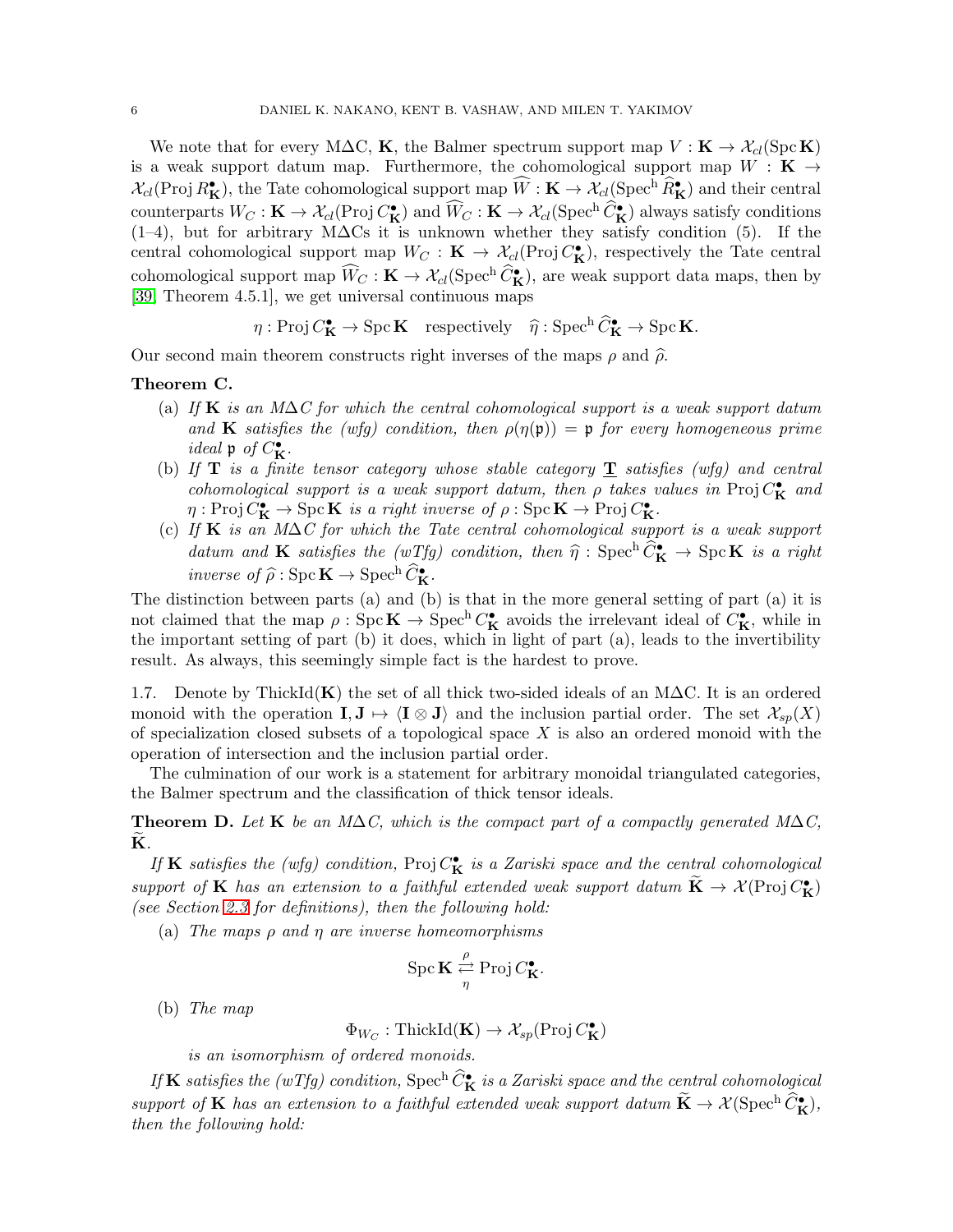(c) The maps  $\eta$  and  $\rho$  are inverse homeomorphisms

$$
\operatorname{Spc} \mathbf{K} \stackrel{\widehat{\rho}}{\underset{\widehat{\eta}}{\rightleftarrows}} \operatorname{Spec}^h \widehat{C}_{\mathbf{K}}^{\bullet}.
$$

(d) The map

$$
\Phi_{\widehat W_C}:\text{ThickId}(\mathbf K)\to \mathcal X_{\!}(\text{Spec}^{\text{h}} \, \widehat C^\bullet_{\mathbf K})
$$

is an isomorphism of ordered monoids.

By the discussion in Section [1.5,](#page-3-0) the validity of the Etingof–Ostrik conjecture implies that the conclusions in Theorem  $D(a)$ -(b) holds for the stable category of each finite tensor category  $\underline{T}$  for which Proj  $C^{\bullet}_{\underline{T}}$  is a Zariski space and the central cohomological support has an extension to a faithful extended weak support datum  $\underline{\mathrm{Ind}\,} T \to \mathcal{X}(\mathrm{Proj}\, C^\bullet_T)$ , see [A](#page-31-0)ppendix A on background on the stable category of the indization  $\underline{\text{Ind }T}$  of T.

Theorem D recovers the well-known classifications of thick ideals and Balmer spectra in the symmetric and braided cases of stable categories of finite group schemes [\[31,](#page-37-2) [4\]](#page-36-0), Lie superalgebras [\[15\]](#page-36-7), and quantum groups at roots of unity [\[16\]](#page-36-8), as well as perfect derived categories of topologically Noetherian schemes [\[54,](#page-38-1) [4\]](#page-36-0).

We should mention connections with our work with [\[44\]](#page-37-7) (via corrrepondence with Cris Negron). Let  $Z_{\mathbf{T}}^{\bullet}$  be the image of the restriction map from the cohomology of the Drinfeld center to the cohomology for  $T$  which was under consideration in [\[44\]](#page-37-7). In particular, it was pointed out to that one expects Proj  $C_{\bf T}^{\bullet}$  to be a more precise model for Spc **T** when compared to Proj  $\mathbb{Z}_{\mathbf{T}}^{\bullet}$ . Moreover, the algebra  $C_{\mathbf{T}}^{\bullet}$  should be easier to compute as opposed to  $\mathbb{Z}_{\mathbf{T}}^{\bullet}$  (cf. the results in Sect. [5](#page-15-0) vs. the discussions in [\[44,](#page-37-7) Section 10.5]).

In addition, we want to point out that all results in [\[44\]](#page-37-7) are proved under the assumption that all ideals of  $T$  are generated by objects that centralize the simples of  $T$ , while all results in this paper are proved without any assumptions of this sort.

Examples. Theorems B and C have relatively mild assumptions that are not hard to verify in wide generality. In Section [9](#page-29-0) we demonstrate that even the most restrictive assumptions of Theorem D can be verified in a uniform fashion for wide classes of Hopf algebras, leading to a classification of the thick tensor ideals of their stable module categories in terms of homological data that goes far beyond previous classes of Hopf algebras treated on a case-by-case basis. We prove that, if the assumptions in Theorem D are satisfied for a finite dimensional Hopf algebra, then they are satisfied for the Plavnik–Witherspoon co-smash product [\[48\]](#page-37-8) of this Hopf algebra and the coordinate ring of a finite groups. We prove that the assumptions in Theorem D are satisfied for the Benson–Witherspoon Hopf algebras, and the coordinate rings of all finite group schemes.

1.8. We conjecture that the conclusions of parts (a)-(b) of Theorem D hold for the stable categories of all FTCs.

**Conjecture E.** For every finite tensor category  $T$ , the following hold:

(a) The continuous map

$$
\rho: \operatorname{Spc} \mathbf{\underline{T}} \to \operatorname{Proj} C^{\bullet}_{\mathbf{\underline{T}}}
$$

is a homeomorphism.

(b) The monoids  $\text{ThickId}(\underline{\mathbf{T}})$  and  $\mathcal{X}_{sp}(\text{Proj } C_{\underline{\mathbf{T}}})$  are isomorphic.

It is highly anticipated that the conditions in Theorem D to validate Conjecture E will hold in general. In fact, the conditions in Theorem D that an M $\Delta C$ , K satisfies the (wfg) condition and Proj  $C_K^{\bullet}$  is a Zariski space are natural assumptions that have appeared in the literature. In Appendix B we show that the condition that the central cohomological support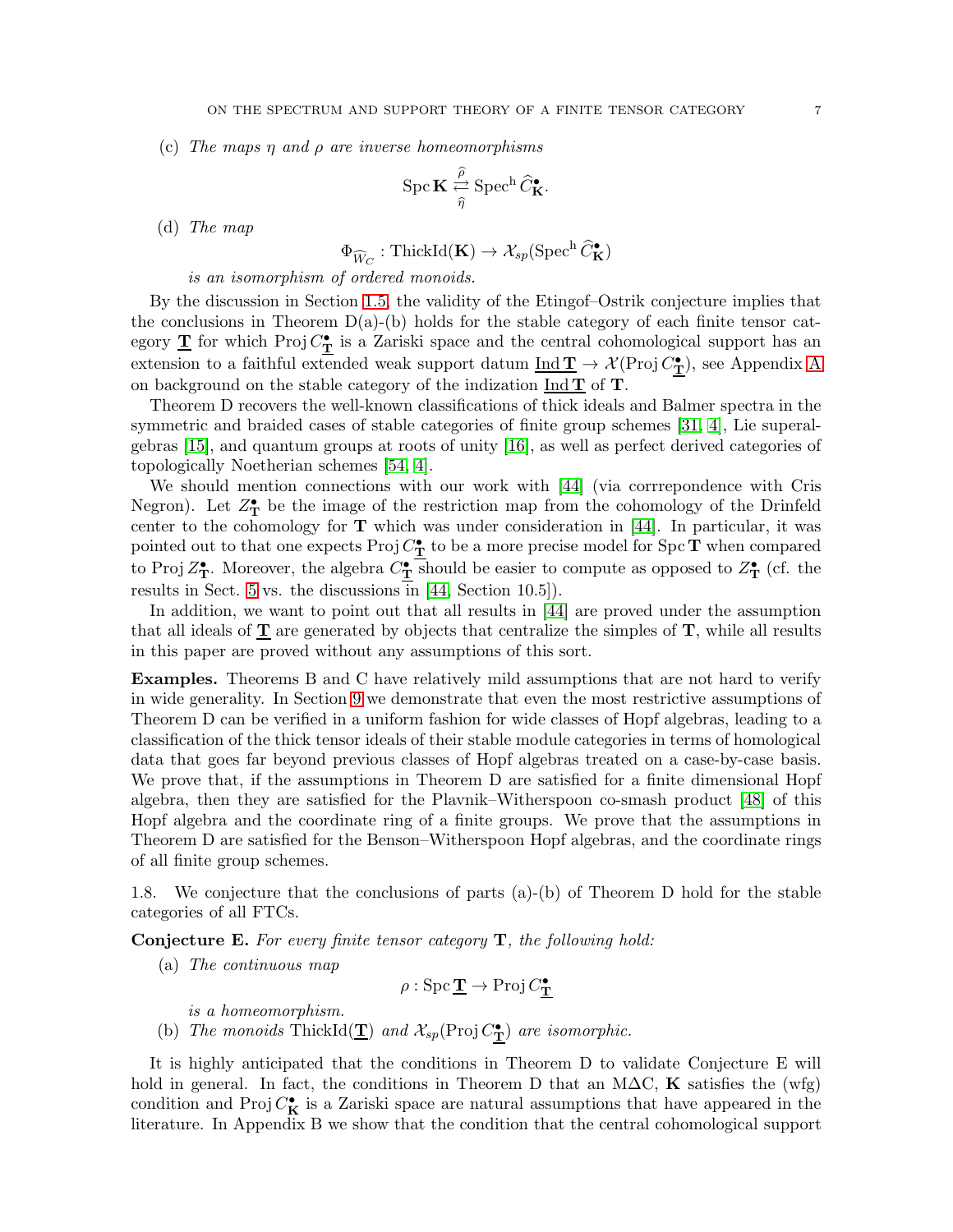of K has an extension to a faithful extended weak support datum  $\tilde{K} \to \mathcal{X}(\text{Proj } C_{\mathbf{K}}^{\bullet})$  is also natural. Namely, we show that the Balmer support of the compact part  $\bf{K}$  of a compactly generated M $\Delta C$ , K, always has an extension to an extended weak support datum. Note that the conclusion of parts (a) and (b) of Theorem D means that the former and latter supports coincide on thick ideals of  $K$ , which would imply that the existence of a faithful extension to  $\bf{K}$  of the former support implies the existence of a faithful extension to  $\bf{K}$  of the latter support.

#### 1.9. Executive Summary. The key conditions entering in Theorems B-D are as follows

- (i) The validity of the Etingof–Ostrik conjecture;
- (ii) The weak finite generation condition;
- (ii') The weak Tate finite generation condition;
- (iii) The central cohomological support  $W_C : \mathbf{K} \to \text{Proj } C_{\mathbf{K}}^{\bullet}$  is a weak support datum map;
- (iii') The Tate central cohomological support  $\widehat{W}_C : \mathbf{K} \to \text{Spec}^{\text{h}} \widehat{C}_{\mathbf{K}}^{\bullet}$  is a weak support datum map.

The implications of Theorems B-D are as follows:

Stable categories of finite tensor categories  $T$ : for such categories the conclusion in Theorem  $C(a)$  is valid under the Etingof-Ostrik conjecture and that in Theorem  $D(a)$  is valid under the Etingof–Ostrik conjecture and condition (iii). We expect that condition (iii) holds in broad generality but it is open in key situations, such as the finite dimensional module categories of small quantum groups. Theorem B(a) holds without any assumptions and can be helpful in studying the structure of the categorical center  $C^{\bullet}_{\mathbf{T}}$  of the cohomology ring  $R^{\bullet}_{\mathbf{T}}$ , starting from the topology of Spc  $\underline{T}$ . For instance, prove noetherianity of Spc  $\underline{T}$  and then extend it to  $C_{\mathbf{T}}^{\bullet}$ , as a step to approaching the the Etingof-Ostrik conjecture for arbitrary finite tensor categories T.

The Tate side: the conditions (ii) and (iii) entering in Theorems  $B(c)$ ,  $C(b)$  and  $D(b)$  are strong conditions on  $\underline{T}$ . The question of what finite tensor categories satisfy them is currently under intense study [\[9,](#page-36-9) [21,](#page-36-10) [43\]](#page-37-9) and even the case of module categories of finite groups is still open. In these situations Theorems  $B(c)$ ,  $C(b)$  and  $D(b)$  give important information about cohomological support of elements of T computed with respect to Tate cohomology.

The classification of thick tensor ideals: Theorems B-D with Conditions (i)-(iii') not only lead to a resolution of Problem A but also provide an explicit description of the Balmer spectrum of the stable categories of finite tensor categories and their thick ideals, which is of considerable interest on its own.

Monoidal triangulated categories K which are the compact parts of  $M\Delta C$ s admitting arbitrary set indexed coproducts: In this general situation, the conclusion in Theorem B(a) is valid under no assumptions, while Theorems  $B(b)$ ,  $C(a)$  and  $D(a)$  rely on assumptions (ii) and (iii). We expect that these conditions are satisfied in far greater generality than stable categories of finite tensor categories, thus yielding strong results towards the resolution of Problem A in full generality. On the Tate side, Theorems  $B(c)$ ,  $C(b)$  and  $D(b)$  rely on assumptions (ii') and (iii'), which are more restrictive assumptions as pointed out even in the case of stable categories. This direction has attracted a lot of attention recently [\[9,](#page-36-9) [20,](#page-36-11) [21,](#page-36-10) [47\]](#page-37-10).

Acknowledgements. We acknowledge Jon Kujawa, Srikanth Iyengar, and Peter Jørgensen for helpful discussions and correspondence. The authors also thank Greg Stevenson and Cris Negron for their comments on an earlier version of this manuscript.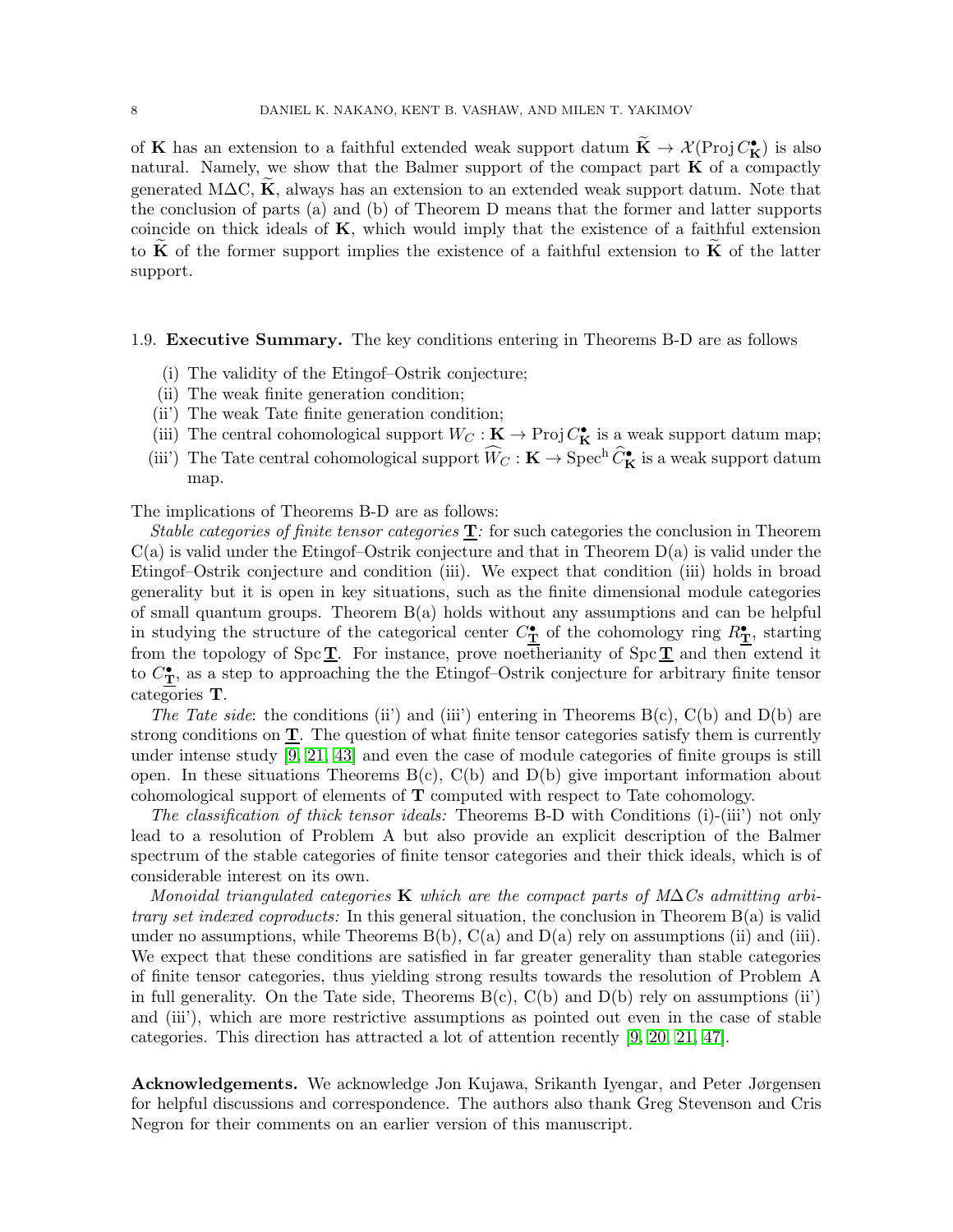### 2. Background on noncommutative Balmer spectra

<span id="page-8-0"></span>Recall that a monoidal triangulated category  $(M\Delta C)$  for short) is a triangulated category K with a biexact monoidal structure such that K is a suspended monoidal category, in the language of [\[53\]](#page-38-0). We will assume throughout that the endomorphism ring of the unit object of  $\bf{K}$  is isomorphic to the base field k. In this section we collect some background material on the noncommutative Balmer spectrum of an M∆C that will be used in the paper, see [\[4,](#page-36-0) [17,](#page-36-4) [39,](#page-37-3) [40\]](#page-37-11).

2.1. The Balmer spectrum of an M∆C. A (two-sided) thick ideal I of an M∆C, K, is a full triangulated subcategory closed under direct summands such that I satisfies the ideal condition: for each  $A \in I$  and  $B \in K$ , the objects  $A \otimes B$  and  $B \otimes A$  are both in I. If only  $A \otimes B$  (respectively  $B \otimes A$ ) is required to be in **I**, then **I** is a *right* (respectively *left)* thick *ideal* of **K**. Given a collection of objects  $S$ , the thick two-sided ideal generated by  $S$  will be denoted  $\langle S \rangle$ .

A two-sided thick ideal **P** of **K** is called *prime* if  $I \otimes J \subseteq P$  implies that one of **I** or **J** is contained in P, for all thick ideals I and J. If P satisfies the stronger condition that  $A \otimes B \in \mathbf{P}$ implies A or B is in **P** for all objects A and B of **K**, then we call **P** completely prime. The collection of all prime ideals of **K** is the Balmer spectrum of **K**, denoted  $\text{Spc } K$ , as a topological space under the Zariski topology where closed sets are defined to be arbitrary intersections of the base of closed sets

$$
V(A) = \{ \mathbf{P} \in \text{Spc}(\mathbf{K}) : A \notin \mathbf{P} \}.
$$

The map V defined above, which sends objects of  $\bf{K}$  to closed sets of  $Spc\bf{K}$ , will be referred to as the Balmer support.

Recall that a subset M of **K** is called *multiplicative* if all objects of M are nonzero, and if A and B are in M then so is  $A \otimes B$ . The Balmer spectrum of an M $\Delta C$ , K, is always nonempty by the following result([\[39,](#page-37-3) Theorem 3.2.3]):

<span id="page-8-1"></span>**Theorem 2.1.1.** Suppose M is a multiplicative subset of a M $\Delta C$ , **K**, and suppose **I** is a proper thick ideal of K which intersects M trivially. If  $P$  is maximal element of the set

 $X(\mathcal{M}, \mathbf{I}) := \{ \mathbf{J} \text{ a thick ideal of } \mathbf{K} : \mathbf{J} \supseteq \mathbf{I}, \mathbf{J} \cap \mathcal{M} = \varnothing \},\$ 

then  $P$  is a prime ideal of  $K$ .

Using Zorn's lemma and that the fact that  $X(\mathcal{M}, I)$  is always nonempty for any M and I as in the hypothesis of Theorem [2.1.1,](#page-8-1) we conclude given such a multiplicative subset  $\mathcal M$  and thick ideal I, there always exists at least one prime ideal P containing I and disjoint from  $M$ .

2.2. Universality of the Balmer support. Recall the definition of a weak support datum from Section [1.6.](#page-4-0) The Balmer support

$$
V: \mathbf{K} \to \mathcal{X}_{cl}(\text{Spc }\mathbf{K})
$$

is a weak support datum, [\[39,](#page-37-3) Lemma 4.1.2]. In [\[39,](#page-37-3) Theorem 4.5.1] it was proved that it is a final object in the category of all weak support data for  $K$ :

<span id="page-8-2"></span>**Theorem 2.2.1.** Let K be a M $\Delta C$  and  $\sigma$  be a weak support datum from objects of K to subsets of a topological space X, such that  $\Phi_{\sigma}(\langle A \rangle)$  is closed for any object A of **K**. Then there is a unique map  $\eta_{\sigma}: X \to \text{Spc } \mathbf{K}$  satisfying  $\Phi_{\sigma}(\langle A \rangle) = \eta_{\sigma}^{-1}(V(A))$ , defined by

$$
\eta_{\sigma}(x) = \{ A \in \mathbf{K} : x \notin \Phi_{\sigma}(\langle A \rangle) \}
$$

for all  $x \in X$ . The map  $\eta_{\sigma}$  is continuous.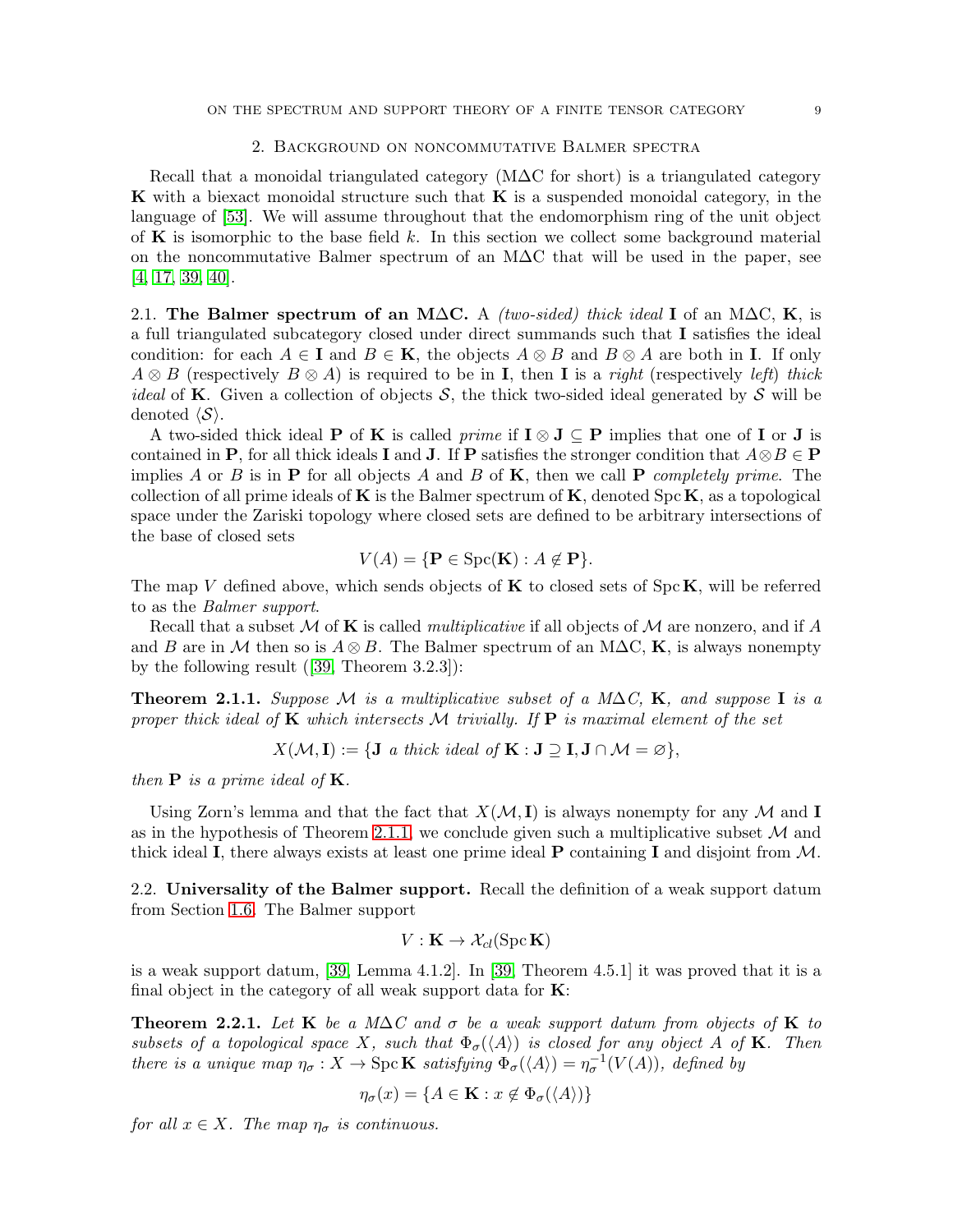<span id="page-9-1"></span>2.3. Reconstruction of the noncommutative Balmer spectrum. An M $\Delta C$ , K, is said to be compactly generated if it is closed under arbitrary set indexed coproducts, the tensor product preserves set indexed coproducts,  $\bf{K}$  is compactly generated as a triangulated category, the tensor product of compact objects is compact, 1 is a compact object, and every compact object is rigid (cf. [\[28,](#page-37-12) Definition 2.10.11]). The full subcategory of compact objects of  $\mathbf{K}$ , denoted by  $\mathbf{K}^c$ , is an M $\Delta C$ ; we say that  $\mathbf{K}^c$  is the compact part of **K**.

Recall that for a topological space X, denote by  $\mathcal{X}(X)$  the collection of all of its subsets. An extended weak support datum for a compactly generated M $\Delta C$ , K, is a map  $\widetilde{\sigma}: K \to \mathcal{X}(X)$ that satisfies properties  $(1), (3)-(4)$  in Section [1.6](#page-4-0) and the following properties (replacing conditions (2) and (5), respectively):

 $(2')\ \widetilde{\sigma}(\bigoplus_{i\in I}A_i)=\bigcup_{i\in I}\widetilde{\sigma}(A_i),$  for all  $A_i\in \mathbf{K};$ (5')  $\bigcup_{D \in \mathbf{K}^c} \widetilde{\sigma}(A \otimes D \otimes C) = \widetilde{\sigma}(A) \cap \widetilde{\sigma}(C)$  for all  $A \in \mathbf{K}, C \in \mathbf{K}^c$ .

This is a slightly weaker assumption that the notion of extended weak support datum used in [\[39,](#page-37-3) [40\]](#page-37-11). We say that such a support map satisfies the faithfulness property if

$$
\Phi_{\widetilde{\sigma}}(\langle M \rangle_{\mathbf{K}}) = \varnothing \Leftrightarrow M = 0, \quad \forall M \in \mathbf{K}
$$

and the realization property if for every  $W \in \mathcal{X}_{cl}(X)$  there exists  $M \in \mathbf{K}^c$  such that  $\Phi_{\widetilde{\sigma}}(\langle M \rangle_{\mathbf{K}^c}) =$ W. Here,  $\langle M \rangle_{\mathbf{K}^c}$  and  $\langle M \rangle_{\mathbf{K}}$  denote the thick ideals of  $\mathbf{K}^c$  and  $\mathbf{K}$  generated by an object M in one of them. We say that  $\tilde{\sigma}: \mathbf{K} \to \mathcal{X}(X)$  is an extension of  $\sigma: \mathbf{K}^c \to \mathcal{X}_{\text{sp}}(X)$  if

$$
\Phi_{\widetilde{\sigma}}(\langle M \rangle_{\mathbf{K}^c}) = \Phi_{\sigma}(\langle M \rangle_{\mathbf{K}^c}) \quad \text{for all} \quad M \in \mathbf{K}^c.
$$

We will need the following reconstruction result for the noncommutative Balmer spectrum, which is a slightly more general version of [\[39,](#page-37-3) Theorem 6.2.1]. Its proof is identical to that of [\[39,](#page-37-3) Theorem 6.2.1].

<span id="page-9-2"></span>**Theorem 2.3.1.** Assume that **K** is a compactly generated  $M\Delta C$  and  $\sigma : \mathbf{K} \to \mathcal{X}$  is an extended weak support datum for a Zariski space X such that  $\Phi_{\sigma}(\langle C \rangle)$  is closed for every compact object C. Suppose in addition that  $\sigma$  satisfies the faithfulness and realization properties. Then the following hold:

- (a) The map  $\eta_{\sigma}: X \to \text{Spc } \mathbf{K}^c$  is a homeomorphism.
- (b) The map  $\Phi_{\sigma}$  is an isomorphism of ordered monoids between the set of thick ideals of  $\mathbf{K}^c$ , equipped with the operation  $\mathbf{I}, \mathbf{J} \mapsto \langle \mathbf{I} \otimes \mathbf{J} \rangle$  and the inclusion partial order, and the set  $\mathcal{X}_{sp}(X)$  of specialization closed subsets of X, equipped with the operation of intersection and the inclusion partial order.

### 3. Nine algebras

<span id="page-9-0"></span>In this section we describe the algebras of homological origin that will play a role in this paper and exactly where the categorical centers fit into this picture. We compare the latter rings to various families of algebras that have appeared in the literature.

3.1. Relation between the categorical center and the graded center of an M $\Delta$ C. Let K be an M $\Delta C$  with a fixed set of generators K. Recall from the introduction that the categorical center  $\widehat{C}_{\mathbf{K}}^{\bullet}$  of the Tate cohomology ring  $\widehat{R}_{\mathbf{K}}^{\bullet}$  is the graded subring spanned by all  $g \in \text{Hom}_{\mathbf{K}}(1, \Sigma^i 1)$  such that the diagram  $(1.1)$  commutes for all objects  $M \in \mathcal{K}$ .

A pathological problem in this situation is that, if  $M_1 \to M_2 \to M_3 \to \Sigma M_1$  is a distin-guished triangle and the diagram [\(1.1\)](#page-2-0) commutes for  $M = M_1$  and  $M = M_3$ , then it does not necessarily commute for  $M = M_2$ . This comes from the non-uniqueness of the extension morphism in the TR4 axiom for triangulated categories. Consequently, the algebra  $\widehat{C}_{\mathbf{K}}^{\bullet}$  depends on the choice of the collection  $K$  and is bigger than the algebra that is obtained in this way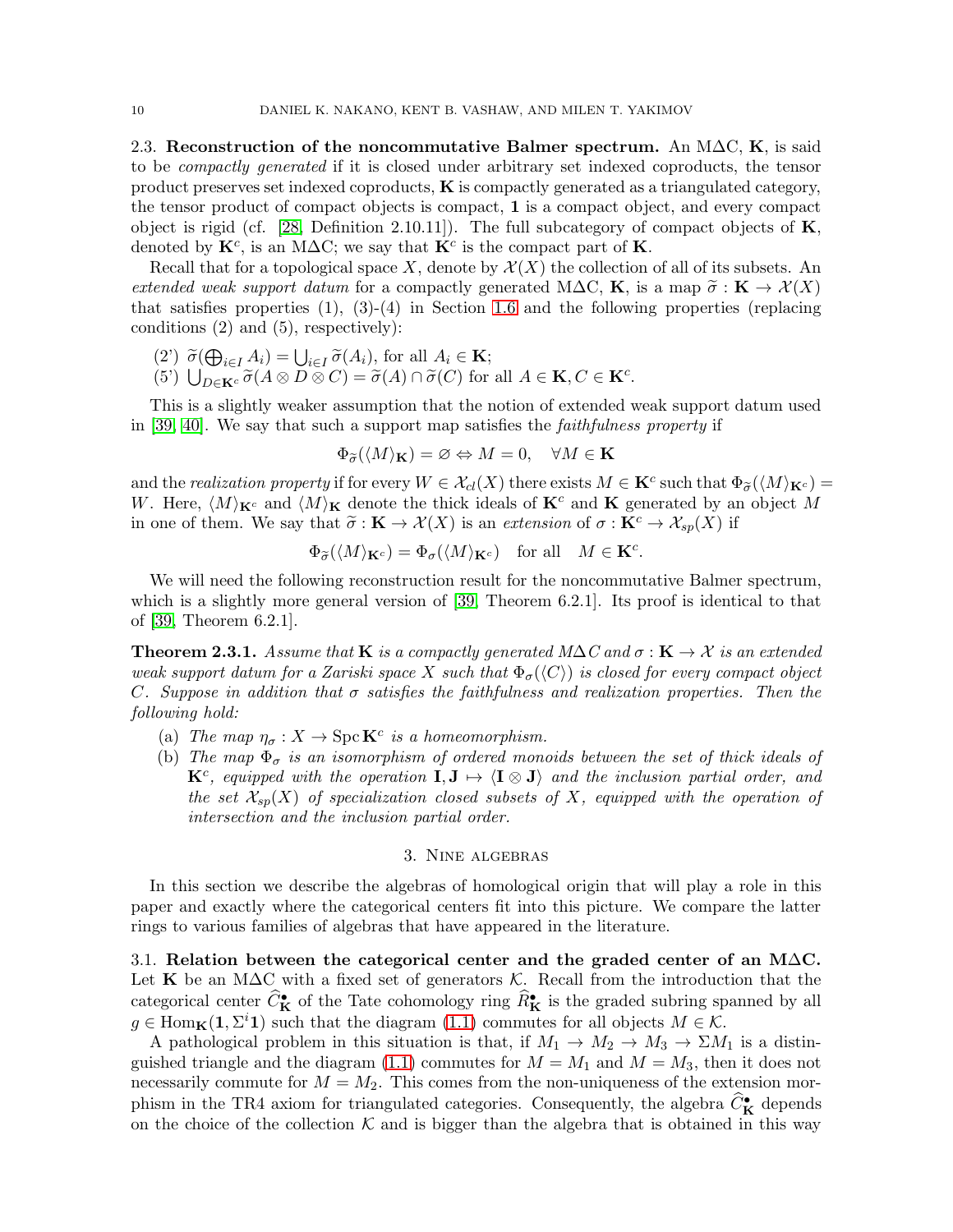when we choose K to be the set of all objects of K. Because of this, we choose K to be as small as possible, and in particular, in the case of the stable category  $\bf{T}$  of a finite tensor category  $T, K$  will be always chosen to be the (finite) set of simple objects of  $T$ . This is illustrated in detail in Section [5.](#page-15-0)

The graded center of **K**, as studied in [\[12,](#page-36-6) [19\]](#page-36-5), is the (graded commutative) algebra  $Z^{\bullet}(\mathbf{K})$ whose degree  $n$  component consists of natural transformations

$$
\eta : id_{\mathbf{K}} \to \Sigma^n
$$
 such that  $\eta \Sigma = (-1)^n \Sigma \eta$ .

By [\[18,](#page-36-3) Proposition 2.1], there are two injective homomorphisms  $\mathcal{L}, \mathcal{R} : \hat{R}_{\mathbf{K}}^{\bullet} \hookrightarrow Z^{\bullet}(\mathbf{K})$ , which send  $g \in \text{Hom}_{\mathbf{K}}(1, \Sigma^n 1)$  to

$$
M \xrightarrow{\cong} \mathbf{1} \otimes M \xrightarrow{g \otimes id_M} \Sigma^n \mathbf{1} \otimes M \xrightarrow{\cong} \Sigma^n M \text{ and}
$$
  

$$
M \xrightarrow{\cong} M \otimes \mathbf{1} \xrightarrow{id_M \otimes g} M \otimes \Sigma^n \mathbf{1} \xrightarrow{\cong} \Sigma^n M,
$$

respectively. By way of definition, the categorical center of the Tate cohomology ring  $\widehat{R}_{\mathbf{K}}^{\bullet}$  is given by

$$
\widehat{C}_{\mathbf{K}}^{\bullet} := \{ g \in \widehat{R}_{\mathbf{K}}^{\bullet} \mid \mathcal{L}(g) = \mathcal{R}(g) \text{ on all objects } M \in \mathcal{K} \}.
$$

This realizes  $\widehat{C}_{\mathbf{K}}^{\bullet}$  as a subalgebra of the graded center  $Z^{\bullet}(\mathbf{K})$ , which is generally much smaller than  $Z^{\bullet}(\mathbf{K})$  since the Tate cohomology ring  $\widehat{R}_{\mathbf{K}}^{\bullet}$  is itself embedded in  $Z^{\bullet}(\mathbf{K})$ .

3.2. The Drinfeld center. Recall that the *Drinfeld center* of a monoidal category  $\mathbf{T}$ , denoted  $\mathbf{Z}(\mathbf{T})$ , is the category with objects given by pairs  $(A, \gamma)$ , where A is an object of **T** and  $\gamma$  is a half-braiding, that is, a natural isomorphism

$$
\gamma_M: A \otimes M \cong M \otimes A, \quad M \in \mathbf{T}
$$

satisfying the associativity condition  $[28, Eq. (7.41)]$ . It is again a monoidal category with unit object  $(1, \beta)$ , where 1 is the unit object of T and  $\beta$  is the structure isomorphism  $\beta_M$ :  $\mathbf{1} \otimes M \cong M \cong M \otimes \mathbf{1}$  in **T**. A morphism  $(A, \gamma) \to (A', \gamma')$  in **Z(T)** is defined to be a morphism  $g: A \to A'$  in **T** such that the diagram

$$
A\otimes M \xrightarrow{g\otimes \mathrm{id}_M} A'\otimes M
$$
  

$$
\downarrow^{\gamma_M} \qquad \qquad \downarrow^{\gamma'_M}
$$
  

$$
M\otimes A \xrightarrow{\mathrm{id}_M\otimes g} M\otimes A'
$$

commutes for all objects M of T, see [\[28,](#page-37-12) Sect. 7.13-14] for details. For example, if  $T =$  $mod(H)$  for a finite dimensional Hopf algebra H, then  $\mathbf{Z}(\mathbf{T})$  is equivalent to the category  $mod(D(H))$ , where  $D(H)$  is the Drinfeld double of H (cf. [\[28,](#page-37-12) Proposition 7.14.6]).

3.3. Cohomology rings of M∆Cs and their categorical centers. The Drinfeld center  $\mathbf{Z}(\mathbf{K})$  of an M $\Delta C$ , **K**, is a monoidal additive category equipped with the autoequivalence  $(A, \gamma) \mapsto (\Sigma A, \gamma')$ , where  $\gamma'$  is the natural isomorphism defined by the composition of  $\Sigma \gamma$  with the M∆C structure isomorphisms:

$$
(\Sigma A) \otimes M \xrightarrow{\gamma'_M} M \otimes (\Sigma A)
$$

$$
\cong \bigcup_{\Sigma(A \otimes M)} \bigcap_{\Sigma(\gamma_M)}^{\gamma'_M} \Sigma(M \otimes A)
$$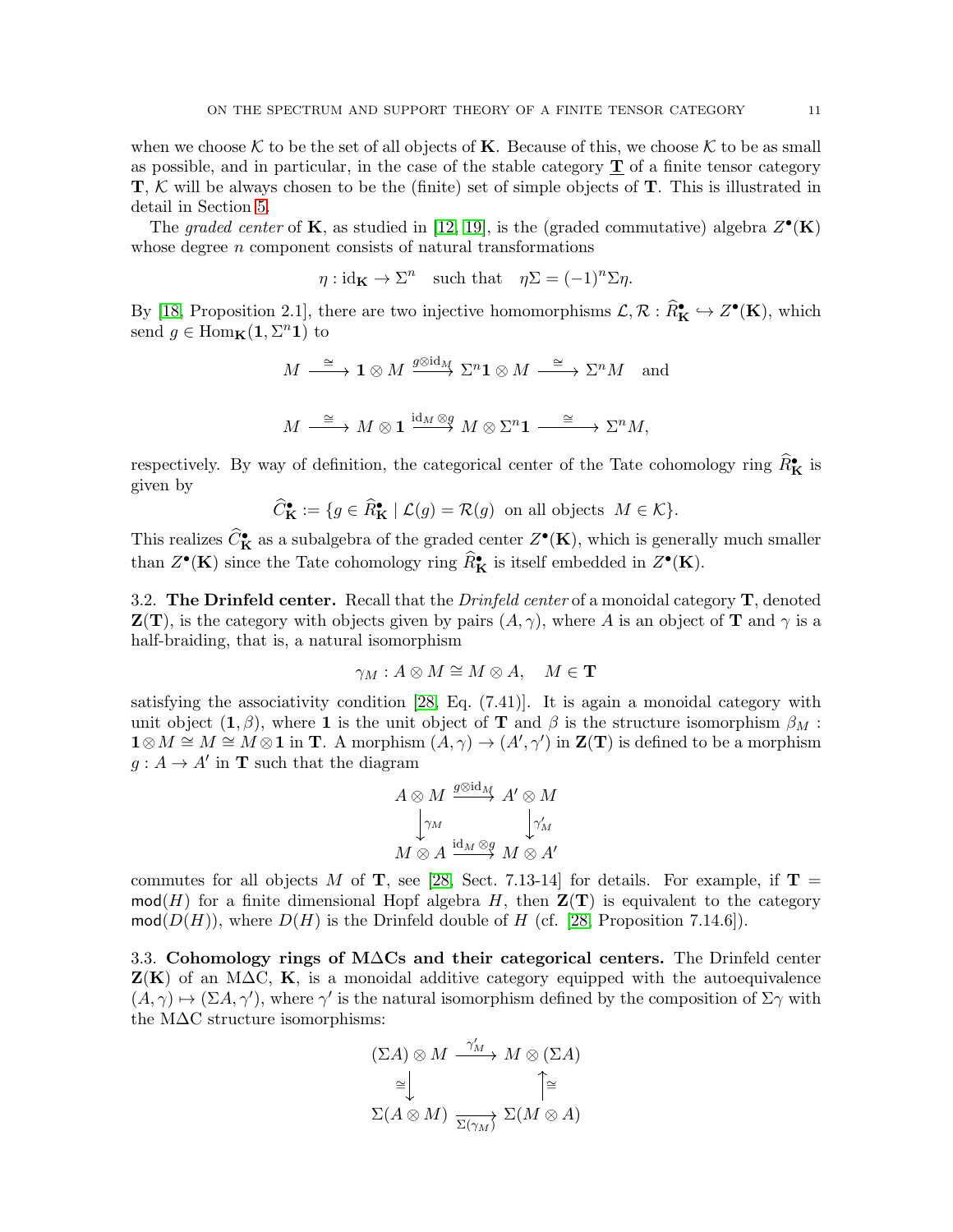(We are not aware of an argument showing that  $\mathbf{Z}(\mathbf{K})$  is necessarily a triangulated category.)

Thus, we have another canonical algebra attached to  $\mathbf{K}$ : the Tate cohomology ring of the Drinfeld center  $\mathbf{Z}(\mathbf{K}),$ 

$$
\widehat{R}^\bullet_{\mathbf{Z}(\mathbf{K})} := \bigoplus_{i \in \mathbb{Z}} \mathrm{Hom}_{\mathbf{Z}(\mathbf{K})}((\mathbf{1}, \beta), \Sigma^i(\mathbf{1}, \beta)).
$$

It is easy to verify that forgetful functor  $\mathbf{Z}(\mathbf{K}) \to \mathbf{K}$  induces an injective homomorphism

<span id="page-11-0"></span>(3.1) 
$$
\widehat{R}_{\mathbf{Z}(\mathbf{K})}^{\bullet} \hookrightarrow \widehat{C}_{\mathbf{K}}^{\bullet}
$$
 given by  $g \in \text{Hom}_{\mathbf{Z}(\mathbf{K})}((1,\beta),\Sigma^{i}(1,\beta)) \mapsto g \in \text{Hom}_{\mathbf{K}}(1,\Sigma^{i}1),$ 

which is an isomorphism if the collection  $K$  is chosen to be the set of all objects of **K**. Similarly, we have the *cohomology ring of the Drinfeld center*  $\mathbf{Z}(\mathbf{K})$ ,

$$
R_{\mathbf{Z}(\mathbf{K})}^{\bullet} := \bigoplus_{i \geq 0} \mathrm{Hom}_{\mathbf{Z}(\mathbf{K})}((\mathbf{1}, \beta), \Sigma^{i}(\mathbf{1}, \beta)),
$$

and the injective homomorphism [\(3.1\)](#page-11-0) restricts to an injective homomorphism

$$
R^\bullet_{\mathbf{Z}(\mathbf{K})} \hookrightarrow C^\bullet_{\mathbf{K}},
$$

which is an isomorphism if the collection  $\mathcal K$  is chosen to be the set of all objects of **K**.

3.4. Relations in the case of stable categories of finite tensor categories. Recall that that a finite tensor category  $\mathbf T$  is a tensor category which is equivalent to the category of finite dimensional representations of a finite dimensional k-algebra, see [\[28,](#page-37-12) Defs. 1.8.5 and 4.1.1 and Ch. 6] for background.

Consider the important special case when  $\bf{K}$  is the stable category of a finite tensor category T which is not semisimple (see [\[28,](#page-37-12) Ch. 4] for background on finite tensor categories); as usual the corresponding stable category will be denoted by  $\underline{T}$ . In this situation the collection K will be chosen to be the (finite) set of simple objects of  $C$ . Furthermore,  $R_{\mathbf{T}}^{\bullet}$  is isomorphic to the cohomology ring of T

$$
R_{\mathbf{T}}^{\bullet} := \bigoplus_{i \geq 0} \mathrm{Ext}_{\mathbf{T}}^{i}(\mathbf{1}, \mathbf{1}).
$$

This follows from the canonical isomorphism

$$
\bigoplus_{i>0} \text{Ext}_{\mathbf{T}}^{i}(A, B) \cong \bigoplus_{i>0} \text{Hom}_{\mathbf{T}}(A, \Sigma^{i}B)
$$

for all objects  $A, B$  of a Frobenius category **T** (see e.g., [\[27,](#page-37-13) Proposition 2.6.2] for the case of group algebras, which extends to arbitrary Frobenius categories), and from the isomorphisms End<sub>T</sub>(1)  $\cong$  k and End<sub>T</sub>(1)  $\cong$  k (the first isomorphism is part of the definition of a finite tensor category, the second one follows from the assumption that  $T$  is not semisimple, which implies that 1 is not projective). The algebra  $\widehat{R}_{\bf T}^{\bullet}$  is called the *Tate cohomology ring* of **T**.

In the special case of the stable module category  $\overline{\text{mod}(H)}$  of a finite dimensional Hopf algebra  $H, R_{\text{mod}(H)}^{\bullet}$  and  $\widehat{R}_{\text{mod}(H)}^{\bullet}$  are isomorphic to the cohomology ring and the Tate cohomology ring of  $H$ , respectively.

The Drinfeld center  $\mathbf{Z}(\mathbf{T})$  of a finite tensor category T is also a finite tensor category [\[28,](#page-37-12) Proposition 7.13.8], and hence we can additionally form its stable category  $\mathbf{Z}(\mathbf{T})$ .

The categorical centers  $C_{\mathbf{\underline{T}}}^{\bullet} \subseteq \widehat{C}_{\mathbf{\underline{T}}}^{\bullet}$  are closely related to two additional algebras of interest: the cohomology ring of the Drinfeld center  $Z(T)$ ,

$$
R_{\mathbf{Z}(\mathbf{T})}^{\bullet} := \bigoplus_{i \geq 0} \mathrm{Ext}^{i}_{\mathbf{Z}(\mathbf{T})}((\mathbf{1}, \beta), (\mathbf{1}, \beta)) \cong R^{\bullet}_{\mathbf{Z}(\mathbf{T})}
$$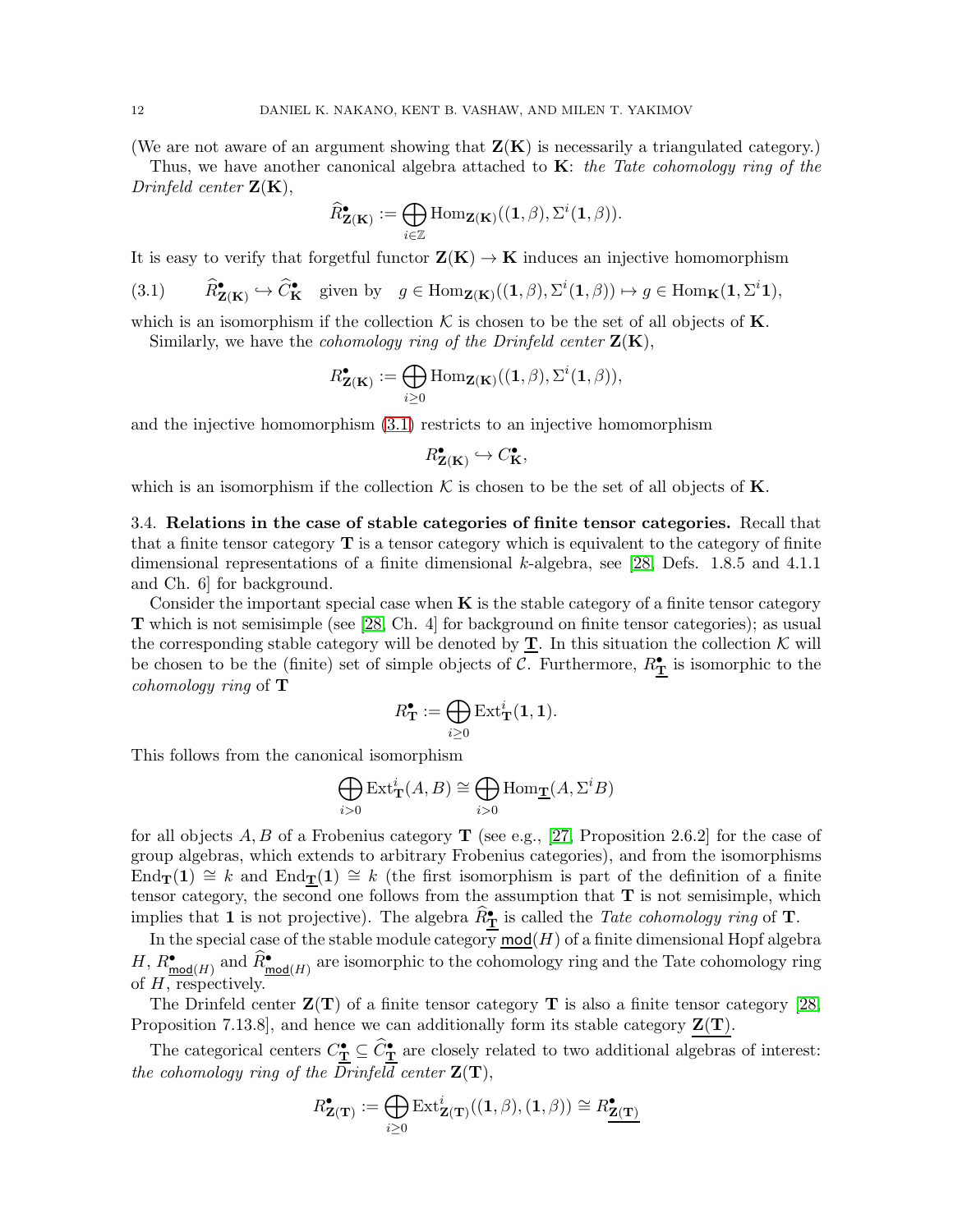and the Tate cohomology ring of the stable category of the Drinfeld center of  $T$ , that is,  $Z(T)$ :

$$
\widehat{R}^\bullet_{\underline{\mathbf{Z}(\mathbf{T})}} := \bigoplus_{i \in \mathbb{Z}} \mathrm{Hom}_{\underline{\mathbf{Z}(\mathbf{T})}}((\mathbf{1}, \beta), \Sigma^i(\mathbf{1}, \beta)).
$$

By [\[55,](#page-38-2) Proposition 2.1.1], there is a monoidal triangulated functor  $\overline{F}$  :  $\mathbf{Z}(\mathbf{T}) \to \underline{\mathbf{T}}$  which extends the usual forgetful functor  $F : \mathbf{Z(T)} \to \mathbf{T}$ . If  $(A, \gamma) \in \mathbf{Z(T)}$ – i.e.,  $\gamma : A \otimes - \cong - \otimes A$ is a half-braiding for  $T$ – then it is straightforward to verify that  $\gamma$  also defines a half-braiding on **T**. If  $g : A \to A'$  defines a morphism  $(A, \gamma) \to (A', \gamma')$  in **Z(T)**, then the diagram

$$
A \otimes M \xrightarrow{g \otimes id_M} A' \otimes M
$$
  

$$
\downarrow^{\gamma_M} \qquad \qquad \downarrow^{\gamma'_M}
$$
  

$$
M \otimes A \xrightarrow{id_M \otimes g} M \otimes A'
$$

commutes in **T** for any object M, and hence commutes in **T**; thus g also defines a morphism  $\check{F}(A,\gamma) \to \check{F}(A',\gamma')$ . Therefore,  $\overline{F} : \mathbf{Z(T)} \to \mathbf{T}$  factors as

$$
\overbrace{\mathbf{Z}(\mathbf{T}) \xrightarrow[\check{F}]{} \mathbf{Z}(\mathbf{T}) \longrightarrow \mathbf{T}}^{\overline{F}},
$$

where the functor  $\mathbf{Z}(\mathbf{T}) \to \mathbf{T}$  is the forgetful functor. The functor  $\check{F}$  is additive and monoidal, and commutes with the respective shift functors on  $\mathbf{Z}(\mathbf{T})$  and  $\mathbf{Z}(\mathbf{T})$ , and thus induces a homomorphism of graded rings

$$
i: \widehat{R}^{\bullet}_{\mathbf{Z}(\mathbf{T})} \cong \widehat{R}^{\bullet}_{\mathbf{Z}(\mathbf{T})} \to \widehat{R}^{\bullet}_{\mathbf{Z}(\mathbf{T})},
$$

sending  $g: (\mathbf{1}, \beta) \to \Sigma^{i}(\mathbf{1}, \beta)$  to  $\check{F}(g): (\mathbf{1}, \beta) \to \Sigma^{i}(\mathbf{1}, \beta)$ .

**Lemma 3.4.1.** The image of the composition of ring homomorphisms  $\widehat{R}^{\bullet}_{\mathbf{Z(T)}} \to \widehat{R}^{\bullet}_{\mathbf{Z(\mathbf{T})}} \to \widehat{R}^{\bullet}_{\mathbf{Y}}$ is contained in  $\widehat{C}_{\mathbf{T}}^{\bullet}$ .

*Proof.* Let  $g \in \widehat{R}^{\bullet}_{\mathbf{Z}(\mathbf{T})}$  be a map in  $\underline{\mathbf{Z}(\mathbf{T})}$  denoted by  $g : (\mathbf{1}, \beta) \to \Sigma^{i}(\mathbf{1}, \beta)$ . As a morphism in the stable category of  $\mathbf{Z}(\mathbf{T})$ , g corresponds to an equivalence class of morphisms in  $\mathbf{Z}(\mathbf{T})$ from  $(1, \beta) \rightarrow \Sigma^{i}(1, \beta)$ . Since g corresponds to a morphism in the Drinfeld center of **T**, by definition the diagram

$$
\begin{array}{ccc}\n\mathbf{1} \otimes A & \xrightarrow{g \otimes id_A} \Sigma^i \mathbf{1} \otimes A \\
\downarrow & & \downarrow \\
A \otimes \mathbf{1} & \xrightarrow{id_A \otimes g} A \otimes \Sigma^i \mathbf{1}\n\end{array}
$$

commutes, for all  $A \in \mathbf{T}$ , and where the vertical maps are the half-braidings associated to 1 and  $\Sigma^i$ 1, respectively. Since the half-braidings associated to these objects are the same as the structure maps in the monoidal triangulated structure, the commutativity of this diagram implies that the image of g under this composition, in other words  $\overline{F}(g)$ , is in  $\widehat{C}_{\bf T}^{\bullet}$ .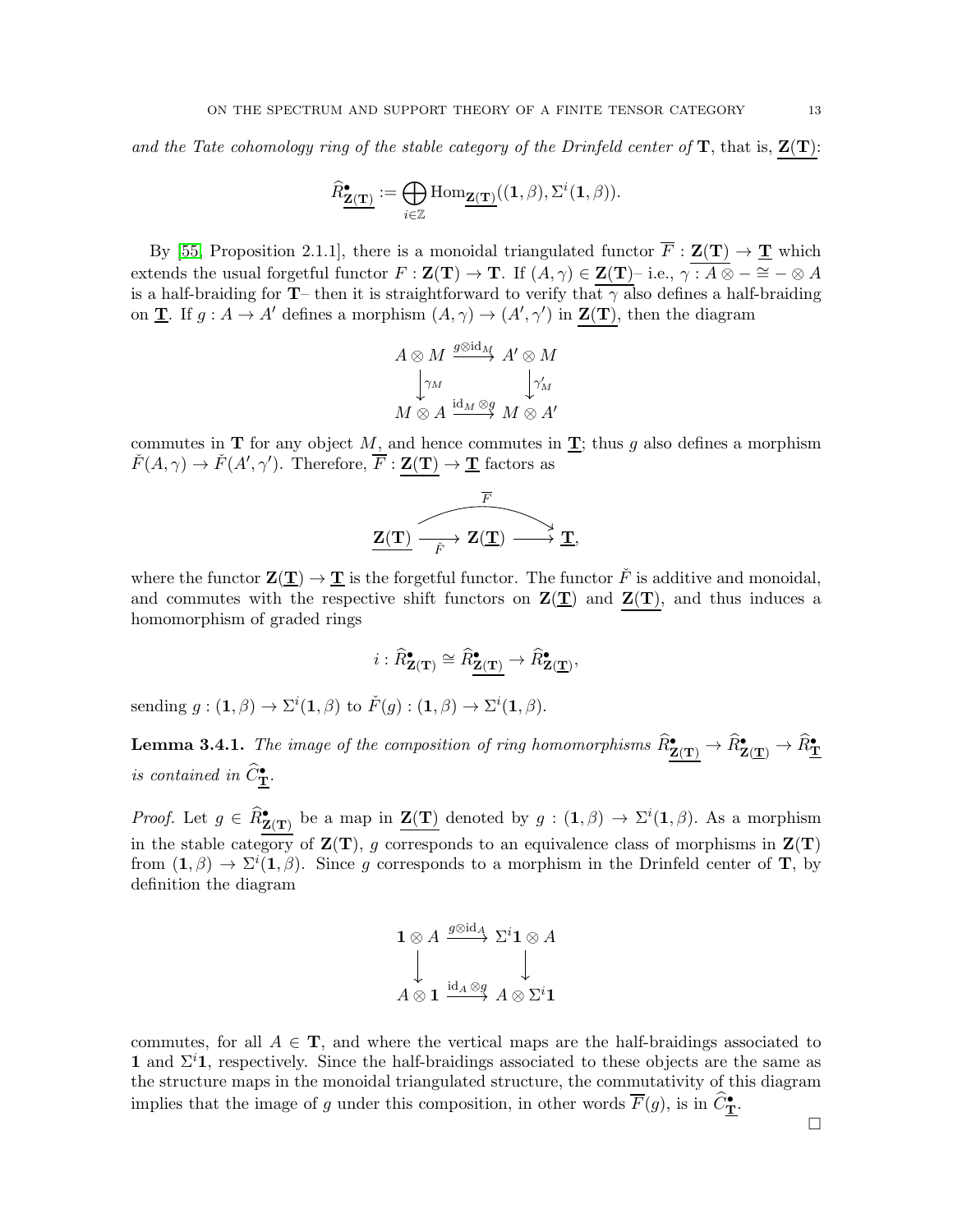For  $T$  the stable module category of any finite tensor category  $T$ , we have now exhibited a collection of nine algebras (up to isomorphism):

<span id="page-13-0"></span>

Remark 3.4.2. From now on, when the underlying M $\Delta C$  (K or T) is clear from the discussion, we will omit the subscript in the notation for the above algebras and will simply write

 $C^\bullet, \widehat{C}^\bullet, R^\bullet, \widehat{R}^\bullet.$ 

Analogously, we will write  $\text{End}^{\bullet}(A)$ ,  $\widehat{\text{End}}^{\bullet}(A)$ ,  $\text{Hom}^{\bullet}(A, B)$ ,  $\widehat{\text{Hom}}^{\bullet}(A, B)$  without subscripts  $\mathbf K$  or  $\underline{\mathbf T}$ .

### <span id="page-13-1"></span>4. Categorical centers of cohomology rings and fixed point subrings

In this section we show that, in certain important situations, the categorical centers  $C_K^{\bullet}$ and  $\widehat{C}_{\mathbf{K}}^{\bullet}$  of the cohomology rings  $R_{\mathbf{K}}^{\bullet}$  and  $\widehat{R}_{\mathbf{K}}^{\bullet}$  can be interpreted as fixed point subrings with respect to a natural group action.

4.1. The group of endotrivial objects of an M $\Delta$ C. Let K be an arbitrary monoidal category. Recall that an object  $M \in \mathbf{K}$  is called *left dualizable* if there exists an object  $M^* \in \mathbf{K}$  and evaluation, coevaluation maps

$$
\text{ev}: M^*\otimes M\to \mathbf{1},\quad \text{coev}: \mathbf{1}\to M\otimes M^*,
$$

such that the compositions

$$
M\xrightarrow{\text{coev}\otimes\text{id}}M\otimes M^*\otimes M\xrightarrow{\text{id}\otimes\text{ev}}M\quad\text{and}\quad M^*\xrightarrow{\text{id}\otimes\text{coev}}M^*\otimes M\otimes M^*\xrightarrow{\text{ev}\otimes\text{id}}M^*
$$

are the identity maps on M and  $M^*$ , respectively. The left dual object  $M^*$  is unique up to a unique isomorphism, [\[28,](#page-37-12) Proposition 2.10.5]. In a similar way one defines the notions of a right dualizable object M and its right dual \*M, see [\[28,](#page-37-12) Definition 2.10.2]. An object  $M \in \mathbf{K}$ is called rigid if it is both left and right dualizable.

An object  $M \in \mathbf{K}$  is called *invertible* if it is left dualizable and the maps ev and coev are isomorphisms, cf. [\[28,](#page-37-12) Definition 2.11.1].

**Lemma 4.1.1.** Every invertible object M of a monoidal category **K** is rigid with  $^*M \cong M^*$ . The set of invertible objects of **K** forms a group under  $\otimes$ , with the inverse of  $M \in \mathbf{K}$  equal to  $M^*$ .

Proof. A result of this type was proved in the case of rigid monoidal categories in [\[28,](#page-37-12) Proposition 2.11.3]. We provide brief details because of the more general setting that is considered here. For an invertible object  $M \in \mathbf{K}$ , we have the maps

$$
coev^{-1}: M \otimes M^* \to \mathbf{1}, \quad ev^{-1}: \mathbf{1} \to M^* \otimes M,
$$

and one easily checks that  $M^*$  and this pair of maps satisfy the axioms for right dual object of M; thus  $M^*$  is also a right dual of M. This, in particular implies that  $M^*$  is also invertible with left/right dual given by M and that  $M^{**} \cong M$ . The rest of the lemma is now straightforward.  $\Box$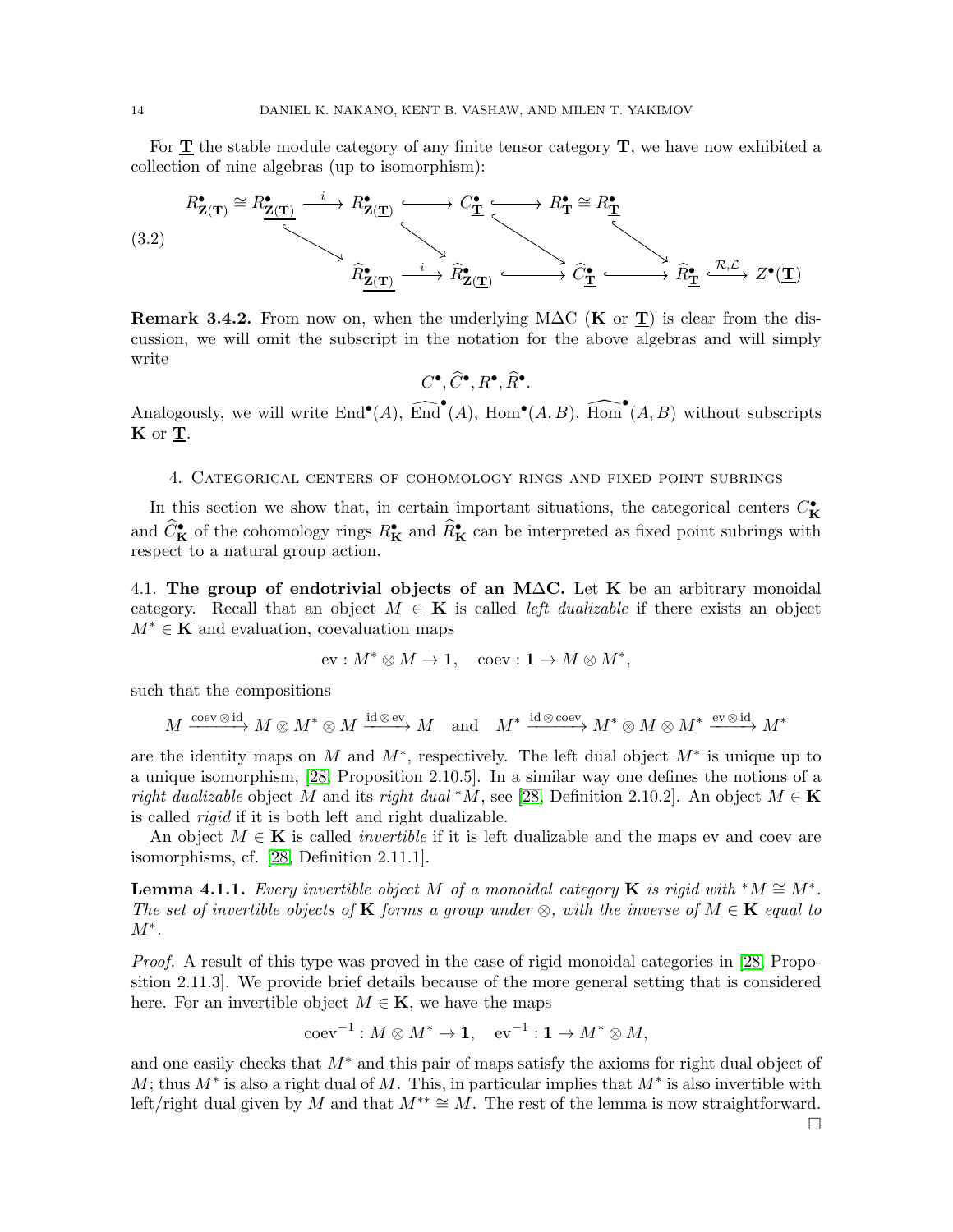With the previous lemma, one can define the group of endotrivial modules for any rigid monoidal category. As far as the authors know this definition has not appeared in the context of non-symmetric monoidal categories.

Definition 4.1.2. Let K be a monoidal category where every object is rigid. For any object in  $M \in \mathbf{K}$ , let  $[M]$  note the isoclass of objects defined by M. Let  $T(\mathbf{K})$  be the group consisting of the classes [M] for invertible objects M with the product structure  $[M] \cdot [N] = [M \otimes N]$ , identity object [1], and inverses  $[M]^{-1} := [M^*]$ . We will call  $T(\mathbf{K})$  the group of endotrivial objects for  $\bf{K}$ , extending the standard terminology from representations of finite groups.

For  $H$  a finite dimensional Hopf algebra, one can consider the stable module category  $\text{mod}(H)$ , and the group of endotrivial modules  $T(H) := T(\text{mod}(H))$ . In the case where H is cocommutative,  $T(H)$  is an abelian group. Carlson and Nakano have conjectured that  $T(H)$ should be finitely generated [\[26,](#page-37-14) Sec. 10, (2)]. In the important case when  $H = kG$  is a group algebra of a finite group the theory of endotrivial modules has been well-studied (cf. [\[37\]](#page-37-15)). Puig [\[49\]](#page-37-16) proved that  $T(kG)$  is a finitely generated (abelian) group. The structure of  $T(kG)$ has been computed for a various families of groups (cf.  $[22, 23, 24, 25]$  $[22, 23, 24, 25]$  $[22, 23, 24, 25]$  $[22, 23, 24, 25]$ ). When H is an arbitrary Hopf algebra, an interesting question is to determine if  $T(H)$  is finitely generated, and to work out the group structure.

4.2. The action of the group of endotrivial modules. For the rest of the section, let K be an M $\Delta C$ . Let  $T(K)$  be the group of endotrivial objects of K. It acts on the Tate cohomology ring  $\widehat{R}^{\bullet}$  by homogeneous automorphisms (and thus, on  $R^{\bullet}$ ) in the following way. The action of  $M \in T(\mathbf{K})$  on  $g \in \text{Hom}(\mathbf{1}, \Sigma^i \mathbf{1})$  is the morphism  $\sigma_M(g) \in \text{Hom}(\mathbf{1}, \Sigma^i \mathbf{1})$  given by the composition

<span id="page-14-0"></span>(4.1) 
$$
\mathbf{1} \xrightarrow{\text{coev}} M \otimes M^* \cong M \otimes \mathbf{1} \otimes M^* \xrightarrow{\text{id}_M \otimes g \otimes \text{id}_{M^*}} M \otimes \Sigma^i \mathbf{1} \otimes M^* \cong
$$

$$
\cong \Sigma^i (M \otimes \mathbf{1} \otimes M^*) \cong \Sigma^i (M \otimes M^*) \xrightarrow{\Sigma^i \text{coev}^{-1}} \Sigma^i \mathbf{1}.
$$

<span id="page-14-1"></span>**Lemma 4.2.1.** For an M $\Delta C$ , **K**, and  $g \in \text{Hom}(\mathbf{1}, \Sigma^i \mathbf{1})$ , the following hold:

- (a) If the diagram [\(1.1\)](#page-2-0) commutes, then the diagram (1.1) with M replaced by  $\Sigma^n M$  commutes for all  $n \in \mathbb{Z}$ .
- (b) If the diagram [\(1.1\)](#page-2-0) commutes for  $M = M_1$  and  $M = M_2$ , then it commutes for  $M = M_1 \otimes M_2.$
- (c) For an invertible  $M \in \mathbf{K}$ , the diagram [\(1.1\)](#page-2-0) commutes if and only if  $\sigma_M(g) = g$ .

Proof. Parts (a) and (b) are straightforward and are left to the reader.

(c) If the diagram  $(1.1)$  commutes and M is invertible, then one can replace the second arrow in [\(4.1\)](#page-14-0) with the composition of the other three arrows in the commutative diagram

$$
M \otimes \mathbf{1} \otimes M^* \xrightarrow{\operatorname{id}_M \otimes g \otimes \operatorname{id}_{M^*}} M \otimes \Sigma^i \mathbf{1} \otimes M^* \\
\downarrow \cong \qquad \qquad \cong \qquad \qquad \cong \qquad \qquad \cong \qquad \qquad \cong \qquad \qquad \cong \qquad \qquad \cong \qquad \qquad \cong
$$
\n
$$
\mathbf{1} \otimes M \otimes M^* \xrightarrow{g \otimes \operatorname{id}_M \otimes \operatorname{id}_{M^*}} \Sigma^i \mathbf{1} \otimes M \otimes M^*
$$

where in the second column  $\Sigma^i \mathbf{1} \otimes M \otimes M^* \cong \Sigma^i(M \otimes M^*) \cong M \otimes \Sigma^i \mathbf{1} \otimes M^*$ . The cancellation of coev and coev<sup>-1</sup> and the bi-functoriality of the tensor product in **K** gives that  $\sigma_M(g) = g$ . The opposite direction is proved in an analogous way.  $\Box$ 

Lemma [4.2.1\(](#page-14-1)c) implies that for every M $\Delta C$ , K, we have the inclusions of graded algebras

$$
\widehat{C}^{\bullet} \subseteq (\widehat{R}^{\bullet})^{T(\mathbf{K}) \cap [\mathcal{K}]} \subseteq \widehat{R}^{\bullet} \quad \text{and} \quad C^{\bullet} \subseteq (R^{\bullet})^{T(\mathbf{K}) \cap [\mathcal{K}]} \subseteq R^{\bullet},
$$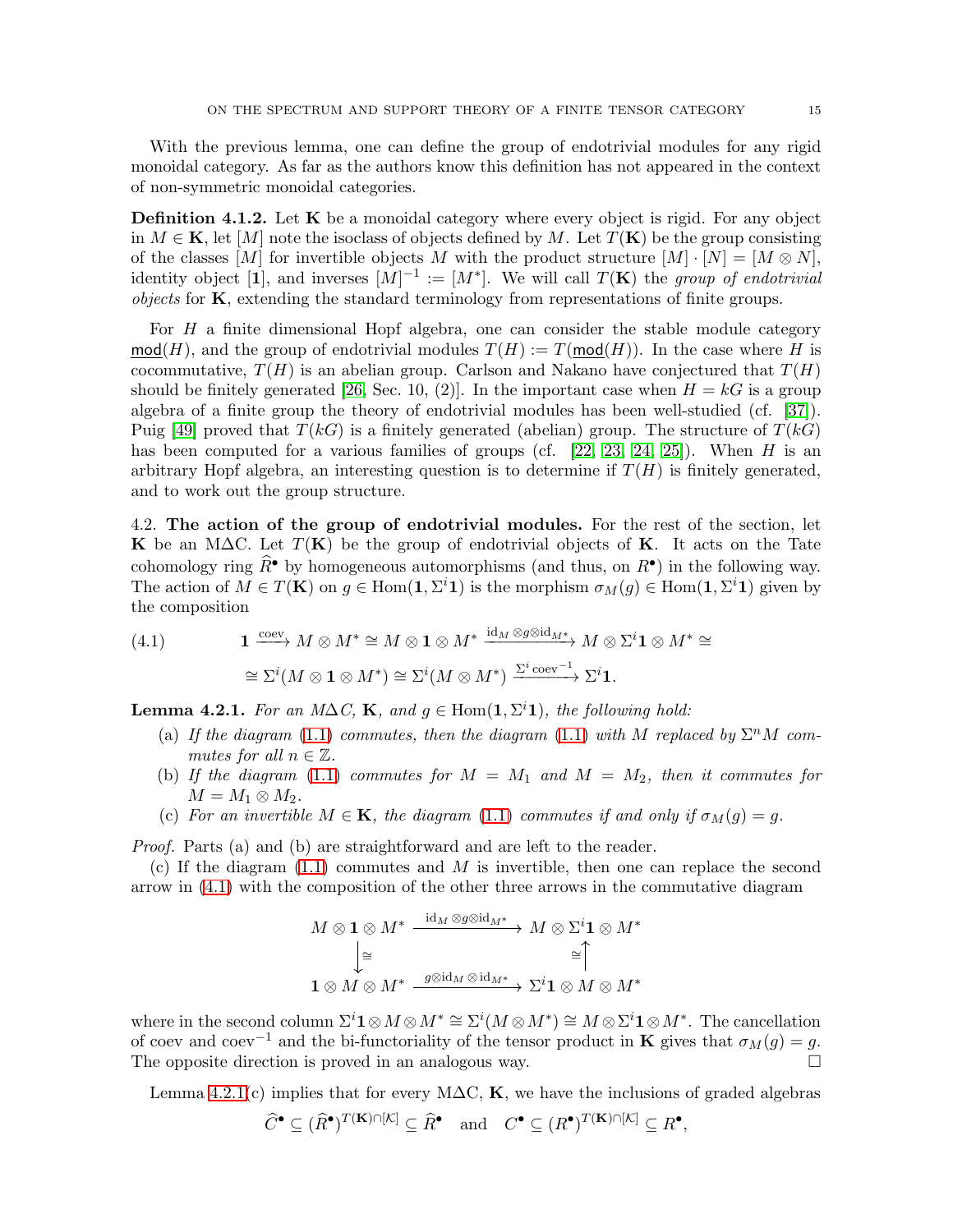where  $\mathcal{K}$  denotes the collection of isoclasses of objects of **K** corresponding to the objects in  $K$ . In the following case, the first inclusions in each of the two chains become equalities, and the categorical centers have a concrete realization as rings of fixed points.

<span id="page-15-1"></span>Corollary 4.2.2. If an M $\Delta C$ , K, is generated by a subgroup G of its group of endotrivial objects  $T(\mathbf{K})$  and  $[\mathcal{K}] := G$ , then

$$
\widehat{C}^{\bullet} = (\widehat{R}^{\bullet})^G \quad and \quad C^{\bullet} = (R^{\bullet})^G.
$$

<span id="page-15-0"></span>*Proof.* The corollary follows from Lemma [4.2.1\(](#page-14-1)c).  $\Box$ 

### 5. Examples of categorical centers

In this section we illustrate how the categorical centers  $C_K^{\bullet}$  and  $\widehat{C}_K^{\bullet}$  of the cohomology rings  $R_K^{\bullet}$  and  $\widehat{R}_K^{\bullet}$  arise as fixed point subrings for the stable module categories of important classes of Hopf algebras. For a Hopf algebra  $A$  over a field  $k$ , we will denote by

(5.1) 
$$
\widehat{\mathrm{H}}^{\bullet}(A,k) \cong \widehat{R}_{\mathrm{mod}(A)}^{\bullet}
$$

its Tate cohomology ring.

5.1. Basic Hopf algebras. A finite dimensional Hopf algebra A is called basic if all its irreducible representations are 1-dimensional (i.e., A is basic when considered as an algebra). In this situation, the irreducible representations are endotrivial objects of  $mod(A)$ , and the set of irreducibles is closed under tensoring. Furthermore,  $mod(A)$  is generated by that subgroup of endotrivial objects. The following proposition gives an explicit description of the categorical centers in this case.

<span id="page-15-2"></span>**Proposition 5.1.1.** Let A be a finite dimensional basic Hopf algebra and G be the set of isomorphism classes of non-zero 1-dimensional A-modules in the stable module category  $mod(A)$ of finite dimensional A-modules. Then G is a subgroup of  $T(\text{mod}(A))$  and

$$
\widehat{C}^\bullet_{\mathrm{mod}(A)}=(\widehat{R}^\bullet_{\mathrm{mod}(A)})^G\cong (\widehat{\operatorname{H}}^\bullet(A,k))^G\quad\text{and}\quad C^\bullet_{\mathrm{mod}(A)}=(R^\bullet_{\mathrm{mod}(A)})^G\cong (\operatorname{H}^\bullet(A,k))^G.
$$

*Proof.* Every non-zero 1-dimensional A-module is invertible in the abelian category  $mod(A)$ of finite dimensional A-modules with inverse given by its left=right dual. The set of those modules is closed under tensoring and taking inverses. Hence, G is a subgroup of  $T(\text{mod}(A))$ . Since A is basic, all irreducible A-modules are one dimensional, and thus every module in  $mod(A)$  has a composition series with one dimensional subquotients. Therefore, G generates  $mod(A)$  as a triangulated category and the proposition follows from Corollary [4.2.2.](#page-15-1)

<span id="page-15-4"></span>**Example 5.1.2.** [Unipotent Hopf algebras] Assume that  $A$  is a finite dimensional Hopf algebra which is local when considered as an algebra; we will call such a Hopf algebra a unipotent Hopf algebra. It has a unique irreducible representation coming from its counit, and this representation is the unit object 1 of  $mod(A)$ . One can then take G to be the image of 1 in  $\underline{\text{mod}}(A)$ . Since  $1 \otimes M \cong M \otimes 1$  for all  $M \in \text{mod}(A)$ , G acts trivially on  $\widehat{R}_{\text{mod}(A)}^{\bullet}$ . Proposition [5.1.1\(](#page-15-2)b) implies that

$$
\widehat{C}^\bullet_{\underline{\mathsf{mod}}(A)}=\widehat{R}^\bullet_{\underline{\mathsf{mod}}(A)}\cong \widehat{\operatorname{H}}^\bullet(A,k)\quad\text{and}\quad C^\bullet_{\underline{\mathsf{mod}}(A)}=R^\bullet_{\underline{\mathsf{mod}}(A)}\cong \operatorname{H}^\bullet(A,k).
$$

<span id="page-15-3"></span>**Example 5.1.3.** [Quantum Borels] Let R be an irreducible root system of rank n. Let  $\ell$ be a positive integer and  $\zeta$  be a primitive  $\ell$ th root of unity. Assume that  $\ell$  is a positive integer such that

(i)  $\ell$  is odd, (ii) if  $\mathcal R$  is of type  $G_2$  then  $3 \nmid \ell$ , and (iii)  $\ell > h$  where h is the Coxeter number for R.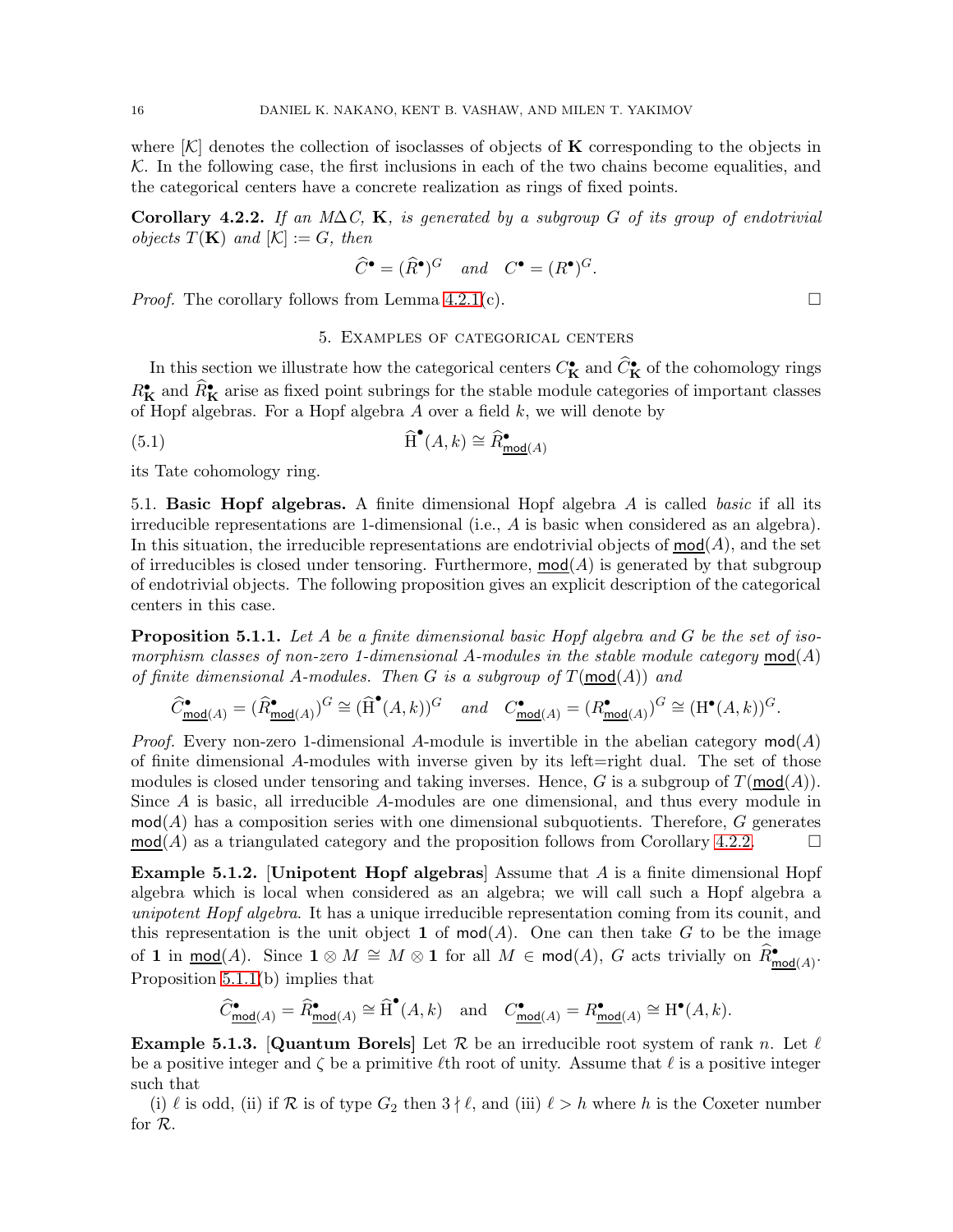Let  $\mathfrak g$  be the complex simple Lie algebra associated with  $\mathcal R$ , and  $\mathfrak b$  be a Borel subalgebra. For every lattice  $\Lambda$  with  $\mathbb{Z}\mathcal{R} \subseteq \Lambda \subseteq X$ , where X is the weight lattice, one can construct a small quantum Borel subalgebra  $u_{\zeta,\Lambda}(\mathfrak{b})$ , [\[43\]](#page-37-9). We will follow the notation of [\[40,](#page-37-11) Sect. 5.1]; the generators of  $u_{\zeta,\Lambda}(\mathfrak{b})$  will be denoted by  $E_{\alpha_i}$  and  $K_\mu$  for  $\{\alpha_1,\ldots,\alpha_n\}$  a base of simple roots of R and  $\mu \in \Lambda/\Lambda'$ , where the sublattice  $\Lambda'$  of  $\Lambda$  is given by the display below Eq. (5.1.1) in [\[40\]](#page-37-11).

It is well known that  $u_{\zeta,\Lambda}(\mathfrak{b})$  is basic (see e.g., [\[40,](#page-37-11) Proposition 5.3.1(a)]), so Proposition [5.1.1\(](#page-15-2)b) applies to it. By [\[40,](#page-37-11) Proposition 5.3.1(c)], the group G in Proposition [5.1.1\(](#page-15-2)b) acts trivially on  $R^{\bullet}_{\text{mod}(u_{\zeta,\Lambda}(\mathfrak{b}))}$ . Therefore,

$$
C^{\bullet}_{\underline{\textup{mod}}(u_{\zeta,\Lambda}(\mathfrak{b}))}=R^{\bullet}_{\underline{\textup{mod}}(u_{\zeta,\Lambda}(\mathfrak{b}))}\cong \mathrm{H}^{\bullet}(u_{\zeta,\Lambda}(\mathfrak{b}),\mathbb{C}).
$$

Using the Lyndon-Hochschild-Serre spectral one shows that

$$
\widehat{R}_{\underline{\mathsf{mod}}(u_{\zeta,\Lambda}(\mathfrak{b}))}^{\bullet}\cong \widehat{\operatorname{H}}^{\bullet}(u_{\zeta}(\mathfrak{u}),\mathbb{C})^{u_{\zeta,\Gamma}(\mathfrak{t})}
$$

,

where  $u_{\zeta}(\mathfrak{u})$  and  $u_{\zeta,\Gamma}(\mathfrak{t})$  are the unital subalgebras of  $u_{\zeta,\Lambda}(\mathfrak{b})$  generated by the elements  $\{E_{\alpha_i}\mid \zeta_{\zeta,\Lambda}(\mathfrak{b})\}$  $1 \leq i \leq r$  and  $\{K_{\mu} \mid \mu \in \Lambda/\Lambda'\}$ , respectively. Now we can invoke the argument in [\[40,](#page-37-11) Proposition 5.3.1(c)] to show that the group G acts trivially on  $\widehat{R}_{\text{mod}(u_{\zeta,\Lambda}(\mathfrak{b}))}^{\bullet}$ . Therefore,

(5.2) 
$$
\widehat{C}^{\bullet}_{\text{mod}(u_{\zeta,\Lambda}(\mathfrak{b}))} = \widehat{R}^{\bullet}_{\text{mod}(u_{\zeta,\Lambda}(\mathfrak{b}))} \cong \widehat{\mathrm{H}}^{\bullet}(u_{\zeta,\Lambda}(\mathfrak{b}), \mathbb{C}).
$$

<span id="page-16-1"></span>5.2. Plavnik-Witherspoon co-smash product Hopf algebras. We begin with a construction of families of finite dimensional Hopf algebras introduced by Plavnik and Wither-spoon [\[48,](#page-37-8) Section 2]. Let L be a finite group and A be a finite dimensional Hopf algebra with L acting on A by Hopf automorphisms. Set

<span id="page-16-2"></span>
$$
A_L = (A^* \# kL)^*.
$$

As an algebra,  $A_L \cong A \otimes k[L]$ . The algebra  $k[L]$  is semisimple and the central idempotents are indexed by  $g \in L$ . Therefore, the modules for  $A_L$  are the same as L-graded A-modules. We write such modules in the form

(5.3) 
$$
M = \bigoplus_{x \in L} N_x \otimes \mathbb{k}_x,
$$

where each  $N_x$  is an A-module and  $k_x$  is the 1-dimensional  $k[L]$  corresponding to  $x \in L$ .

There is a functor  $\mathcal F$  : mod $(A) \to \text{mod}(A_L)$ , defined by

<span id="page-16-0"></span>
$$
N \mapsto N \otimes \Bbbk_e
$$

on objects, where e is the identity of L. The functor  $\mathcal F$  extends to a fully faithful monoidal triangulated functor  $mod(A) \rightarrow mod(A_L)$ ; this is proved similarly to [\[39,](#page-37-3) Lemma 9.2.2]. The functor  $\mathcal F$  induces an isomorphism between the Tate cohomology rings of  $A_L$  and  $A$ :

(5.4) 
$$
\widehat{R}^{\bullet}_{\text{mod}(A_L)} \cong \widehat{R}^{\bullet}_{\text{mod}(A)}.
$$

Consider the collection S of objects of  $mod(A_L)$ , defined as the objects of the forms

- (1)  $N \otimes \mathbb{k}_e$ , for N a simple A-module, and
- (2)  $\epsilon \otimes \mathbb{k}_x$ , where  $\epsilon$  is the trivial A-module, and x is an element of L.

Every object of the generating set  $\mathcal K$  (that is, every irreducible  $A_L$ -module) can be written as a tensor product of elements of S. The formula for the tensor product of modules of  $A_L$ , as proven in [\[48\]](#page-37-8), gives

$$
(N \otimes \mathbb{k}_e) \otimes (\epsilon \otimes \mathbb{k}_x) \cong (N \otimes^x \epsilon) \otimes (\mathbb{k}_e \otimes \mathbb{k}_x) \cong (N \otimes \epsilon) \otimes \mathbb{k}_x \cong N \otimes \mathbb{k}_x.
$$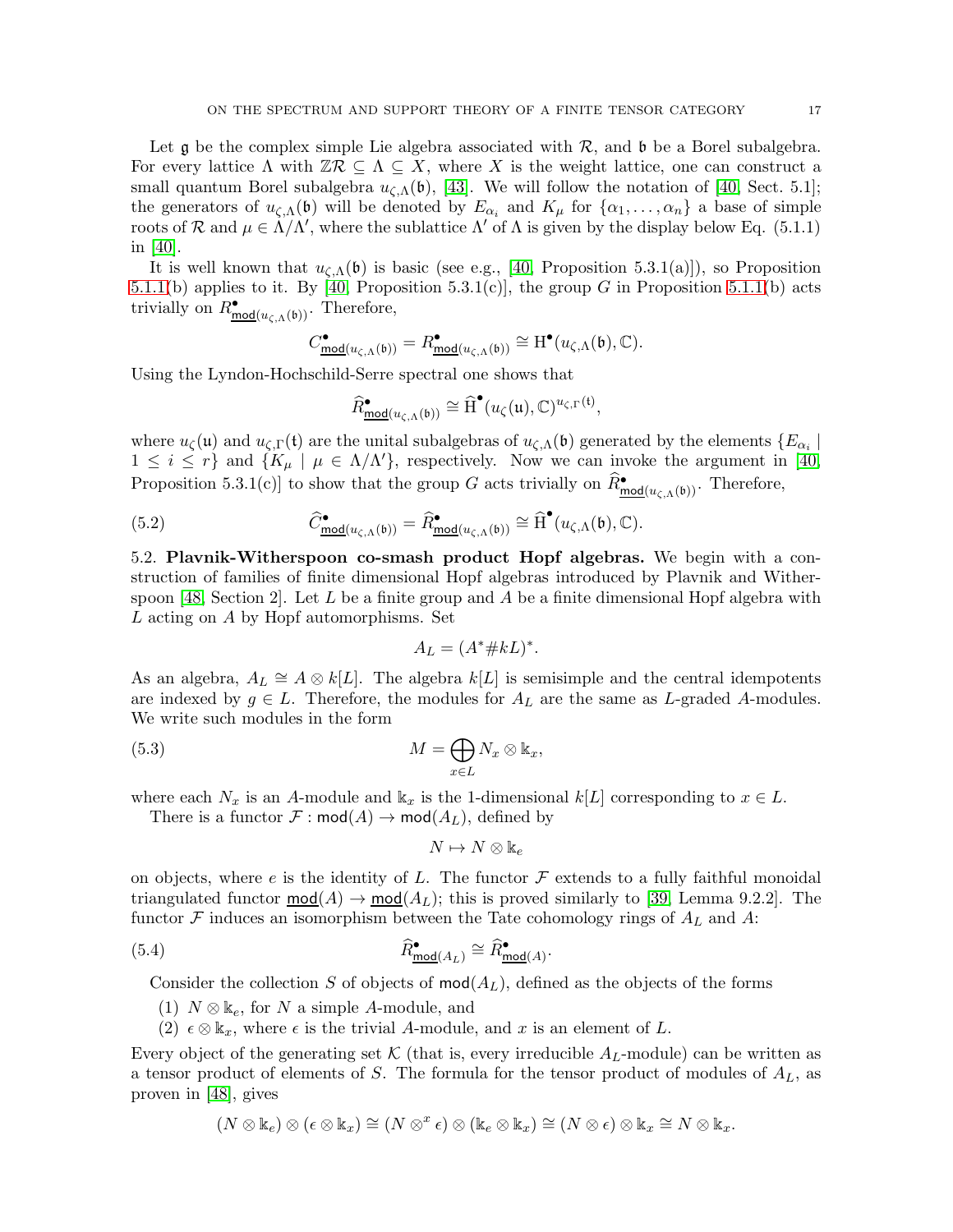This implies that the identification [\(5.4\)](#page-16-0) gives an embedding

$$
\widehat{C}^\bullet_{\underline{\mathrm{mod}}(A_L)} \hookrightarrow \widehat{C}^\bullet_{\underline{\mathrm{mod}}(A)}.
$$

Under the identification [\(5.4\)](#page-16-0),  $\widehat{C}^{\bullet}_{mod(A)}$  is characterized as the subring of  $\widehat{R}^{\bullet}_{mod(A)}$  spanned by all homogeneous elements g for which  $(1.1)$  commutes with all irreducible A-modules N. Under that identification,  $\widehat{C}^{\bullet}_{\text{mod}(A_L)}$  is characterized as the subring of  $\widehat{R}^{\bullet}_{\text{mod}(A_L)}$  spanned by all homogeneous elements g for which  $(1.1)$  commutes with the sub-collection  $(1)$  and  $(2)$  of S. (Here we apply Lemma [4.2.1](#page-14-1) (b)). The commutativity condition on the elements of  $\widehat{C}_{\text{mod}(A_L)}^{\bullet}$ coming from the sub-collection (1) is precisely equivalent to the condition defining  $\widehat{C}^{\bullet}_{mod(A)}$ . Therefore, a homogeneous element g in  $\widehat{C}^{\bullet}_{\text{mod}(A)}$  is in  $\widehat{C}^{\bullet}_{\text{mod}(A_L)}$  if and only if [\(1.1\)](#page-2-0) commutes for that g and all  $A_L$ -modules of the form  $M = \epsilon \otimes \mathbb{k}_x$  for some  $x \in L$ . Each of the modules  $\epsilon \otimes \Bbbk_x$  is 1-dimensional and invertible: the inverse of  $\epsilon \otimes \Bbbk_x$  is  $\epsilon \otimes \Bbbk_{x-1}$ . These invertible objects form a group isomorphic to L, under  $-\otimes -$ . By Lemma [4.2.1\(](#page-14-1)c), we may now conclude the following.

<span id="page-17-0"></span>**Theorem 5.2.1.** Let  $A_L$  be the Plavnik-Witherspoon co-smash product Hopf algebras corresponding to the finite dimensional Hopf algebra A and a finite group  $L$ , as defined above. Then there exist isomorphisms

$$
\widehat{C}^{\bullet}_{\underline{\text{mod}}(A_L)} \cong (\widehat{C}^{\bullet}_{\underline{\text{mod}}(A)})^L \quad \text{and} \quad C^{\bullet}_{\underline{\text{mod}}(A_L)} \cong (C^{\bullet}_{\underline{\text{mod}}(A)})^L.
$$

Many important families of finite dimensional Hopf algebras arise as Plavnik-Witherspoon co-smash product Hopf algebras, and thus satisfy Theorem [5.2.1.](#page-17-0)

Example 5.2.2. [Twisted quantum Borels] Retain the notation of Example [5.1.3.](#page-15-3) Denote by Γ is the Dynkin quiver associated to R. Its automorphism group  $Aut(Γ)$  acts on the lattices  $\mathbb{Z}\mathcal{R}$  and X. If the lattice  $\Lambda$  is stable under Aut(Γ), then Aut(Γ) acts on  $u_{\zeta,\Lambda}(\mathfrak{b})$  by Hopf algebra automorphisms by

$$
\phi(E_{\alpha_i}) = E_{\phi(\alpha_i)}, \ \ 1 \leq i \leq n, \quad \phi(K_\mu) = K_{\phi(\mu)}, \ \ \mu \in \Lambda,
$$

for  $\phi \in Aut(\Gamma)$ . One can consider the group algebra k Aut(Γ) and the co-smash product:

$$
H := (u_{\zeta,\Lambda}(\mathfrak{b})^* \# k \operatorname{Aut}(\Gamma))^*.
$$

By [\[40,](#page-37-11) Proposition 5.3.1(c)], under the assumptions on  $\zeta$  and  $\mathcal{R}$ , the categorical centers of the cohomology rings of the small quantum Borel subalgebras coincide with the full cohomology rings:

$$
\widehat{C}^\bullet_\mathrm{mod}(u_{\zeta,\Lambda}(\mathfrak b))=\widehat{R}^\bullet_\mathrm{mod}(u_{\zeta,\Lambda}(\mathfrak b))\cong\widehat{\mathrm{H}}^\bullet(u_{\zeta,\Lambda}(\mathfrak b),\mathbb{C}),\quad C^\bullet_\mathrm{mod}(u_{\zeta,\Lambda}(\mathfrak b))=R^\bullet_\mathrm{mod}(u_{\zeta,\Lambda}(\mathfrak b))\cong\mathrm{H}^\bullet(u_{\zeta,\Lambda}(\mathfrak b),\mathbb{C}).
$$

Now, applying Example [5.1.3](#page-15-3) we obtain

$$
\widehat{C}^{\bullet}_{\underline{\mathsf{mod}}(H)} \cong (\widehat{\operatorname{H}}^{\bullet}(u_{\zeta,\Lambda}(\mathfrak{b}),\mathbb{C}))^{\operatorname{Aut}(\Gamma)} \quad \text{and} \quad C^{\bullet}_{\underline{\mathsf{mod}}(H)} \cong (\operatorname{H}^{\bullet}(u_{\zeta,\Lambda}(\mathfrak{b}),\mathbb{C}))^{\operatorname{Aut}(\Gamma)}.
$$

<span id="page-17-1"></span>**Example 5.2.3.** [Benson–Witherspoon Hopf algebras] Let G and L be finite groups with L acting on G by group automorphisms, and let  $k$  be a field of positive characteristic dividing the order of G. Consider the Benson-Witherspoon Hopf algebra  $H_{G,L}$ , which was studied in [\[13\]](#page-36-12). By definition,  $H_{G,L} = (k[G]\# kL)^*$ , where  $k[G]$  is the dual of the group algebra of G, and  $kL$  is the group algebra of L. Theorem [5.2.1](#page-17-0) implies that

$$
C^\bullet_{\underline{\textup{mod}}(H_{G,L})}\cong \mathrm{H}^\bullet(G,k)^L\quad\text{and}\quad \widehat{C}^\bullet_{\underline{\textup{mod}}(H_{G,L})}\cong \widehat{\mathrm{H}}^\bullet(G,k)^L.
$$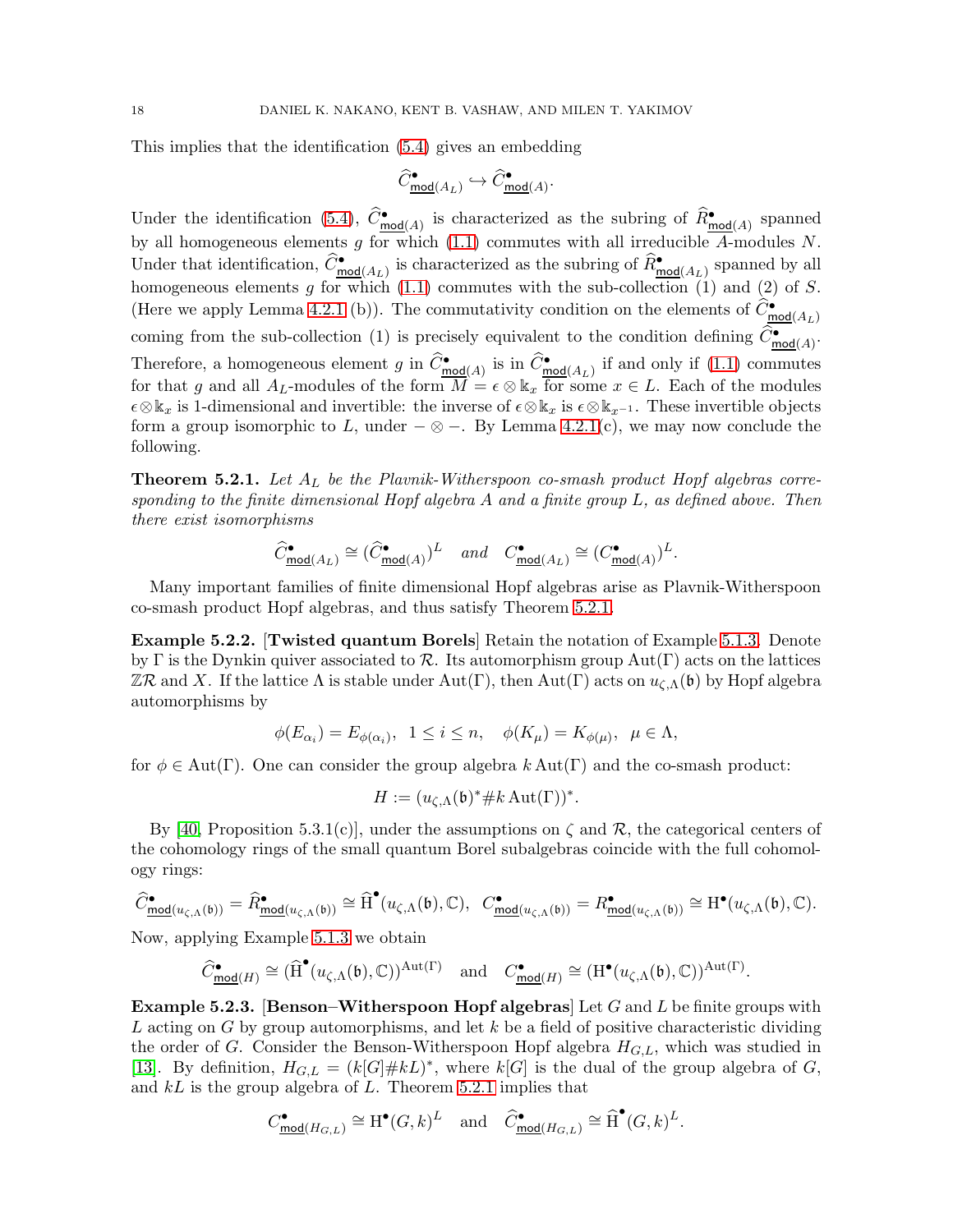Example 5.2.4. [Finite group schemes] Consider  $k[\Omega]$ , the coordinate algebra of  $\Omega$ , a finite group scheme, which is a commutative finite dimensional Hopf algebra. Assume for this example that k is algebraically closed. One has  $\Omega \cong \pi \ltimes \Omega_0$  where  $\pi$  is a finite group and  $\Omega_0$ is an infinitesimal group scheme [\[31,](#page-37-2) Remark 4.1]. Let  $Dist(\Omega)$  be the distribution algebra of Ω. Then

$$
k[\Omega] \cong (\text{Dist}(\Omega))^* \cong (\text{Dist}(\pi \ltimes \Omega_0))^*
$$
  
\n
$$
\cong (\text{Dist}(\Omega_0) \# k\pi)^* \cong (k[\Omega_0]^* \# k\pi)^*.
$$

So,  $k[\Omega]$  is a Plavnik-Witherspoon co-smash product Hopf algebra for  $A = k[\Omega_0]$  and  $L = \pi$ . One has as algebras  $k[\Omega] \cong k[\pi] \otimes k[\Omega_0]$  where  $k[\pi]$  is isomorphic to the dual of the group algebra of  $\pi$ . The coordinate algebra of  $\Omega_0$ ,  $k[\Omega_0]$ , has an augmentation ideal,  $\mathcal{I}$ , that is nilpotent, i.e.,  $k[\Omega_0]$  is a unipotent Hopf algebra. Example [5.1.2](#page-15-4) implies that

 $\widehat{C}^{\bullet}_{\text{mod}(k[\Omega_0])} = \widehat{R}^{\bullet}_{\text{mod}(k[\Omega_0])} \cong \widehat{H}^{\bullet}(k[\Omega_0], k) \text{ and } C^{\bullet}_{\text{mod}(k[\Omega])} = R^{\bullet}_{\text{mod}(k[\Omega_0])} \cong H^{\bullet}(k[\Omega_0], k).$ Theorem [5.2.1](#page-17-0) implies that

$$
\widehat{C}^{\bullet}_{\underline{\text{mod}}(k[\Omega])} \cong (\widehat{\text{H}}^{\bullet}(k[\Omega_0], k))^{\pi} \quad \text{and} \quad C^{\bullet}_{\underline{\text{mod}}(k[\Omega])} \cong (\text{H}^{\bullet}(k[\Omega_0], k))^{\pi}.
$$

6. From the Balmer spectrum to the central cohomological support

In this section we prove part (a) of Theorem B from the introduction, which produces continuous maps from the Balmer spectrum SpcK of an M $\Delta C$ , K, to the target spaces of the Tate central cohomological support  $\operatorname{Spec}^h \widehat{C}^{\bullet}$  and the target space of the central cohomological support  $\text{Proj } C^{\bullet}$ .

6.1. Properties of the central cohomological support maps and cones. We begin with the following proposition.

<span id="page-18-0"></span>**Proposition 6.1.1.** For every M∆C, **K**, the Tate central cohomological support  $\widehat{W}_C$  satisfies the following properties:

- (a)  $\widetilde{W}_C(0) = \varnothing$  and  $\widetilde{W}_C(1) = \operatorname{Spec}^{\text{h}} \widetilde{C}^{\bullet}$ ;
- (b)  $\widehat{W}_C(A \oplus B) = \widehat{W}_C(A) \cup \widehat{W}_C(B)$  for all  $A, B \in \mathbf{K}$ ;
- (c)  $\widehat{W}_C(\Sigma A) = \widehat{W}_C(A)$  for all  $A \in \mathbf{K}$ ;
- (d) If  $A_1 \rightarrow A_2 \rightarrow A_3 \rightarrow \Sigma A_1$  is a distinguished triangle, then  $\widehat{W}_C(A_1) \subseteq \widehat{W}_C(A_2) \cup \widehat{W}_C(A_3);$
- (e)  $\widehat{W}_C(A \otimes B) \subseteq \widehat{W}_C(A) \cap \widehat{W}_C(B)$  for all  $A, B \in \mathbf{K}$ .

The central support  $W_C$  satisfies the same properties, with the second part of property (a) replaced by  $W_C(\mathbf{1}) = \text{Proj } C^{\bullet}$ .

This implies that the central cohomological support is a quasi-support datum, although (e) is a stronger condition than is required for quasi-support data.

*Proof.* The proofs of properties (a)–(d) for both  $\widehat{W}_C$  and  $W_C$  are analogous to the corresponding statements for the classical cohomological support and left to the reader.

We prove (e) for the Tate central cohomological support. The argument for the central cohomological support is similar. First we note that  $\widehat{W}_C(A \otimes B) \subseteq \widehat{W}_C(A)$  is straightforward from the definition. Suppose  $g: \mathbf{1} \to \Sigma^{i} \mathbf{1}$  in  $\widehat{C}^{\bullet}$  is in Ann $_{\widehat{C}^{\bullet}}(\widehat{\text{End}}^{\bullet}(A))$ ; in other words,  $g \otimes id_A = 0$ , as maps  $A \cong \mathbf{1} \otimes A \to \Sigma^i \mathbf{1} \otimes A \cong \Sigma^i A$ . Then it is clear that  $g \otimes id_{A \otimes B} =$  $g \otimes id_A \otimes id_B$  is also equal to 0, and so  $g \in Ann_{\widehat{C}\bullet}(\widehat{\text{End}}^{\bullet}(A \otimes B))$ . Since

$$
\mathrm{Ann}_{\widehat{C}\bullet}(\widehat{\mathrm{End}}^\bullet(A))\subseteq \mathrm{Ann}_{\widehat{C}\bullet}(\widehat{\mathrm{End}}^\bullet(A\otimes B)),
$$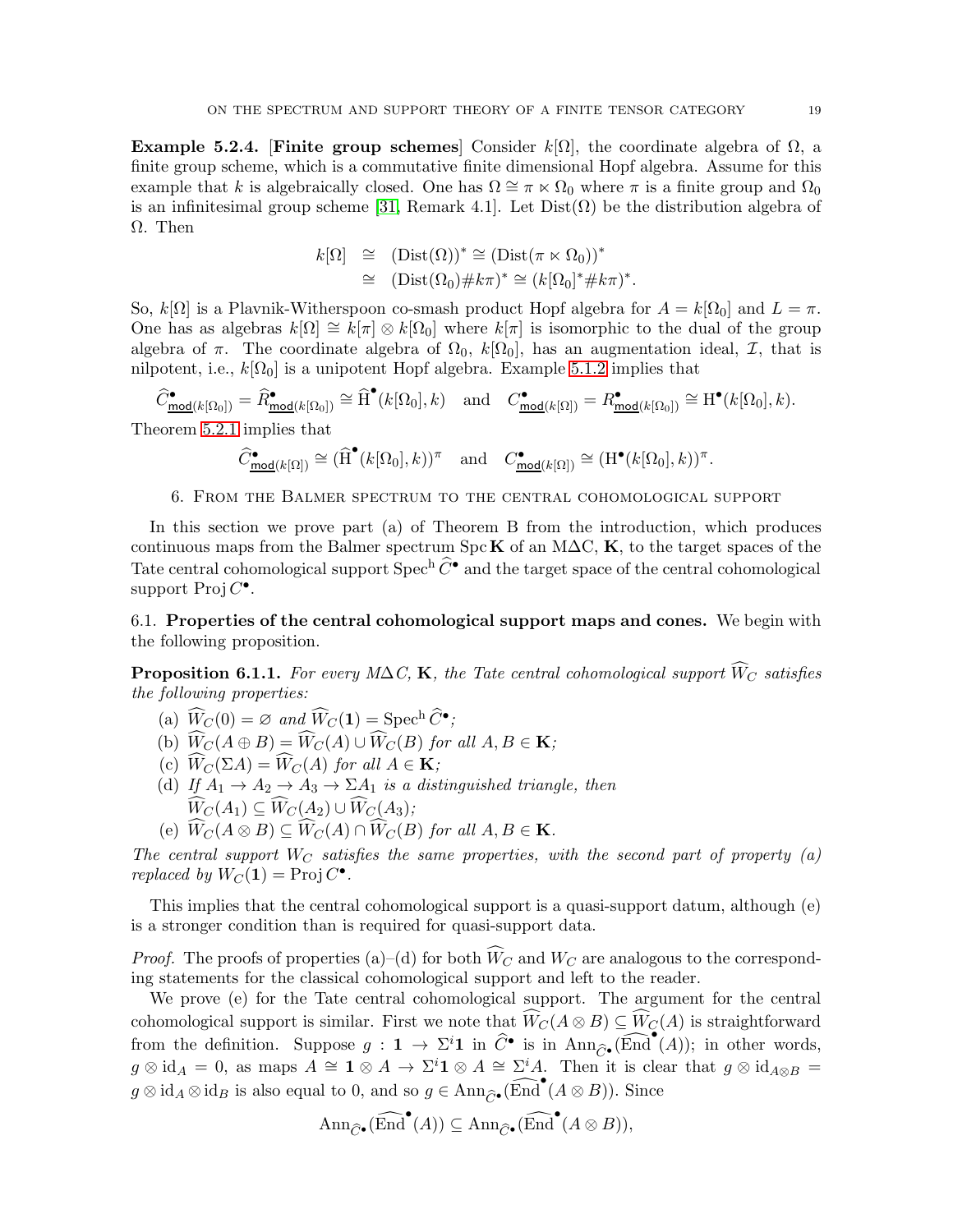it follows that  $\widehat{W}_C(A \otimes B) \subseteq \widehat{W}_C(A)$ .

For the inclusion  $\widehat{W}_C(A \otimes B) \subseteq \widehat{W}_C(B)$ , we must appeal to the definition of  $\widehat{C}^{\bullet}$ . The proof is an induction on the length of  $\overrightarrow{A}$  with respect to the generating set  $\mathcal{K}$ . In the case that A is in K, since  $g \in \widehat{C}^{\bullet}$ , the structure isomorphisms of K identify  $g \otimes id_A \otimes id_B$  with  $id_A \otimes g \otimes id_B = id_A \otimes 0 = 0.$  Thus,  $g \in Ann_{\widehat{C}^{\bullet}}(\widehat{\text{End}}^{\bullet}(A \otimes B))$ , and  $\widetilde{W}_C(A \otimes B) \subseteq \widetilde{\widetilde{W}}_C(B)$ follows as before. If A is not in  $K$ , we can pick a distinguished triangle

$$
A \to A_2 \to A_3 \to \Sigma A
$$

with the lengths of  $A_2$  and  $A_3$  less than the length of A with respect to K. Then

$$
\widehat{W}_C(A \otimes B) \subseteq \widehat{W}_C(A_2 \otimes B) \cup \widehat{W}_C(A_3 \otimes B)
$$
  
\n
$$
\subseteq (\widehat{W}_C(A_2) \cap \widehat{W}_C(B)) \cup (\widehat{W}_C(A_3) \cap \widehat{W}_C(B))
$$
  
\n
$$
\subseteq \widehat{W}_C(B).
$$

 $\Box$ 

Proposition [6.1.1\(](#page-18-0)e) implies at once the following:

<span id="page-19-1"></span>Corollary 6.1.2. For an M $\Delta C$ , K, and  $A \in K$ ,

$$
\widetilde{W}_C(A) = \Phi_{\widehat{W}_C}(\langle A \rangle) \quad \text{and} \quad W_C(A) = \Phi_{W_C}(\langle A \rangle).
$$

Before constructing maps between the Balmer spectrum of a monoidal triangulated category and  $Spec^h \widehat{C}^{\bullet}$ , Proj  $C^{\bullet}$ , we recall an elementary consequence of the Octahedral Axiom for triangulated categories. Recall that given a morphism  $g : A \rightarrow B$  in a triangulated category,  $cone(q)$  is the object (which is unique, up to a possibly non-unique isomorphism) given in a distinguished triangle

$$
A \xrightarrow{g} B \to \text{cone}(g) \to \Sigma A.
$$

<span id="page-19-0"></span>**Lemma 6.1.3.** Let  $\bf{K}$  be a triangulated category and  $\bf{I}$  any triangulated subcategory of  $\bf{K}$ . Let  $g': A \rightarrow B$  and  $g: B \rightarrow C$  be morphisms in **K**. Suppose cone(g) and cone(g') are in **I**. Then  $cone(gg')$  is in **I** as well.

Proof. By the Octahedral Axiom for triangulated categories, there exist morphisms giving the following diagram, where the rows and columns are distinguished triangles:



Since the third column is a triangle, if  $cone(g')$  and  $cone(g)$  are in I, so is  $cone(gg')$  $\Box$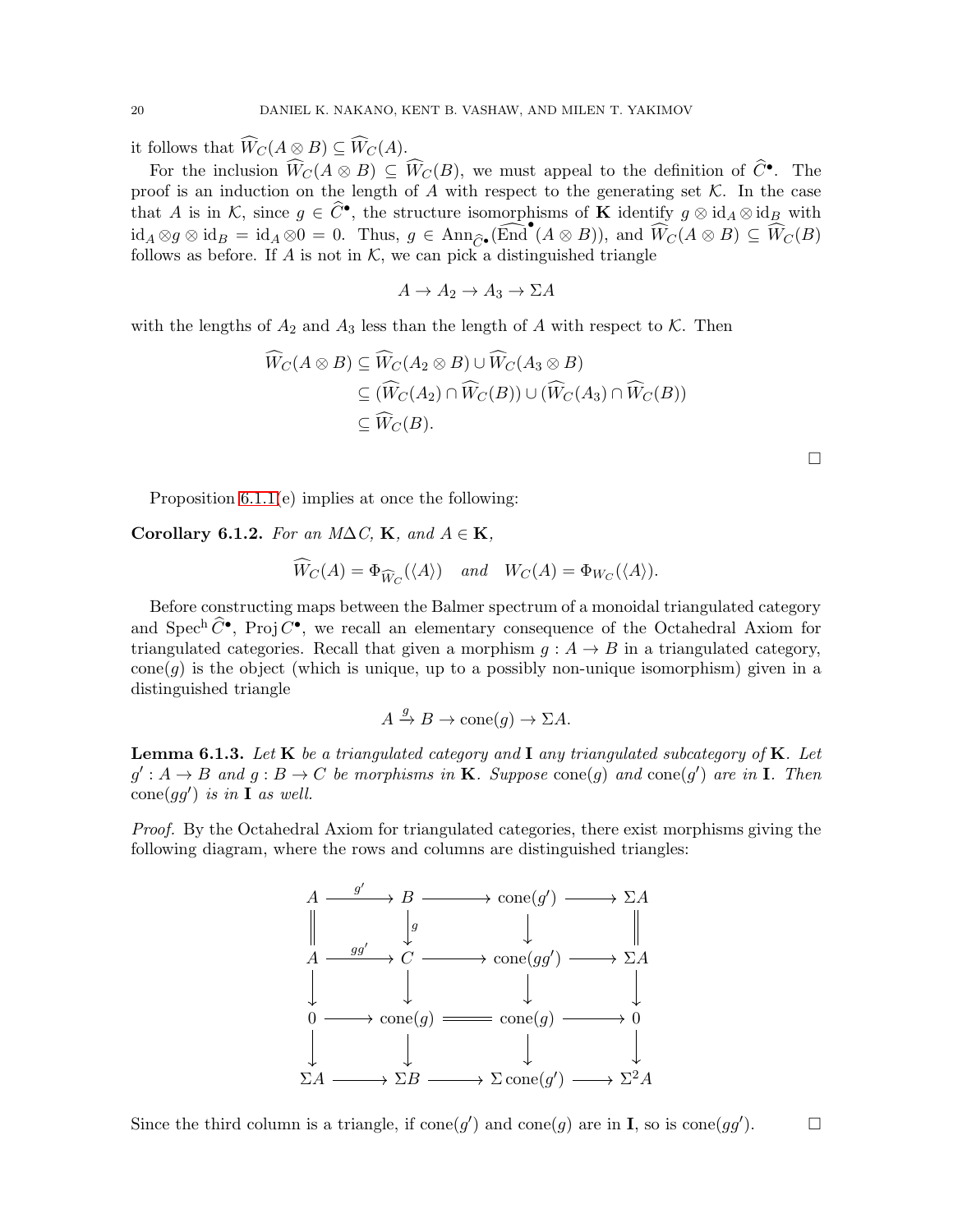6.2. Construction of  $\hat{\rho}$  and  $\rho$ . In the next two results we introduce a continuous map from the noncommutative Balmer spectrum to the homogeneous spectrum for the Tate categorical center. These results first appeared in the commutative case by Balmer in [\[5,](#page-36-1) Defintion 5.1, Theorem 5.3].

We first recall an elementary property of cone(g), for  $g \in \hat{R}^{\bullet}$  (see [\[5,](#page-36-1) Proposition 2.13] in the symmetric case, or  $[18,$  Proposition 3.6(d)]).

<span id="page-20-0"></span>Proposition 6.2.1. Let K be a M $\Delta C$ , and

$$
\mathbf{1} \xrightarrow{g} \Sigma^i \mathbf{1} \xrightarrow{h} \text{cone}(g) \xrightarrow{f} \Sigma \mathbf{1}
$$

be a distinguished triangle. Then  $g \otimes g \otimes id_{cone(q)} = 0$ .

*Proof.* From the distinguished triangle given in the proposition, we obtain for any object  $A$  a long exact sequence

<span id="page-20-1"></span>
$$
\dots \to \operatorname{Hom}^j(A, \mathbf{1}) \xrightarrow{g} \operatorname{Hom}^j(A, \Sigma^i \mathbf{1}) \to \operatorname{Hom}^j(A, \operatorname{cone}(g)) \to \dots
$$

by basic properties of triangulated categories, see [\[42,](#page-37-21) Lemma 1.1.10], where the maps are obtained by composition with shifts of the morphisms  $g, h$ , and  $f$ . From this long exact sequence, we obtain the short exact sequence

(6.1) 
$$
0 \to \widehat{Hom}^{\bullet}(A, 1) / (g \cdot \widehat{Hom}^{\bullet}(A, 1)) \to \widehat{Hom}^{\bullet}(A, cone(g))
$$

$$
\to ker(g \cdot |_{\widehat{Hom}^{\bullet}(A, 1)}) \to 0,
$$

where we have used the fact that  $\widehat{Hom}^{\bullet}(A,1) \cong \widehat{Hom}^{\bullet}(A,\Sigma^{i}1)$ . In fact, this is a short exact sequence of  $\widehat{R}^{\bullet}$ -modules. From this short exact sequence, it is clear that the action of  $g^2$  acting on  $\widehat{Hom}^{\bullet}(A, \text{cone}(g))$  is 0 for any object A, and in particular this holds for  $A = \text{cone}(g)$ . Hence,  $g \otimes g \otimes \mathrm{id}_{\mathrm{cone}(q)} = 0.$ 

**Proposition 6.2.2.** For an M∆C, **K**, there is a well-defined map  $\widehat{\rho}$ : Spc **K**  $\rightarrow$  Spec<sup>h</sup>  $\widehat{C}^{\bullet}$  given by

$$
\widehat{\rho}(\mathbf{P}) = \langle g \in \widehat{C}_i^{\bullet} : g \text{ is homogeneous, cone}(g) \notin \mathbf{P} \rangle
$$

for  $P \in \text{Spc } K$ .

*Proof.* Fix  $P \in \text{Spc } K$ . We will prove that  $\hat{\rho}(P)$  is a prime ideal of  $\hat{C}^{\bullet}$ . By definition,  $\hat{\rho}(P)$  is an ideal; we will first show that the homogeneous elements of degree i in  $\hat{\rho}(\mathbf{P})$  are precisely those elements of  $\widehat{C}^{\bullet}$  of form  $g: \mathbf{1} \to \Sigma^{i} \mathbf{1}$  such that cone $(g) \notin \mathbf{P}$ .

We first show that this set is closed under addition. Suppose  $g$  and  $g'$  are two morphisms  $\mathbf{1} \to \Sigma^{i} \mathbf{1}$  such that  $cone(g + g') \in \mathbf{P}$ . We must show that one of  $cone(g)$  and  $cone(g')$  is in  $\mathbf{P}$ . By Proposition [6.2.1,](#page-20-0) we know that  $g \otimes g \otimes id_{cone(g)}$  is the zero morphism

$$
\mathbf{1} \otimes \mathbf{1} \otimes \mathrm{cone}(g) \cong \mathrm{cone}(g) \stackrel{0}{\to} \Sigma^i \mathbf{1} \otimes \Sigma^i \mathbf{1} \otimes \mathrm{cone}(g) \cong \Sigma^{2i} \mathrm{cone}(g),
$$

and likewise for g'. By the defining diagram for g and g' being in  $\hat{C}^{\bullet}$ , we have also that  $g \otimes id_{cone(g)} \otimes g$  and  $id_{cone(g)} \otimes g \otimes g$  are also 0, and similarly for  $g'$ . Consider the morphism  $\mathrm{id}_{\mathrm{cone}(g)} \otimes \mathrm{id}_A \otimes (g+g')^3 \otimes \mathrm{id}_{\mathrm{cone}(g')}$  for an object  $A \in \mathcal{K}$ , the generating set of **K**. This is a morphism

$$
\mathrm{cone}(g) \otimes A \otimes \mathbf{1}^{\otimes 3} \otimes \mathrm{cone}(g') \to \mathrm{cone}(g) \otimes A \otimes \Sigma^{i} \mathbf{1}^{\otimes 3} \otimes \mathrm{cone}(g').
$$

By exactness of the monoidal product, the cone of this morphism is

$$
\mathrm{cone}(g) \otimes A \otimes \mathrm{cone}((g+g')^3) \otimes \mathrm{cone}(g').
$$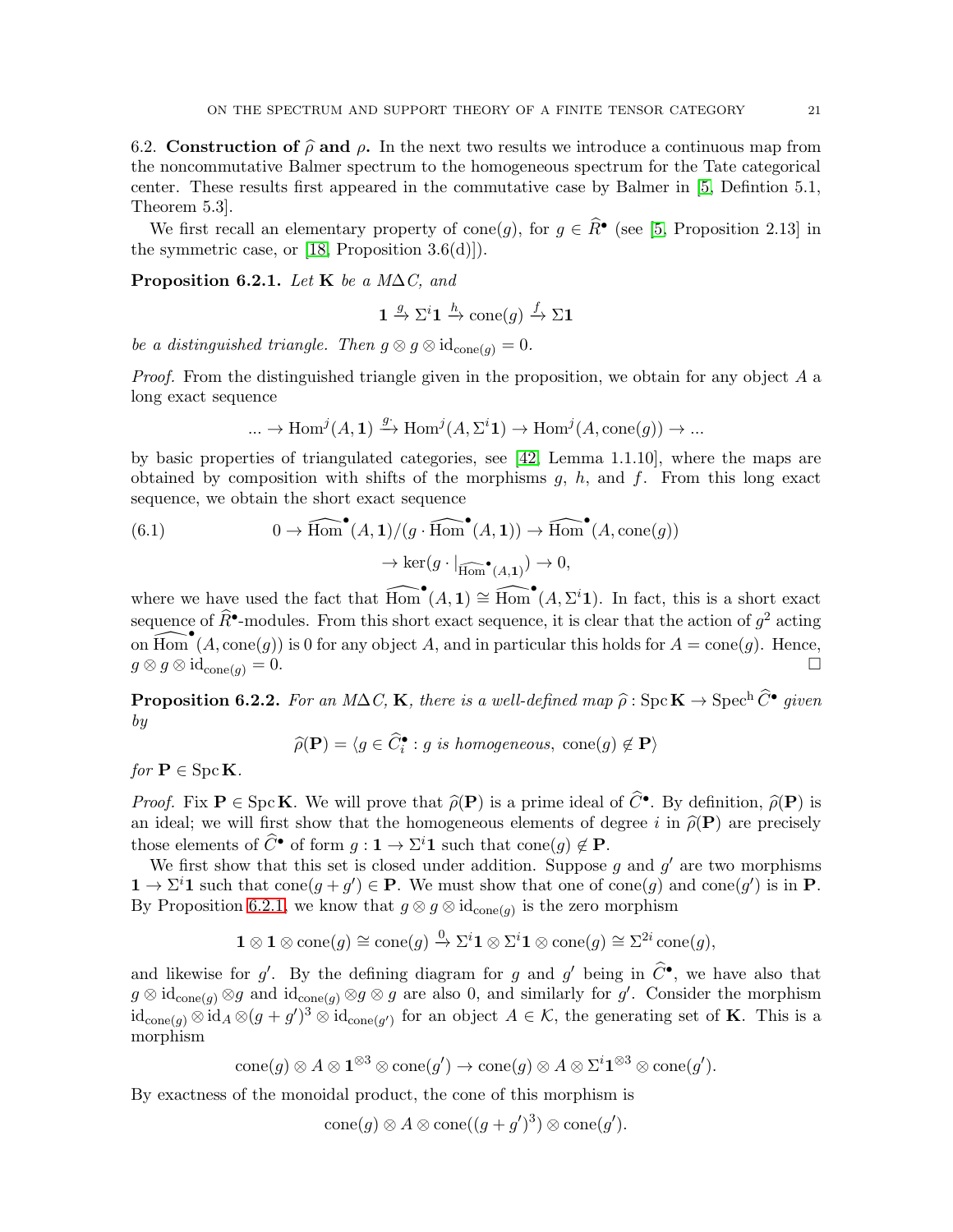Since  $cone(g + g') \in \mathbf{P}$  by assumption, so is  $cone((g + g')^3)$ , by Lemma [6.1.3.](#page-19-0) Now note that since g and g' are in  $\widehat{C}^{\bullet}$  and A is in K, g and g' commute (up to isomorphism) with  $\mathrm{id}_A$ , and they skew-commute with each other by the graded-commutativity of  $\widehat{C}^{\bullet}$ . Since both  $\mathrm{id}_{\mathrm{cone}(g)} \otimes g^2$ and  $(g')^2 \otimes id_{\text{cone}(g')} = 0$ , this implies that the entire morphism  $id_{\text{cone}(g)} \otimes id_A \otimes (g + g')^3 \otimes$  $\mathrm{id}_{\mathrm{cone}(g')} = 0.$  Hence, we have the following distinguished triangle, where (as noted above) the third term is in P:

$$
\begin{aligned} \operatorname{cone}(g) \otimes A \otimes \operatorname{cone}(g') &\xrightarrow{0} \Sigma^{3i} \operatorname{cone}(g) \otimes A \otimes \operatorname{cone}(g') \\ &\to \operatorname{cone}(g) \otimes A \otimes \operatorname{cone}((g+g')^3) \otimes \operatorname{cone}(g') \to \end{aligned}
$$

By the Splitting Lemma for triangulated categories (i.e., [\[42,](#page-37-21) Corollary 1.2.5]), this implies that the third term of this triangle is isomorphic to

$$
\left(\Sigma^{3i}\,\mathrm{cone}(g)\otimes A\otimes \mathrm{cone}(g')\right)\oplus \left(\Sigma\,\mathrm{cone}(g)\otimes A\otimes \mathrm{cone}(g')\right).
$$

By the thickness of **P**, each summand, and hence  $cone(g) \otimes A \otimes cone(g')$ , is in **P**. Since this holds for any object A of K, and K generates **K** as a triangulated category, by induction  $cone(g) \otimes B \otimes cone(g') \in \mathbf{P}$  for any object B of **K**, by the following argument. If  $A_1$  and  $A_2$ satisfy the property that  $cone(g) \otimes A_i \otimes cone(g') \in \mathbf{P}$  for  $i = 1, 2$  and

$$
A_1 \to A_2 \to A_3 \to \Sigma A_1
$$

is a distinguished triangle, then

$$
\text{cone}(g) \otimes A_1 \otimes \text{cone}(g') \to \text{cone}(g) \otimes A_2 \otimes \text{cone}(g') \to \text{cone}(g) \otimes A_3 \otimes \text{cone}(g')
$$

is also distinguished, and since **P** is a triangulated subcategory,  $cone(g) \otimes A_3 \otimes cone(g')$  is in **P** as well. Similarly, if A satisfies the property that  $\text{cone}(g) \otimes A \otimes \text{cone}(g') \in \mathbf{P}$ , then we have

$$
\text{cone}(g) \otimes \Sigma A \otimes \text{cone}(g') \cong \Sigma(\text{cone}(g) \otimes A \otimes \text{cone}(g'))
$$

is in **P** as well. Therefore  $cone(g) \otimes B \otimes cone(g') \in \mathbf{P}$  for all  $B \in \mathbf{K}$ , and by the fact that **P** is prime, either cone $(g)$  or cone $(g')$  is in **P**. This completes our first claim.

Now suppose g is one of the homogeneous generators  $\hat{\rho}(\mathbf{P})$ , that is,  $g : \mathbf{1} \to \Sigma^{i} \mathbf{1}$  for some i, and cone(g)  $\notin$  **P**. We now claim that given any other map  $g' : \mathbf{1} \to \Sigma^j \mathbf{1}$  in  $\widehat{C}^{\bullet}$ , we have gg' also satisfies cone(gg')  $\notin$  **P**. One way to see this is by Verdier localization: since **P** is thick, there exists a triangulated category  $K/P$  where objects are the same as in  $K$ , equipped with a triangulated functor  $\mathbf{K} \to \mathbf{K}/\mathbf{P}$  which is the identity on objects, and the objects which are isomorphic to 0 in  $K/P$  are precisely those objects in P (see [\[42,](#page-37-21) Section 2.1]). If cone(gg') was in P, then the image of  $gg'$  would be invertible in  $K/P$ , which would imply that both g and g' would have images also invertible in  $K/P$ , in other words, cone(g) and cone(g') would necessarily be in P.

We have shown that the homogeneous generators of  $\hat{\rho}(\mathbf{P})$  are closed under addition and multiplication with arbitrary homogeneous elements of  $\widehat{C}^{\bullet}$ , and so the homogeneous elements of  $\widehat{\rho}(\mathbf{P})$  are precisely those morphisms g in  $\widehat{C}_{i}^{\bullet}$  such that cone(g)  $\notin \mathbf{P}$ . By Lemma [6.1.3,](#page-19-0) these homogeneous elements satisfy the prime condition, since if cone( $gg'$ )  $\notin$  **P** then this implies that one of cone(g) and cone(g') must also be not in **P**. Thus,  $\hat{\rho}(\mathbf{P})$  is a homogeneous prime ideal of  $\widehat{C}^{\bullet}$ . .<br>1990 - Johann Barnett, fransk politiker († 1905)

<span id="page-21-0"></span>**Proposition 6.2.3.** For all  $M\Delta C_s$ , **K**, the map  $\hat{\rho}$ : Spc**K**  $\rightarrow$  Spec<sup>h</sup>  $\hat{C}^{\bullet}$  is continuous.

*Proof.* Consider an arbitrary closed set in Spec<sup>h</sup>  $\hat{C}^{\bullet}$ ; this has the form  $Z(I) = \{ \mathfrak{p} \in \text{Spec}^{\text{h}} \hat{C}^{\bullet} :$  $I \subseteq \mathfrak{p}$  for some homogeneous radical ideal I of  $\widehat{C}^{\bullet}$ . Define S as the collection of objects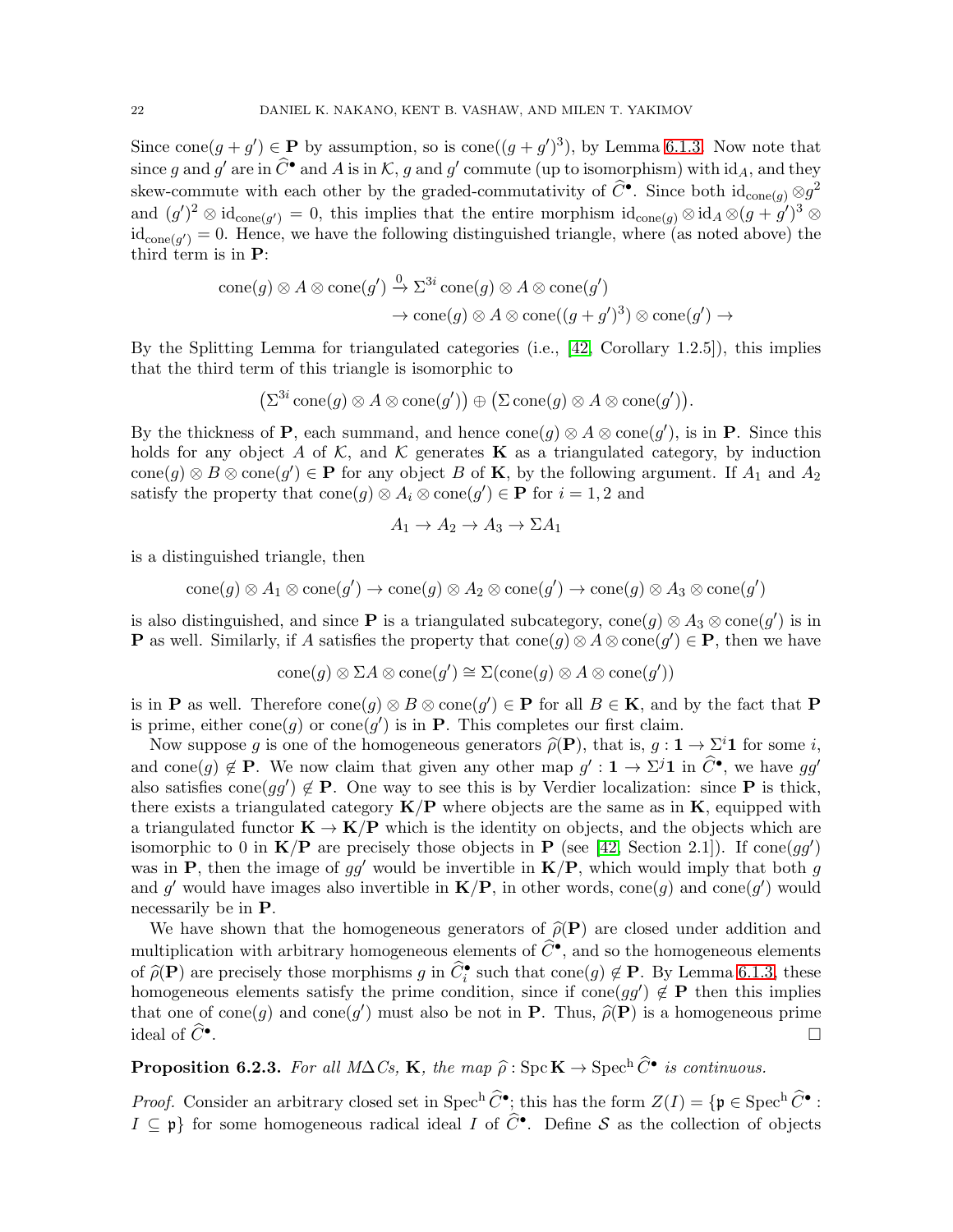$\mathcal{S} = \{\text{cone}(g) : g \in I \text{ homogeneous}\}.$  Now we note that for any **P** in Spc **K**, we have

$$
\mathbf{P} \in (\widehat{\rho})^{-1}(Z(I))
$$
  
\n
$$
\updownarrow
$$
  
\n
$$
I \subseteq \widehat{\rho}(\mathbf{P})
$$
  
\n
$$
\updownarrow
$$
  
\n
$$
\forall g \in I, g \in \widehat{\rho}(\mathbf{P})
$$
  
\n
$$
\updownarrow
$$
  
\n
$$
\forall g \in I, \text{cone}(g) \notin \mathbf{P}
$$
  
\n
$$
\updownarrow
$$
  
\n
$$
\mathbf{P} \in V(\mathcal{S}).
$$

Thus, the preimage of the closed set  $Z(I)$  in Spec<sup>h</sup>  $\widehat{C}^{\bullet}$  is the closed set  $V(S)$  in SpcK.  $\Box$ 

Denote the contraction map

$$
\theta: \operatorname{Spec}^{\mathrm{h}} \widehat{C}^{\bullet} \to \operatorname{Spec}^{\mathrm{h}} C^{\bullet}, \quad \mathfrak{p} := \mathfrak{p} \cap C^{\bullet}.
$$

Since this map is continuous, we have the following corollary of Proposition [6.2.3:](#page-21-0)

Corollary 6.2.4. For an  $M\Delta C$ , K, the map

$$
\rho := \theta \circ \widehat{\rho} : \mathrm{Spc} \mathbf{K} \to \mathrm{Spec}^{\mathrm{h}} C^{\bullet},
$$

which is explicitly given by

$$
\rho(\mathbf{P}) = \langle g \in \widehat{C}^{\bullet} : g \text{ is homogeneous, cone}(g) \notin \mathbf{P} \rangle \quad \text{for} \quad \mathbf{P} \in \text{Spc } \mathbf{K},
$$

is continuous.

Another consequence of Proposition [6.2.3](#page-21-0) yields information about the inverse images of  $\hat{\rho}$ and  $\rho$ .

Corollary 6.2.5. For an  $M\Delta C$ , K,

(a) the map  $\widehat{\rho}$  : Spc  $\mathbf{K} \to \text{Spec}^{\text{h}} \widehat{C}^{\bullet}$  satisfies

$$
\widehat{\rho}^{-1}(\widehat{W}_C(A)) \subseteq V(A) \quad \text{for all} \quad A \in \mathbf{K}
$$

and

(b) the map  $\rho : \text{Spec}^{\mathbf{K}} \to \text{Spec}^{\mathbf{h}} C^{\bullet}$  satisfies

$$
\rho^{-1}(W_C(A)) \subseteq V(A) \quad \text{for all} \quad A \in \mathbf{K}.
$$

*Proof.* By definition,  $\widehat{W}_C(A) = Z(I)$ , where I is the homogeneous ideal given as the annihilator of  $\widehat{\text{End}}^{\bullet}(A)$  in  $\widehat{C}^{\bullet}$ . By the last part of the proof of Proposition [6.2.3,](#page-21-0)  $\widehat{\rho}^{-1}(\widehat{W}_C(A)) = V(S)$ , where  $S$  is the collection of objects defined by

$$
S = \{\text{cone}(g) : g \text{ homogeneous } g \in I\}.
$$

Suppose g is a homogeneous element of I, i.e., cone(g)  $\in \mathcal{S}$ . Then, by applying  $-\otimes A$  to the distinguished triangle

$$
\mathbf{1} \xrightarrow{g} \Sigma^i \mathbf{1} \to \mathrm{cone}(g) \to \Sigma \mathbf{1},
$$

we obtain the distinguished triangle

$$
A \xrightarrow{0} \Sigma^i A \to \text{cone}(g) \otimes A \to \Sigma A.
$$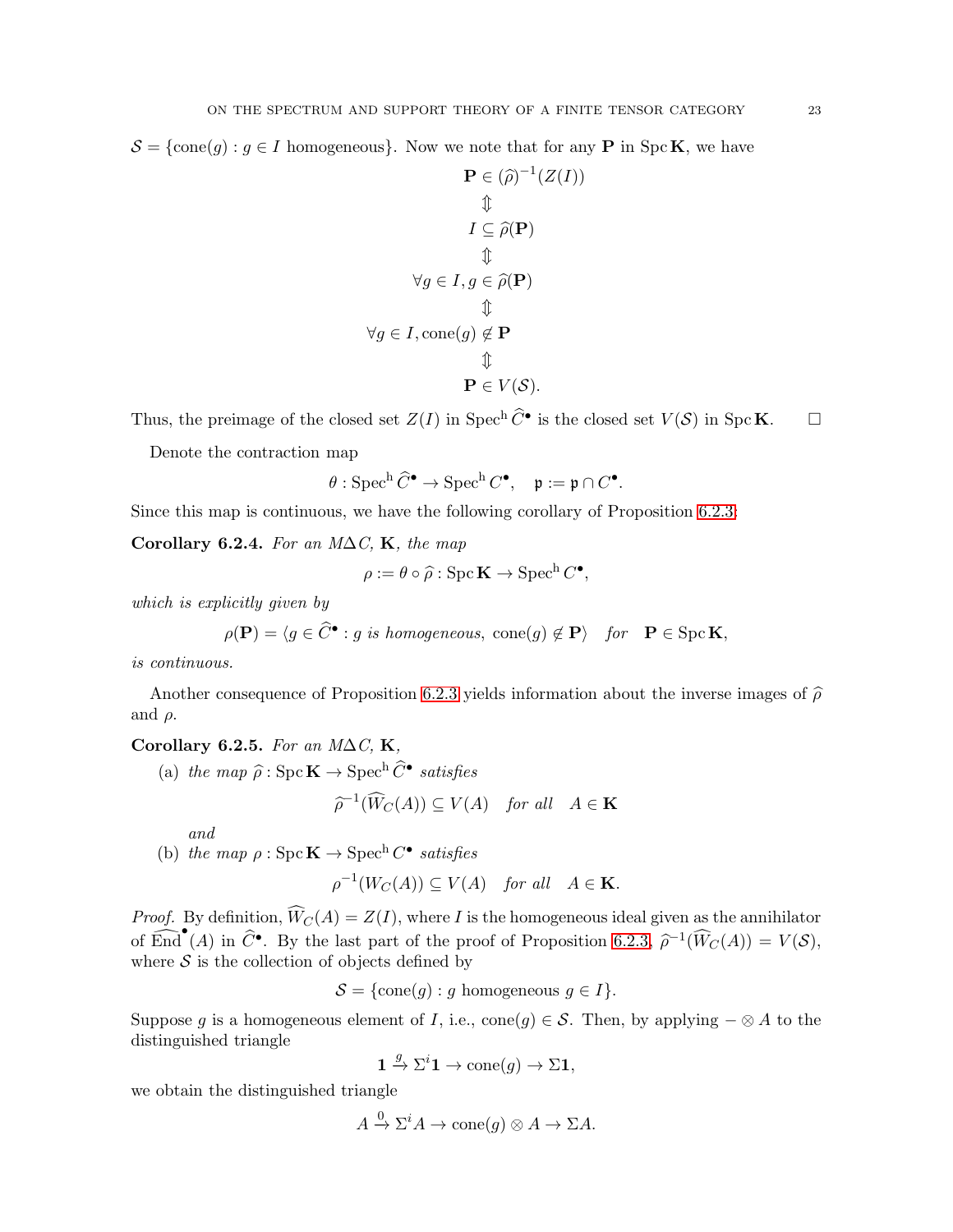Hence,  $\Sigma^i A \oplus \Sigma A \cong \text{cone}(g) \otimes A$ , and so A is in the thick ideal generated by cone $(g)$ . In other words, if a prime ideal **P** is in  $V(S)$ , meaning that it does not contain cone(g), then it must not contain A either, and so  $V(S) \subseteq V(A)$ . This proves (a), and (b) follows directly. not contain A either, and so  $V(S) \subseteq V(A)$ . This proves (a), and (b) follows directly.

## 7. The surjectivity of  $\rho$  and  $\hat{\rho}$

<span id="page-23-2"></span>We will show in this section that if K is a M $\Delta C$  satisfying the (wTfg) condition, then  $\hat{\rho}^{\bullet}$  is surjective, and that if **K** satisfies the (wfg) condition then the image of  $\rho^{\bullet}$  contains Proj  $C_K^{\bullet}$  (parts (b) and (d) of Theorem B in the introduction). In the important case of stable categories of finite tensor categories  $\underline{T}$ , we also prove part (c) of Theorem B that  $\rho^{\bullet}$ takes values in Proj  $C^{\bullet}_{\mathbf{T}}$  (i.e., misses the irrelevant ideal of  $\mathbf{T}$ ) and, with this codomain,  $\rho^{\bullet}$  is surjective.

7.1. Behavior of cones under the central cohomological support maps. We first recall that for  $g \in \widehat{C}^{\bullet}$ , the object cone(g) possesses desirable properties with respect to the central cohomological support. The objects  $cone(q)$  appearing here are analogues of Carlson's  $L_{\zeta}$ -modules, see [\[8,](#page-36-13) Sect. 5.9].

For homogeneous elements  $g_1 \in \hat{C}^{\bullet}$  (resp.  $g_2 \in C^{\bullet}$ ), denote by  $\hat{Z}(g_1)$  (resp.  $Z(g_2)$ ) the Zariski closed subsets of Spec<sup>h</sup>  $\widehat{C}^{\bullet}$  (resp. Spec<sup>h</sup>  $C^{\bullet}$ ) defined by  $g_1$  (resp.  $g_2$ ).

The following result is given in [\[18,](#page-36-3) Proposition 3.6, Proposition 3.7]. This is a monoidal triangulated version of [\[8,](#page-36-13) Proposition 5.91].

<span id="page-23-1"></span>**Proposition 7.1.1.** [\[18\]](#page-36-3) Let **K** be an M $\Delta C$ , A an object of **K**, and  $g: \mathbf{1} \to \Sigma^{i} \mathbf{1}$  a homogeneous element of  $\widehat{C}^{\bullet}$ .

- (a)  $\widehat{W}_C(\text{cone}(g) \otimes A) \subseteq \widehat{W}_C(A) \cap \{ \mathfrak{p} \in \text{Spec}^h \widehat{C}^{\bullet} : g \in \mathfrak{p} \} := \widehat{W}_C(A) \cap \widehat{Z}(g).$
- (b) If **K** satisfies the (wTfg) condition, then  $\widehat{W}_C(\text{cone}(g) \otimes A) = \widehat{W}_C(A) \cap \widehat{Z}(g)$ .
- (c) If  $i \geq 0$ , then  $W_C(\text{cone}(g) \otimes A) \subseteq W_C(A) \cap \{ \mathfrak{p} \in \text{Spec}^{\mathbf{h}} C^{\bullet} : g \in \mathfrak{p} \} := W_C(A) \cap Z(g)$ .
- (d) If  $i \geq 0$  and **K** satisfies the (wfg) condition, then  $W_C(\text{cone}(g) \otimes A)$  and  $W_C(A) \cap Z(g)$ coincide, except possibly at the unique maximal homogeneous ideal  $\mathfrak{m}$  of  $C^{\bullet}$ .

Proof. Since we have a distinguished triangle

$$
A \to \Sigma^i A \to \text{cone}(g) \otimes A \to \Sigma A,
$$

 $\widehat{W}_C(\text{cone}(g) \otimes A) \subseteq \widehat{W}_C(A)$ . Moreover,  $\widehat{W}_C(\text{cone}(g) \otimes A) \subseteq \widehat{W}_C(\text{cone}(g))$ , by the fact that the central support is a quasi-support datum. It remains to show that  $\widehat{W}_C(\text{cone}(g)) \subseteq \widehat{Z}(g)$ . This follows from Proposition [6.2.1,](#page-20-0) since if  $\mathfrak p$  contains the annihilator of  $\widehat{\text{End}}^{\bullet}(\text{cone}(g))$  then it must contain  $g^2$ , and by primeness then contains g. This proves (a); (c) follows similarly.

For (b), suppose that  $\mathfrak{p}$  contains  $g: \mathbf{1} \to \Sigma^{i} \mathbf{1}$ , and the annihilator of  $\widehat{\text{End}}^{\bullet}(A)$ . We must show that  $\mathfrak{p} \in \widehat{W}_C(A \otimes \text{cone}(g))$ . Since the action of  $\widehat{C}^{\bullet}$  on  $\widehat{\text{Hom}}^{\bullet}(B, A \otimes \text{cone}(g))$  factors through  $\widehat{Hom}^{\bullet}(A \otimes cone(g), A \otimes cone(g))$  for any object B, it is enough to prove that

$$
\mathrm{Ann}_{\widehat{C}}\,\widehat{\mathrm{Hom}}^\bullet(B,A\otimes \mathrm{cone}(g))\subseteq \mathfrak{p}
$$

for some B. Suppose to the contrary. From the distinguished triangle

$$
A \to A \to \text{cone}(g) \otimes A \to \Sigma A,
$$

we obtain a short exact sequence of  $\widehat{C}^{\bullet}$ -modules by the same argument as for the short exact sequence  $(6.1)$ , for any object B:

<span id="page-23-0"></span>(7.1) 
$$
0 \to \widehat{Hom}^{\bullet}(B, A)/(g \cdot \widehat{Hom}^{\bullet}(B, A)) \to \widehat{Hom}^{\bullet}(B, cone(g) \otimes A) \to ker(g \cdot |_{\widehat{Hom}^{\bullet}(B, A)}) \to 0.
$$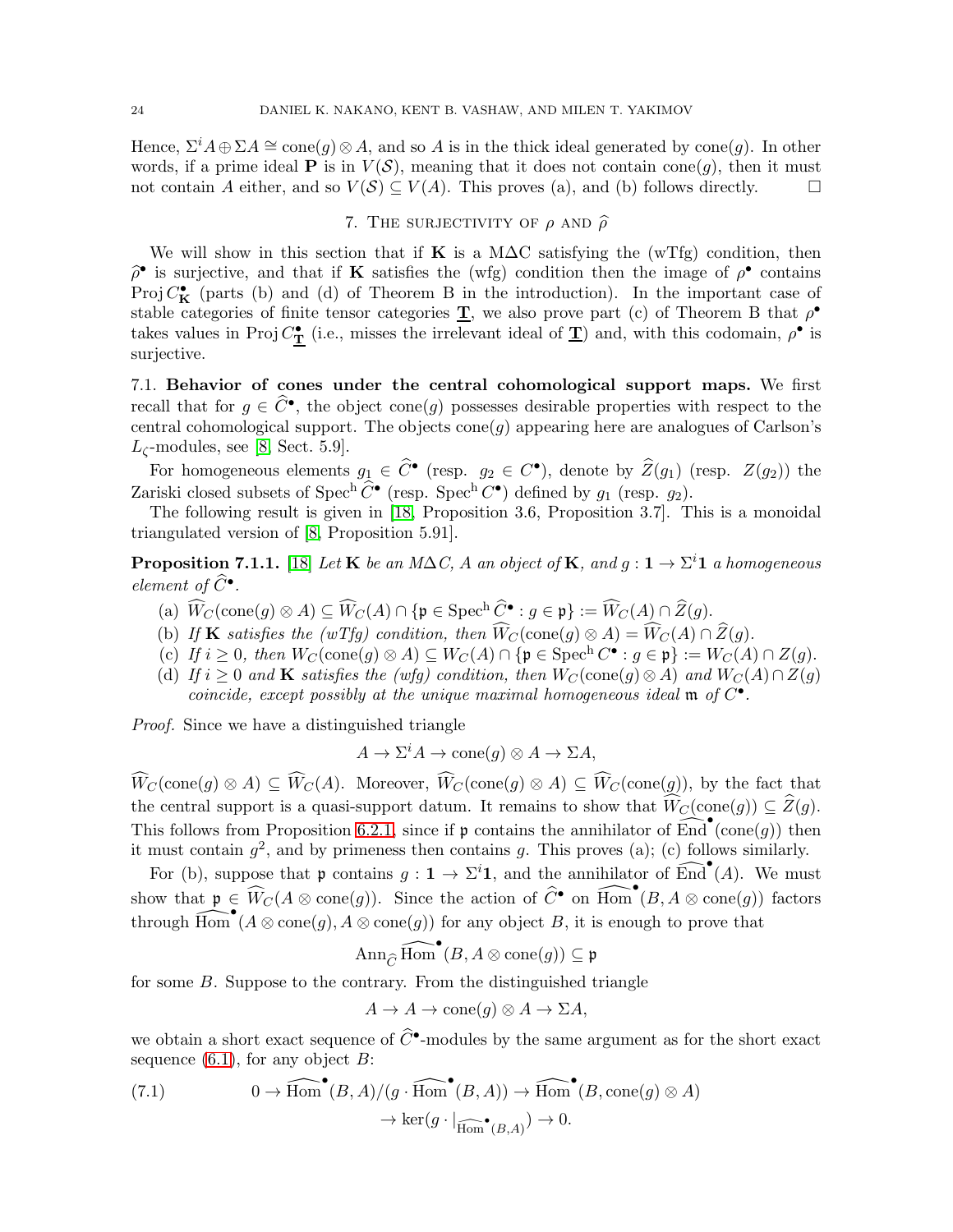Since  $\mathfrak p$  does not contain the annihilator of  $\widehat{Hom}^\bullet(B,\mathrm{cone}(g)\otimes A)$ , we have that

$$
\widehat{\mathrm{Hom}}^\bullet(B,\mathrm{cone}(g)\otimes A)_{\mathfrak{p}}=0.
$$

By  $(7.1)$ , this implies  $\widehat{Hom}^{\bullet}(B, A)_{\mathfrak{p}} = g \cdot \widehat{Hom}^{\bullet}(B, A)_{\mathfrak{p}}$ . Now using the hypothesis that  $\widehat{\text{Hom}}^\bullet(B,A)$ <sub>p</sub> is a finitely-generated  $\widehat{C}^\bullet_{\mathfrak{p}}$ -module, and g is in  $\mathfrak{p}\widehat{C}_\mathfrak{p}$ , by Nakayama's Lemma  $\widehat{\text{Hom}}^\bullet(B, A)_{\mathfrak{p}} = 0$ . Since  $\widehat{\text{Hom}}^\bullet(B, A)$  is a finitely-generated  $\widehat{C}$ -module by assumption, this implies that  $\text{Ann}_{\widehat{C}}\widehat{\text{Hom}}^{\bullet}(B, A) \nsubseteq \mathfrak{p}$ , for any object B. But this is a contradiction, since we know that  $\text{Ann}_{\widehat{C}} \widehat{\text{End}}^{\bullet}(A) \subseteq \mathfrak{p}$  by assumption.

The proof of (d) follows similarly to (b), with one small modification. Suppose that  $\mathfrak{p} \in$ Spec<sup>h</sup> C<sup>•</sup> contains  $g: \mathbf{1} \to \Sigma^i \mathbf{1}$ , is different from the irrelevant (i.e. maximal homogeneous) ideal  $\mathfrak{m}$ , and also contains the annihilator of  $\text{End}^{\bullet}(A)$ . Suppose for the sake of contradiction that **p** does not contain the annihilator of  $Hom^{\bullet}(B, A \otimes cone(g))$  for any object B. Using the long exact sequence as before, we obtain an analogue of [\(7.1\)](#page-23-0):

(7.2) 
$$
0 \to \text{Hom}^{\geq i}(B, A)/(g \cdot \text{Hom}^{\bullet}(B, A)) \to \text{Hom}^{\bullet}(B, \text{cone}(g) \otimes A)
$$

$$
\to \text{ker}(g \cdot |_{\text{Hom}^{\bullet}(B, A)}) \to 0.
$$

This is a short exact sequence of  $C^{\bullet}$ -modules. Now since localization at p sends the middle term of this short exact sequence to 0 by assumption, we have

$$
\operatorname{Hom}^{\geq i}(B,A)_{\mathfrak{p}} = g \cdot \operatorname{Hom}^{\bullet}(B,A)_{\mathfrak{p}}.
$$

But now note that  $\text{Hom}^{\bullet}(B,A)_{\mathfrak{p}} \cong \text{Hom}^{\geq i}(B,A)_{\mathfrak{p}}$  by commutative algebra, since  $\mathfrak{p}$  by assumption does not contain the irrelevant ideal of  $C^{\bullet}$ . This implies that there exists t a positively-graded homogeneous element of  $C^{\bullet}$  which is not contained in  $\mathfrak{p}$ , and the map

$$
\text{Hom}^{\bullet}(B, A)_{\mathfrak{p}} \to \text{Hom}^{\geq i}(B, A)_{\mathfrak{p}},
$$

$$
\frac{x}{y} \mapsto \frac{t^{i}x}{t^{i}y}
$$

is an isomorphism for  $x \in \text{Hom}^{\bullet}(B, A)$  and y an element of  $C^{\bullet}$  not in p. Hence, we have  $\text{Hom}^{\bullet}(B,A)_{\mathfrak{p}}=g\cdot\text{Hom}^{\bullet}(B,A)_{\mathfrak{p}},$  and the remainder of the proof of (d) follows exactly the end of the proof of (b).  $\Box$ 

The next three corollaries follow immediately from Proposition [7.1.1.](#page-23-1)

<span id="page-24-0"></span>Corollary 7.1.2. Suppose K is an M $\Delta C$ , and that there exists a finitely generated ideal I such that  $\sqrt{I}$  is the unique maximal homogeneous ideal  $\mathfrak{m}$  of  $C^{\bullet}$ . If  $\mathfrak{m}$  is in the image of  $\rho : \operatorname{Spc} \mathbf{K} \to \operatorname{Spec}^{\text{h}} C^{\bullet}$ , then there exists an object A of **K** such that  $W_C(A) = \{ \mathfrak{m} \}.$ 

*Proof.* Suppose  $\rho(\mathbf{P}) = \mathfrak{m}$ , and let  $I = \langle g_1, ..., g_n \rangle$ . Since  $\rho(\mathbf{P}) = \mathfrak{m}$ , cone $(g_i) \notin \mathbf{P}$  for all i. This implies by primeness of **P** and the fact that each cone $(q_i)$  ⊗-commutes with all objects of K that  $cone(g_1) \otimes ... \otimes cone(g_n) \neq 0$ . By Proposition [7.1.1\(](#page-23-1)c),

$$
W_C(\text{cone}(g_1) \otimes \ldots \otimes \text{cone}(g_n)) \subseteq Z(g_1, ..., g_n) = \{\mathfrak{m}\}.
$$

Since  $cone(g_1) \otimes ... \otimes cone(g_n)$  is nonzero,  $W_C(cone(g_1) \otimes ... \otimes cone(g_n)) \neq \emptyset$ , and so we have  $W_C(\text{cone}(g_1) \otimes ... \otimes \text{cone}(g_n)) = \{\mathfrak{m}\}.$ 

<span id="page-24-1"></span>**Corollary 7.1.3.** Let  $T$  be a finite tensor category and  $K = T$  be its stable category. Suppose that **K** satisfies (wfg). Then  $\mathfrak{m}$ , the irrelevant ideal of  $C^{\bullet}$ , is not in the image of  $\rho : \text{Spc } \mathbf{K} \to$  $\operatorname{Spec}^{\text{h}} C^{\bullet}, \ i.e., \ \rho \ \text{takes values in } \operatorname{Proj} C^{\bullet}.$ 

$$
\rho: \operatorname{Spc} \mathbf{K} \to \operatorname{Proj} C^{\bullet}.
$$

 $\Box$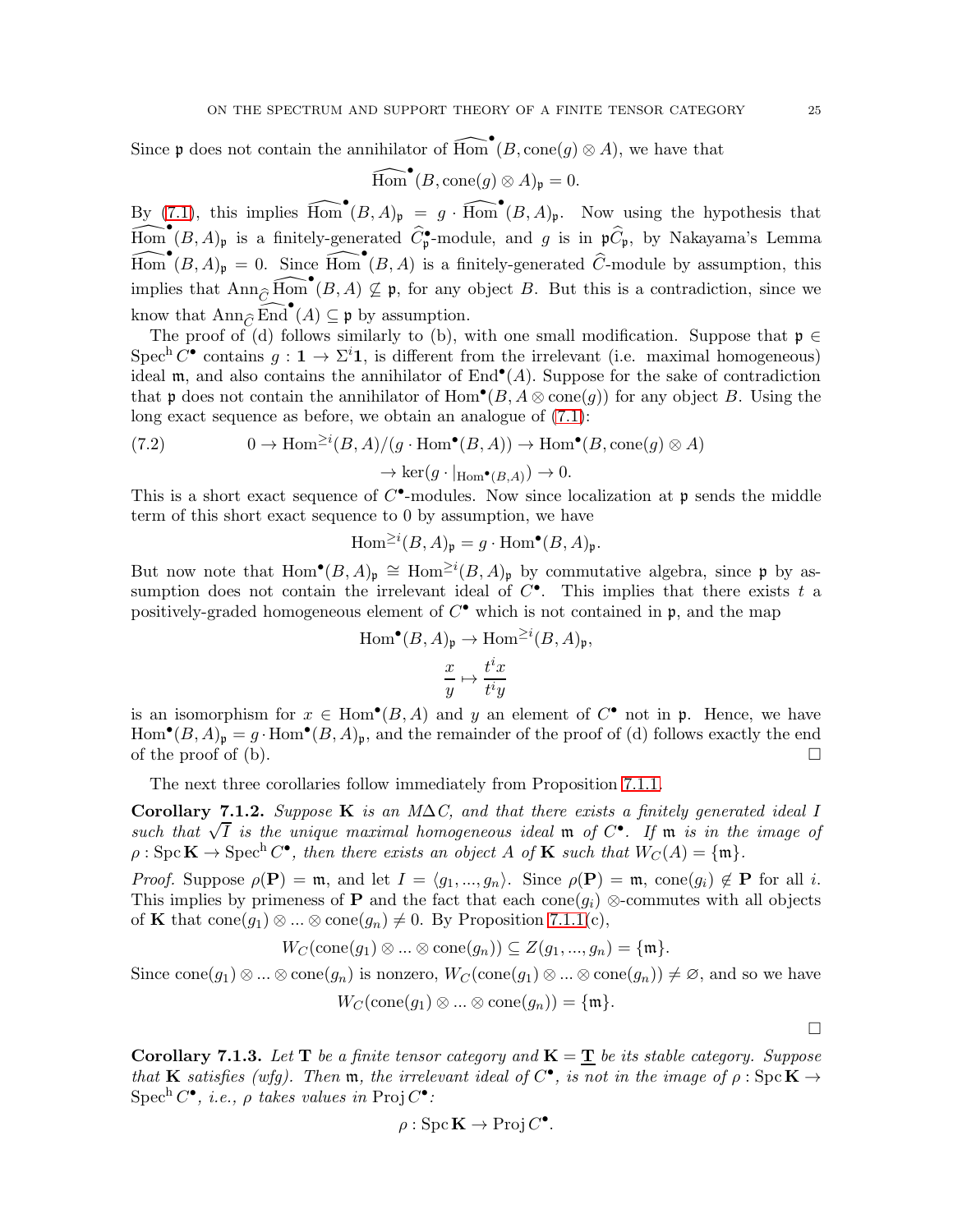Proof. This follows from [\[14,](#page-36-14) Corollary 4.2], which states that the dimension of the support variety of an object A is equal to 0 if and only if A is projective in  $\bf{T}$  (see also [\[30,](#page-37-22) Proposition  $2.4(1)$ ] in the finite-dimensional Hopf algebra setting). While the support varieties of [\[14\]](#page-36-14) are based on the whole cohomology ring  $R^{\bullet}$  rather than its categorical center  $C^{\bullet}$ , the same proofs carry through assuming the finite generation of each  $\text{End}^{\bullet}(A)$  over  $C^{\bullet}$ , rather than its finite generation over  $R^{\bullet}$ . Hence, there is no object A such that  $W_C(A) = \{\mathfrak{m}\}\)$ , since this would imply that A is projective in **T**, and thus  $W_C(A) = W_C(0) = \emptyset$ . By Corollary [7.1.2,](#page-24-0) m is not in the image of  $\rho$ .

<span id="page-25-0"></span>Corollary 7.1.4. Let K be an  $M\Delta C$ .

- (a) Suppose K satisfies (wTfg). Let  $g_1, ..., g_n \in \widehat{C}^{\bullet}$  and  $cone(g_1) \otimes ... \otimes cone(g_n) \cong 0$ . Then  $\langle g_1, ..., g_n \rangle = \widehat{C}^{\bullet}.$
- (b) Suppose K satisfies (wfg). Let  $g_1, ..., g_n \in C^{\bullet}$  and  $cone(g_1) \otimes ... \otimes cone(g_n) \cong 0$ . Then  $\mathfrak{m} \subseteq \sqrt{\langle g_1, ..., g_n \rangle}$ , where  $\mathfrak{m}$  denotes the irrelevant ideal of  $C^{\bullet}$ . If for all  $i = 1, 2, ..., n$ we have that  $g_i$  is of strictly positive degree, then  $\mathfrak{m} = \sqrt{\langle g_1, ..., g_n \rangle}$ .

Proof. By Proposition [7.1.1\(](#page-23-1)b), we know that

$$
\begin{aligned} \widehat{W}_C(\text{cone}(g_1) \otimes \dots \otimes \text{cone}(g_n)) &= \bigcap_i \widehat{W}_C(\text{cone}(g_i)) \\ &= \{ \mathfrak{p} \in \text{Spec}^{\text{h}} \widehat{C}^\bullet : g_i \in \mathfrak{p} \ \forall \ i \}. \end{aligned}
$$

Clearly, if  $cone(g_1) \otimes ... \otimes cone(g_n) \cong 0$ , then from the definition of support,  $\widehat{W}_C$ (cone( $g_1$ ) ⊗  $\ldots \otimes \text{cone}(g_n) = \varnothing$ , which implies that

$$
\{\mathfrak{p} \in \mathrm{Spec}^{\mathrm{h}} \, \widehat{C}^{\bullet} : g_i \in \mathfrak{p} \,\,\forall \,\, i\} = \varnothing,
$$

in other words, the ideal generated by  $g_1, ..., g_n$  is the entire ring  $\widehat{C}^{\bullet}$ . This proves (a).

Similarly to the proof of part (a), if  $cone(g_1) \otimes ... \otimes cone(g_n) \cong 0$  for  $g_i$  homogeneous in  $C^{\bullet}$ , then  $W_C(\text{cone}(g_1) \otimes ... \otimes \text{cone}(g_n)) = \varnothing$ . This coincides with

$$
Z(g_1, ..., g_n) = \{ \mathfrak{p} \in \mathrm{Spec}^{\mathrm{h}} C^{\bullet} : g_i \in \mathfrak{p} \ \forall \ i \}
$$

except possibly for the maximal ideal m, by Proposition [7.1.1\(](#page-23-1)d). Hence,  $Z(g_1, ..., g_n)$  is either empty, in which case  $g_1, ..., g_n$  generate the entire ring  $C^{\bullet}$ , or it is  $\{\mathfrak{m}\}\)$ , in which case the radical of  $\langle g_1, ..., g_n \rangle$  is equal to m. This proves (b).

7.2. Surjectivity of  $\rho$  and  $\hat{\rho}$ . We can now show that finite generation insures that  $\rho$  and  $\hat{\rho}$  are surjective. Note that there is no requirement that  $W_C$  or  $W_C$  be weak support data, which is the requirement which ensures the existence of the maps  $\eta_{\widehat{W}} : \text{Spec}^{\text{h}} \widehat{C}^{\bullet} \to \text{Spc } \mathbf{K}$  and  $\eta_W : \text{Proj } C^{\bullet} \to \text{Spc } \mathbf{K}, \text{ as in Theorem 2.2.1.}$  $\eta_W : \text{Proj } C^{\bullet} \to \text{Spc } \mathbf{K}, \text{ as in Theorem 2.2.1.}$  $\eta_W : \text{Proj } C^{\bullet} \to \text{Spc } \mathbf{K}, \text{ as in Theorem 2.2.1.}$ 

Theorem 7.2.1. Let K be an  $M\Delta C$ .

- (a) If **K** satisfies  $(wTfg)$ , then  $\hat{\rho}$  : Spc **K**  $\rightarrow$  Spec<sup>h</sup>  $\hat{C}^{\bullet}$  is surjective.
- (b) If **K** satisfies (wfg) and **p** is a homogeneous prime of  $C^{\bullet}$  different from the irrelevant ideal  $\mathfrak{m}$ , then  $\mathfrak{p}$  is in the image of  $\rho : \mathrm{Spc} \mathbf{K} \to \mathrm{Spec}^{\mathrm{h}} C^{\bullet}$ .

*Proof.* We prove (a) directly, and (b) follows from the analogous argument. Let  $\mathfrak{p}$  be a homogeneous prime in  $\hat{C}^{\bullet}$ . We will construct a prime ideal **P** in Spc **K** such that  $\hat{\rho}^{\bullet}(\mathbf{P}) = \mathfrak{p}$ . To construct this prime ideal, we will employ Theorem [2.1.1.](#page-8-1)

Consider the following subsets of  $K$ :

- (1)  $\mathbf{I} = \{A \in \mathbf{K} : \mathfrak{p} \notin \widehat{W}_C(A)\}.$
- (2)  $\mathcal{M} = \{\text{cone}(g_1) \otimes \text{cone}(g_2) \otimes ... \otimes \text{cone}(g_n) : g_i \in \mathfrak{p} \text{ homogeneous}\}.$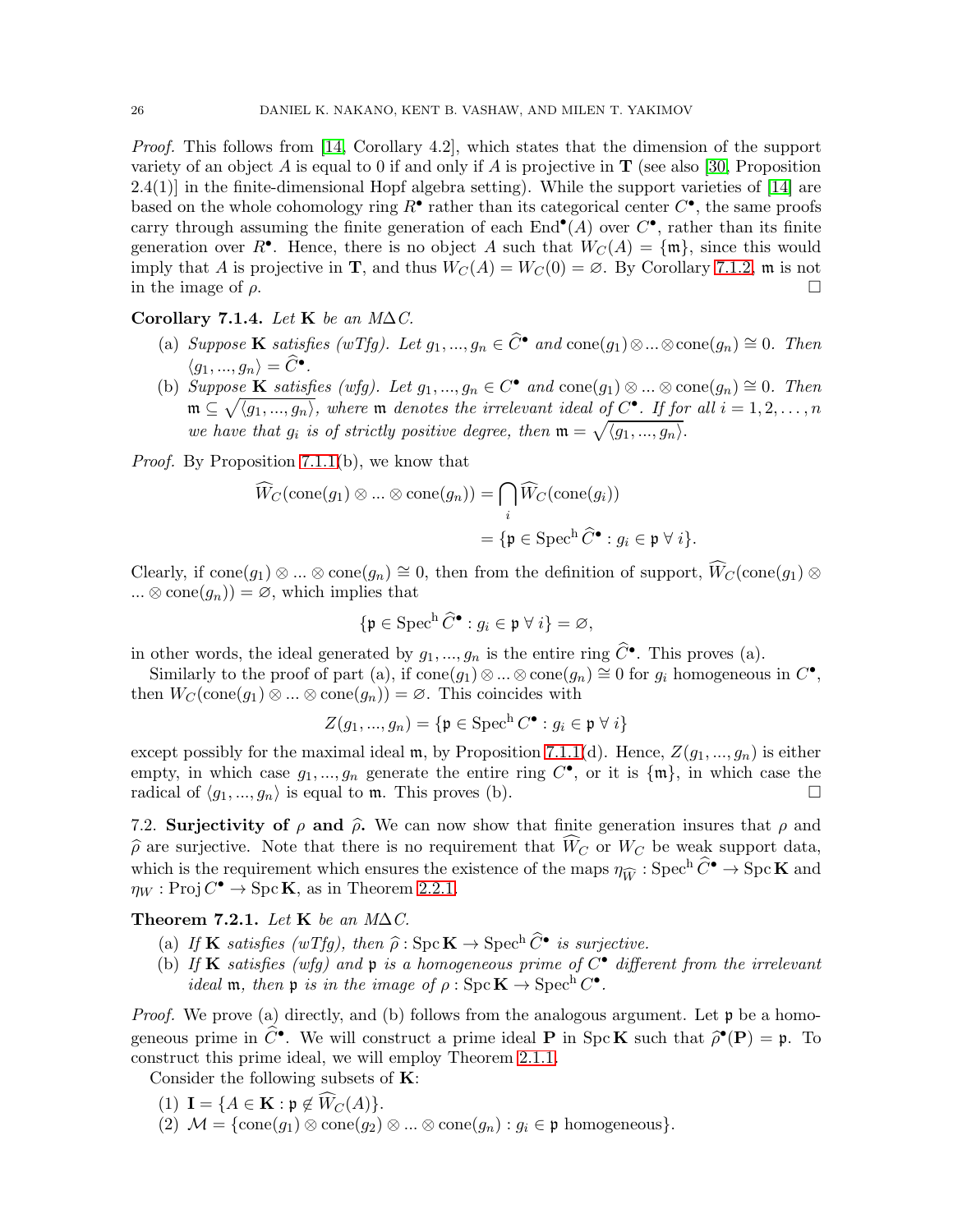First, note that **I** is a thick ideal. This follows directly from the fact that  $\widehat{W}_C$  is a quasisupport datum with the additional property that  $\hat{W}_C(A \otimes B) \subseteq \hat{W}_C(A) \cap \hat{W}_C(B)$ .

Second, note that  $M$  is closed under the tensor product, by definition. We claim that  $M$ is a multiplicative subset; it remains to be shown that all objects of  $\mathcal M$  are not isomorphic to 0. This follows from Corollary [7.1.4\(](#page-25-0)a), since the ideal generated by  $g_1, ..., g_n$  is contained in p for any collection  $g_1, ..., g_n \in \mathfrak{p}$ .

Next, we claim that I and M are disjoint. Take an arbitrary element cone $(g_1) \otimes ... \otimes \text{cone}(g_n)$ of  $M$ . By Proposition [7.1.1\(](#page-23-1)b), we have

$$
\widehat{W}_C(\mathrm{cone}(g_1) \otimes ... \otimes \mathrm{cone}(g_n)) = \bigcap_i \widehat{W}_C(\mathrm{cone}(g_i)).
$$

Since each  $g_i \in \mathfrak{p}$ , we have for all i that  $\mathfrak{p} \in \widehat{W}_C(\text{cone}(g_i))$ , again by Proposition [7.1.1.](#page-23-1) Hence,  $\mathfrak{p} \in \bigcap_i \widehat{W}_C(\text{cone}(g_i)) = \widehat{W}_C(\text{cone}(g_1) \otimes ... \otimes \text{cone}(g_n)),$  which implies that  $\text{cone}(g_1) \otimes ... \otimes$ cone $(g_n) \notin \mathbf{I}$ . Thus, **I** and M are disjoint.

Now, by Theorem [2.1.1](#page-8-1) we know that there exists at least one prime ideal  $P$  of  $K$  such that  $I \subseteq P$  and  $M \cap P = \emptyset$ . We claim that  $\widehat{\rho}(P) = \mathfrak{p}$ . By definition,

$$
\widehat{\rho}(\mathbf{P}) = \{ g \in \widehat{C}^{\bullet} : \text{cone}(g) \notin \mathbf{P} \}.
$$

If  $g \in \mathfrak{p}$ , then since  $\mathbf{P} \cap \mathcal{M} = \varnothing$ , cone $(g) \notin \mathbf{P}$ , and hence  $g \in \widehat{\rho}(\mathbf{P})$ . On the other hand, if  $h \notin \mathfrak{p}$ , then  $\mathfrak{p} \notin \widehat{W}_C(\text{cone}(h))$  by Proposition [7.1.1\(](#page-23-1)b), and so cone(h) ∈ **I**. Since **I** ⊆ **P**, it follows that cone(h) ∈ **P**, and hence  $h \notin o(P)$ . Therefore,  $o^{\bullet}(P) = \mathfrak{p}$ . follows that cone(h)  $\in \mathbf{P}$ , and hence  $h \notin \rho(\mathbf{P})$ . Therefore,  $\rho^{\bullet}(\mathbf{P}) = \mathfrak{p}$ .

8. INVERSES OF THE MAPS  $\rho$  and  $\widehat{\rho}$ 

In this section we prove that under natural conditions (which are stronger than those used in the previous sections), the pairs  $(\rho, f)$  and  $(\widehat{\rho}, \widehat{f})$  are pairs of inverse homeomorphisms. Under those conditions we obtain a classification of the thick two-sided ideals of an M∆C in terms of homological data.

8.1. Right inverses of  $\rho$  and  $\hat{\rho}$ . If the central cohomological support  $W_C : \mathbf{K} \to \text{Proj } C^{\bullet}$  is a weak support datum, then by Theorem [2.2.1](#page-8-2) there is a unique continuous map  $\eta : \text{Proj } C^{\bullet} \to$  $Spec K$  defined by

$$
\eta(\mathfrak{p}) := \{ M \in \mathbf{K} : \mathfrak{p} \notin \Phi_{W_C}(\langle M \rangle) \} \quad \text{for} \quad \mathfrak{p} \in \operatorname{Proj} C^{\bullet}.
$$

By Corollary [6.1.2,](#page-19-1)

$$
\eta(\mathfrak{p}) = \{ M \in \mathbf{K} : \mathfrak{p} \notin W_C(M) \}.
$$

If the Tate central cohomological support  $\widehat{W}_C : \mathbf{K} \to \text{Spec}^{\text{h}} \widehat{C}^{\bullet}$  is a weak support datum, then again by Theorem [2.2.1](#page-8-2) there is a unique continuous map  $\hat{\eta}$  : Spec<sup>h</sup>  $\hat{C}^{\bullet} \to \text{Spc } \mathbf{K}$  given by

$$
\widehat{\eta}(\mathfrak{p}) := \{ M \in \mathbf{K} : \mathfrak{p} \notin \Phi_{\widehat{W}_C}(\langle M \rangle) \} \quad \text{for} \quad \mathfrak{p} \in \operatorname{Spec}^{\mathrm{h}} \widehat{C}^{\bullet}
$$

and by Corollary [6.1.2,](#page-19-1)  $\widehat{\eta}(\mathfrak{p}) = \{M \in \mathbf{K} : \mathfrak{p} \notin \widehat{W}_C(M)\}.$ 

<span id="page-26-0"></span>**Proposition 8.1.1.** Let K be an M $\Delta C$  for which the central cohomological support is a weak support datum. Then the following hold:

- (a)  $\rho(\eta(\mathfrak{p})) \subseteq \mathfrak{p}$  for every homogeneous prime ideal  $\mathfrak{p}$  of  $C^{\bullet}$ .
- (b) If **K** satisfies the (wfg) condition, then  $\rho(\eta(\mathfrak{p})) = \mathfrak{p}$  for every  $\mathfrak{p} \in \text{Proj } C^{\bullet}$ .
- (c) If **K** satisfies the (wfg) condition, then  $\eta(\rho(\mathbf{P})) \subseteq \mathbf{P}$  for every prime ideal **P** of **K**.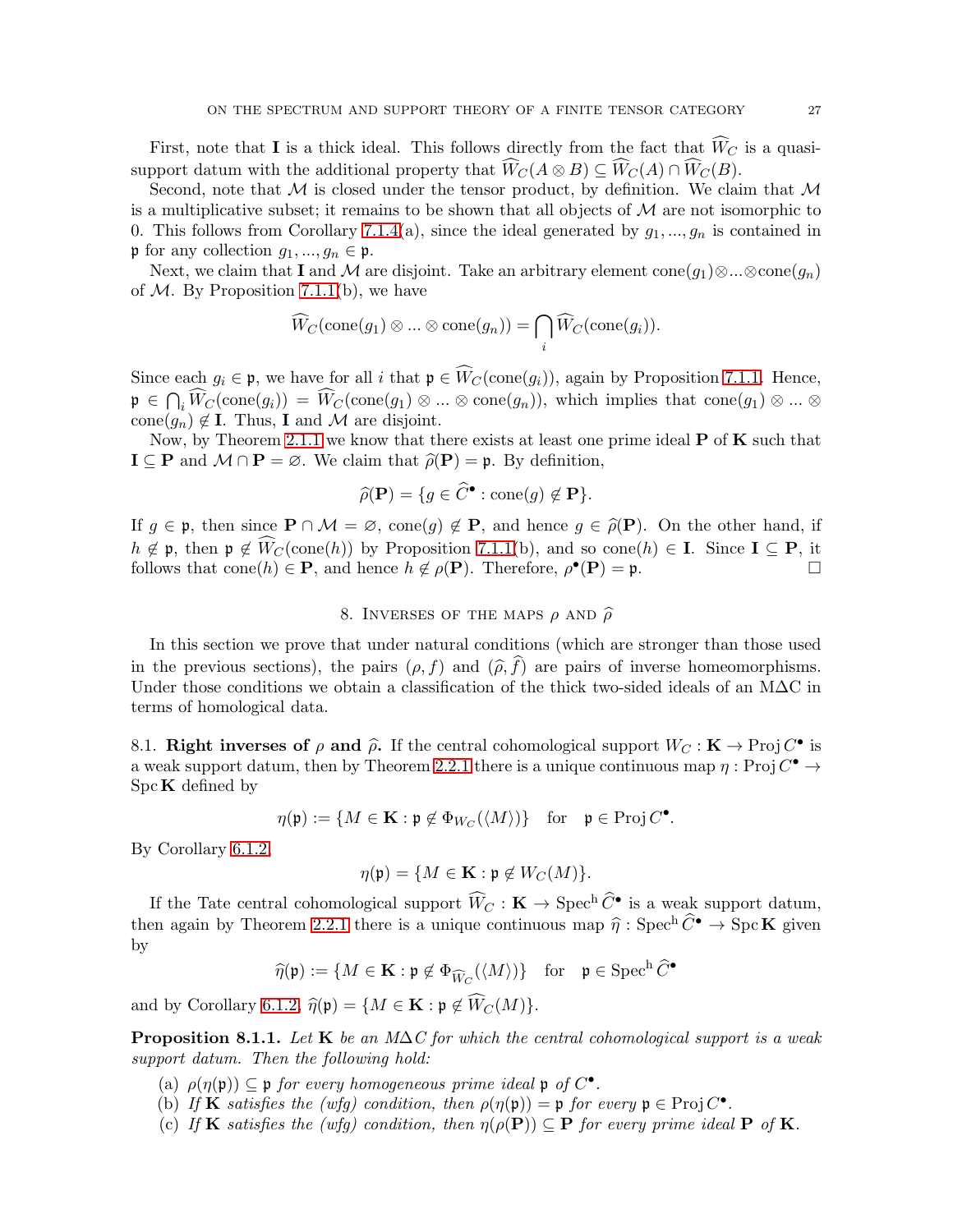*Proof.* (a) Let  $\mathfrak p$  be a homogeneous prime of  $C^{\bullet}$ . Then:

$$
\rho(\eta(\mathfrak{p})) = \langle g \in C^{\bullet} : \text{cone}(g) \notin \{ M \in \mathbf{K} : \mathfrak{p} \notin \Phi_{W_C}(\langle M \rangle) \} \rangle
$$
  
=  $\langle g \in C^{\bullet} : \mathfrak{p} \in \Phi_{W_C}(\langle \text{cone}(g) \rangle) \rangle$   
=  $\langle g \in C^{\bullet} : \mathfrak{p} \in W_C(\text{cone}(g)) \rangle$   
=  $\langle g \in C^{\bullet} : \text{Ann}_{C^{\bullet}}(\text{End}^{\bullet}(\text{cone}(g))) \subseteq \mathfrak{p} \rangle.$ 

Suppose that g is one of the homogeneous generators of  $\rho(\eta(\mathfrak{p}))$ . Then note that  $g \otimes g$  is in the annihilator of cone(g), since  $g \otimes g \otimes id_{cone(q)} = 0$ , by Proposition [6.2.1.](#page-20-0) Hence,  $g \otimes g \in \mathfrak{p}$ , and thus  $g \in \mathfrak{p}$ . Since  $\mathfrak{p}$  contains all homogeneous generators of  $\rho^{\bullet}(\eta(\mathfrak{p}))$ , it contains the entire ideal.

(b) One has

$$
\rho(\eta(\mathfrak{p})) = \langle g \in C^\bullet : \mathfrak{p} \in W_C(\mathrm{cone}(g)) \rangle.
$$

By Proposition [7.1.1\(](#page-23-1)d), applied for  $A = 1$ ,  $W_C(\text{cone}(g)) = Z(g)$  or  $W_C(\text{cone}(g)) \sqcup \{\mathfrak{m}\} = Z(g)$ , where  $\mathfrak m$  is the irrelevant ideal of  $C^{\bullet}$ . Since  $\mathfrak p \neq \mathfrak m$ ,

$$
\rho(\eta(\mathfrak{p})) = \langle g \in C^{\bullet} : \mathfrak{p} \in Z(g) \rangle = \langle g \in C^{\bullet} : g \in \mathfrak{p} \rangle = \mathfrak{p}.
$$

(c) One has

$$
\eta(\rho(\mathbf{P})) = \{ M : \langle g : \text{cone}(g) \notin \mathbf{P} \rangle \notin W_C(M) \} = \{ M : \text{Ann}_{C^{\bullet}}(\text{End}^{\bullet}(M)) \nsubseteq \langle g : \text{cone}(g) \notin \mathbf{P} \rangle \}.
$$

Suppose M is in  $\eta(\rho(\mathbf{P}))$ . Then there exists some  $h \in \text{Ann}_{C^{\bullet}}(\text{End}^{\bullet}(M))$ , i.e., having  $h \otimes id_M =$ 0, such that  $h \notin \langle g : \text{cone}(g) \notin \mathbf{P} \rangle$ ; in particular, h is not one of the generators of this ideal, and so cone(h)  $\in \mathbf{P}$ . Since  $h \otimes id_M = 0$ , the triangle

$$
M \xrightarrow{0} \Sigma^i M \to M \otimes \text{cone}(h) \to \Sigma M
$$

is distinguished. By the Splitting Lemma for triangulated categories, this implies that

$$
M\otimes \mathrm{cone}(h)\cong \Sigma^iM\oplus \Sigma M.
$$

The left hand side is in  $P$  by the ideal property, and this implies by the thickness of  $P$  that  $M \in \mathbf{P}$ . This proves (c).

Proposition [8.1.1\(](#page-26-0)b) and Corollary [7.1.3](#page-24-1) imply the following:

**Corollary 8.1.2.** Assume that  $T$  is a finite tensor category whose stable category  $T$  satisfies (wfg) and that the central cohomological support is a weak support datum. Then the map  $\eta: \text{Proj } C^{\bullet} \to \text{Spc } \mathbf{K}$  is a right inverse of  $\rho: \text{Spc } \mathbf{K} \to \text{Proj } C^{\bullet}$ .

In a similar way to the proof of Proposition [8.1.1,](#page-26-0) by using Proposition [7.1.1\(](#page-23-1)b), one proves the following:

<span id="page-27-0"></span>**Proposition 8.1.3.** Let K be an M $\Delta C$  for which the Tate central cohomological support is a weak support datum. Then the following hold:

- (a)  $\widehat{\rho}(\widehat{\eta}(\mathfrak{p})) \subseteq \mathfrak{p}$  for every homogeneous prime ideal  $\mathfrak{p}$  of  $\widehat{C}^{\bullet}$ .
- (b) If **K** satisfies the (wTfg) condition, then  $\hat{\rho}(\hat{\eta}(\mathfrak{p})) = \mathfrak{p}$  for every homogeneous prime ideal p of  $\widehat{C}^{\bullet}$ , i.e.,  $\widehat{\eta}$  is a right inverse of  $\widehat{\rho}$ .
- (c) If **K** satisfies the (wTfg) condition, then  $\hat{\eta}(\hat{\rho}(\mathbf{P})) \subseteq \mathbf{P}$  for every prime ideal  $\mathbf{P}$  of **K**.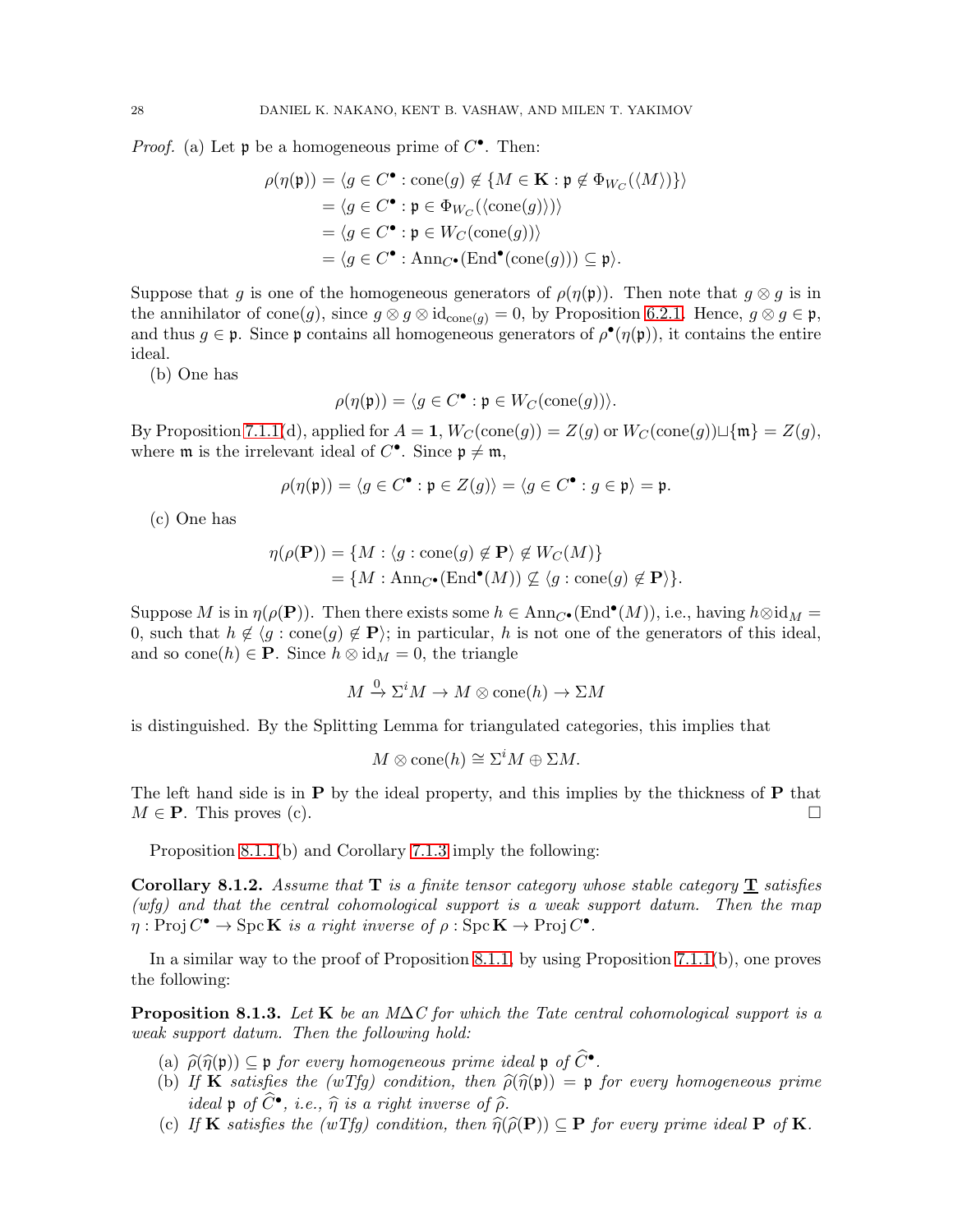8.2. Conditions for  $\rho$  and  $\eta$  to be inverse homeomorphisms. The following theorems in this section provide the description of the Balmer spectrum and the classification of thick tensor ideals for the compact part of an arbitrary compactly generated M∆C via the central cohomology rings.

<span id="page-28-0"></span>**Theorem 8.2.1.** Let K be an M $\Delta C$  which is the compact part of a compactly generated  $M\Delta C$ ,  $\widetilde{\mathbf{K}}$ . Assume that **K** satisfies the (wfg) condition, Proj  $C^{\bullet}$  is a Zariski space, and the central cohomological support of  $\bf{K}$  has an extension to a faithful extended weak support datum  $\widetilde{\mathbf{K}} \to \mathcal{X}(\operatorname{Proj} C^{\bullet})$ . Then the following hold:

(a) The maps  $\eta$  and  $\rho$  are inverse homeomorphisms

$$
\operatorname{Spc} \mathbf{K} \stackrel{\rho}{\underset{\eta}{\rightleftarrows}} \operatorname{Proj} C^{\bullet}.
$$

(b) The map

$$
\Phi_{W_C} : \operatorname{ThickId}(\mathbf{K}) \to \mathcal{X}_{sp}(\operatorname{Proj} C^{\bullet})
$$

is an isomorphism of ordered monoids, where the set of thick ideals of  $\bf{K}$  is equipped with the operation  $I, J \mapsto \langle I \otimes J \rangle$  and the inclusion partial order, and  $\mathcal{X}_{sp}(\text{Proj } C^{\bullet})$  is equipped with the operation of intersection and the inclusion partial order.

*Proof.* Since Proj  $C^{\bullet}$  is a Zariski space, every closed set of Proj  $C^{\bullet}$  is the variety generated by a finite collection of homogeneous elements, say  $g_1, ..., g_n$ . By Proposition [7.1.1\(](#page-23-1)d), we have

$$
W_C(\text{cone}(g_1) \otimes \dots \otimes \text{cone}(g_n)) = W_C(\text{cone}(g_1)) \cap \dots \cap W_C(\text{cone}(g_n))
$$
  
= Z(g\_1) \cap \dots \cap Z(g\_n)  
= Z(g\_1, ..., g\_n),

where for an element  $g \in C^{\bullet}$ ,  $Z(g)$  denotes the closed set of Proj  $C^{\bullet}$  defined by g (and not of Spec<sup>h</sup>  $C^{\bullet}$  as used in Section [7\)](#page-23-2). Hence, the central support satisfies the realization condition. Therefore, the extension of the central cohomological support satisfies the assumptions of Theorem [2.3.1.](#page-9-2) Part (a) of that theorem gives that  $\eta$  is a homeomorphism. In view of this, Proposition [8.1.1\(](#page-26-0)b) implies that  $\rho$  takes values in Proj  $C^{\bullet}$  and is a right inverse of  $\eta$ . Hence  $\rho$  is an inverse of  $\eta$ , which proves part (a). Part(b) follows from Theorem [2.3.1\(](#page-9-2)b).

In a similar manner, by using Propositions [7.1.1\(](#page-23-1)b) and [8.1.3\(](#page-27-0)b) and Theorem [2.3.1,](#page-9-2) one proves the following:

Theorem 8.2.2. Let K be an M $\Delta C$ , which is the compact part of a compactly generated  $M\Delta C$ , K. Assume that K satisfies the (wTfg) condition, Spec<sup>h</sup>  $\widehat{C}^{\bullet}$  is a Zariski space and the Tate central cohomological support of  $K$  has an extension to a faithful extended weak support datum  $\widetilde{\mathbf{K}} \to \mathcal{X}(\operatorname{Spec}^{\text{h}} \widehat{\mathcal{C}}^{\bullet})$ . Then the following hold:

(a) The maps  $\hat{\eta}$  and  $\hat{\rho}$  are inverse homeomorphisms

$$
\operatorname{Spc} \mathbf{K} \overset{\widehat{\rho}}{\underset{\widehat{\eta}}{\rightleftarrows}} \operatorname{Spec}^h \widehat{C}^\bullet.
$$

(b) The map

$$
\Phi_{\widehat{W}_C} : \operatorname{ThickId}(\mathbf{K}) \to \mathcal{X}_{sp}(\operatorname{Spec}^{\mathrm{h}} \widehat{C}^{\bullet})
$$

is an isomorphism of ordered monoids, where the set of thick ideals of  $K$  is equipped with the operation  $I, J \mapsto \langle I \otimes J \rangle$  and the inclusion partial order, and  $\mathcal{X}_{sp}(\mathrm{Spec}^{\mathrm{h}} \widehat{C}^{\bullet})$  is equipped with the operation of intersection and the inclusion partial order.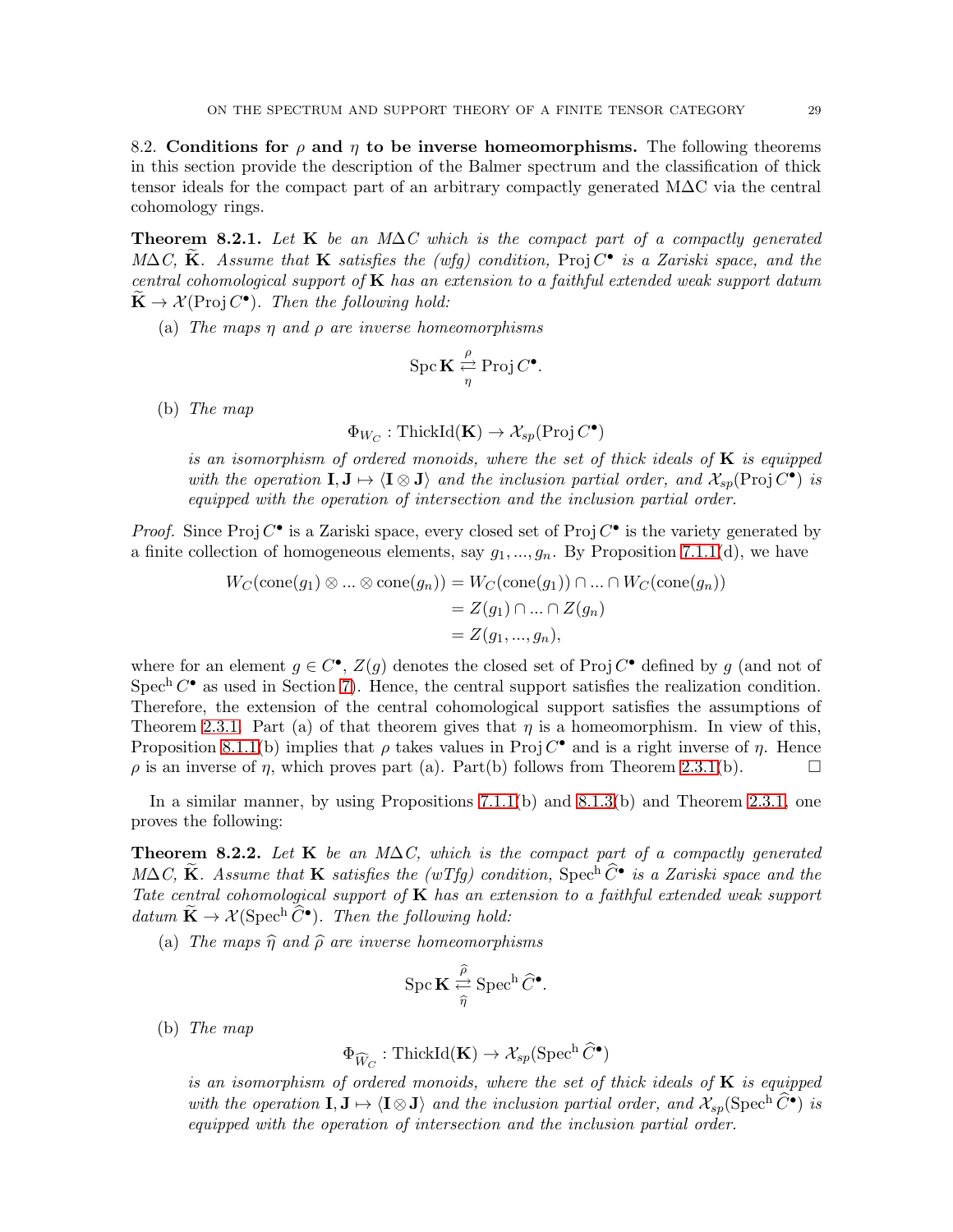#### <span id="page-29-0"></span>30 DANIEL K. NAKANO, KENT B. VASHAW, AND MILEN T. YAKIMOV

#### 9. Examples to Theorem D

In this section we show that the assumptions of Theorem D can be verified in a uniform fashion for wide classes of Hopf algebras, leading to a classification of the thick tensor ideals of their stable module categories in terms of homological data that goes far beyond previous classes of Hopf algebras treated on a case by case basis.

9.1. Plavnik-Witherspoon co-smash product Hopf algebras. In the case of Plavnik-Witherspoon co-smash products  $A_L$  considered in Section [5.2,](#page-16-1) one can prove that, if the initial Hopf algebra A satisfies the conditions in Theorem [8.2.1,](#page-28-0) then so does  $A_L$ . This leads to a classification of the thick tensor ideals and noncommutative Balmer spectrum of the stable module category of  $A_L$ .

<span id="page-29-2"></span>**Theorem 9.1.1.** Let  $A_L$  be the Plavnik-Witherspoon co-smash product Hopf algebra corresponding to the finite dimensional Hopf algebra  $A$ , and the finite group  $L$  acting on  $A$ . Assume that the Hopf algebra A satisfies the following conditions:

- (a) mod(A) satisfies the (wfg) condition;
- (b)  $C_{\text{mod}(A)}^{\bullet}$  is finitely generated algebra over the base field k;
- (c) the central cohomological support of  $mod(A)$  has an extension to a faithful extended weak support datum  $\underline{\mathsf{Mod}}(A) \to \mathcal{X}(\operatorname{Proj} \mathcal{C}_{\underline{\mathsf{mod}}(A)}^{\bullet}).$

Then  $mod(A_L)$  also satisfies conditions (a)-(c). In particular,

$$
\operatorname{Spc} \left( \underline{\text{mod}}(A_L) \right) \xrightarrow[\eta]{\rho} \operatorname{Proj} (C^{\bullet}_{\underline{\text{mod}}(A)})^L
$$

are inverse homeomorphisms and the map

$$
\Phi_{W_C} : \text{ThickId} \left( \underline{\text{mod}}(A_L) \right) \to \mathcal{X}_{sp} \left( \text{Proj}(C^{\bullet}_{\underline{\text{mod}}(A)})^L \right)
$$

is an isomorphism of ordered monoids.

Proof. The theorem will follow from Theorem [8.2.1](#page-28-0) by showing that conditions (a), (b) and (c) hold when A is replaced by  $A_L$ . By Theorem [5.2.1,](#page-17-0)

$$
C^\bullet_{\underline{\textup{mod}}(A_L)} \cong \big(C^\bullet_{\underline{\textup{mod}}(A)}\big)^L,
$$

and thus condition (b) holds for  $A_L$  since L is a finite group. Consequently, one has the geometric quotient map

$$
\nu: \operatorname{Proj} C^\bullet_{\operatorname{\mathsf{mod}} (A)} \rightarrow (\operatorname{Proj} C^\bullet_{\operatorname{\mathsf{mod}} (A)})/L \cong \operatorname{Proj} (C^\bullet_{\operatorname{\mathsf{mod}} (A)})^L \cong \operatorname{Proj} (C^\bullet_{\operatorname{\mathsf{mod}} (A_L)}).
$$

To verify condition (a) for  $A_L$  we apply the decomposition [\(5.3\)](#page-16-2). It suffices to show that  $\text{Ext}_{A_L}^{\bullet}(M_x \otimes \mathbb{k}_x, M_y \otimes \mathbb{k}_y)$  is finitely generated  $C_{\text{mod}(A_L)}^{\bullet}$ -module for all  $x, y \in L$ ,  $M_x, M_y \in$  $mod(A)$ . This follows by observing that

<span id="page-29-1"></span>(9.1) 
$$
\operatorname{Ext}^{\bullet}_{\underline{\mathsf{mod}}(A_L)}(M_x \otimes \Bbbk_x, M_y \otimes \Bbbk_y) \cong \operatorname{Ext}^{\bullet}_{\underline{\mathsf{mod}}(A)}(M_x, M_y) \otimes \operatorname{Hom}_{k[L]}(\Bbbk_x, \Bbbk_y),
$$

which is finitely generated as a  $C_{\text{mod}(A_L)}^{\bullet}$ -module by the condition (a) for A and the fact that  $C^{\bullet}_{\text{mod}(A)}$  is module finite over  $(C^{\bullet}_{\text{mod}(A)})^L \cong C^{\bullet}_{\text{mod}(A_L)}$ .

Denote by  $W_{C,A}$  and  $W_{C,A_L}$  the central cohomological supports of  $mod(A)$  and  $mod(A_L)$ , respectively. Denote by  $\widetilde{W}_{C,A}$  the extension of  $W_{C,A}$  from condition (c) to  $\text{Mod}(A)$ . Let For :  $\underline{\text{Mod}}(A_L) \rightarrow \underline{\text{Mod}}(A)$  be the forgetful functor associated to the canonical embedding of A in  $A_L$ . It restricts to a functor For :  $mod(A_L) \rightarrow mod(A)$ . It follows from [\(9.1\)](#page-29-1) that

$$
W_{C,A_L}(M)=\nu(W_{C,A}(\text{For}(M)))\quad \text{for all}\quad M\in \underline{\text{mod}}(A).
$$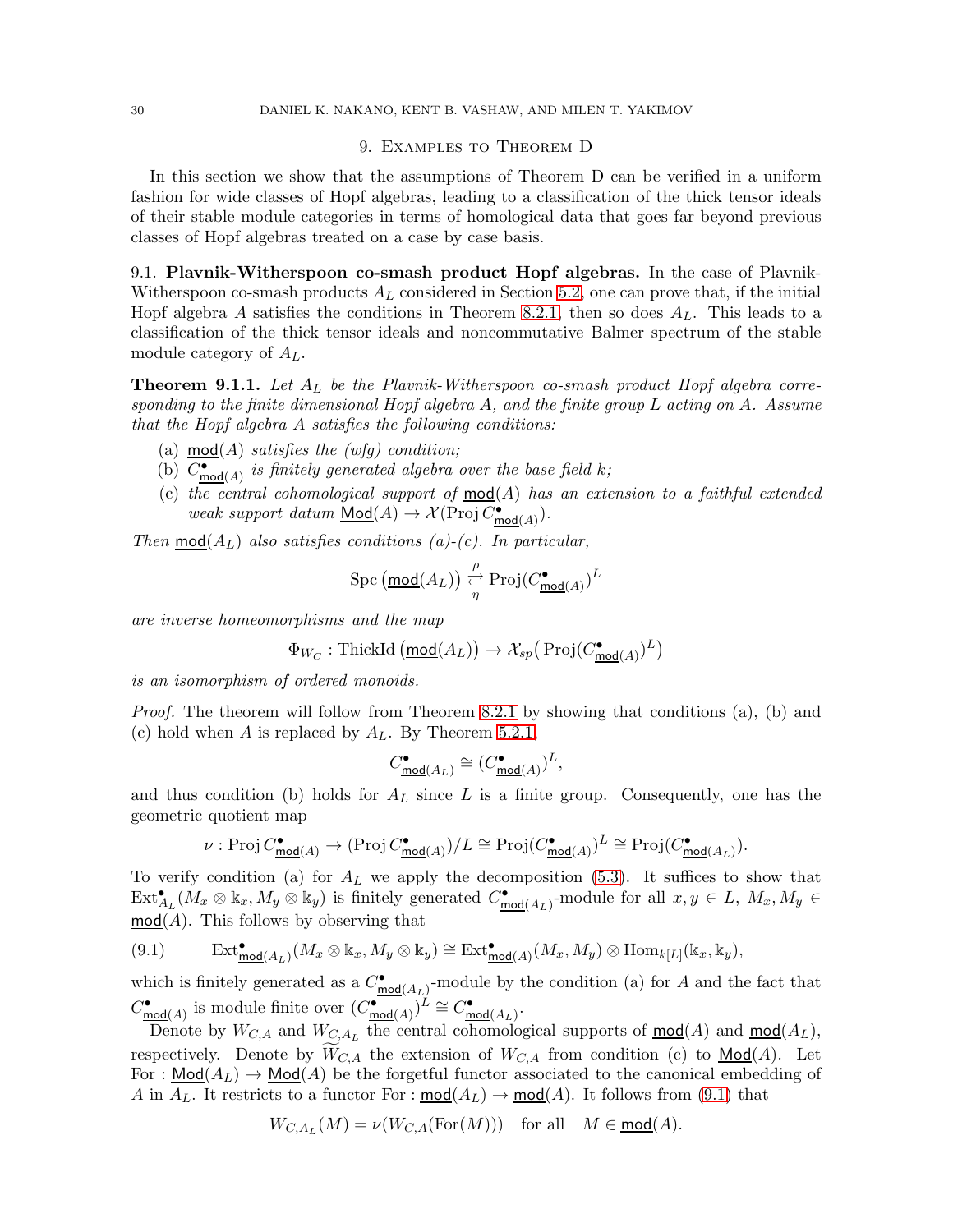Define the map

$$
\widetilde{W}_{C,A_L} : \underline{\mathsf{Mod}}(A) \to \mathcal{X}(\operatorname{Proj} C^\bullet_{\underline{\mathsf{mod}}(A)}) \quad \text{by} \quad \widetilde{W}_{C,A_L}(M) := \nu(W_{C,A_L}(\operatorname{For}(M)))
$$

for  $M \in \text{Mod}(A)$ . Using the tensor product formula [\[48,](#page-37-8) Theorem 2.3] for  $A_L$ -modules, one easily verifies that  $\widetilde{W}_{C, A_L}$  is an extended weak support datum. Its faithfulness is obvious.  $\Box$ 

9.2. Benson-Witherspoon Hopf algebras. Consider a Benson-Witherspoon Hopf algebra  $H_{G,L} = (k[G]\# kL)^*$  as in Example [5.2.3.](#page-17-1) It is a special case of the construction in the previous section with  $A = kG$ . Conditions (a) and (b) of Theorem [9.1.1](#page-29-2) hold because A is the group algebra of a finite group. A faithful extension of the cohomological support of  $kG$  was constructed in [\[10,](#page-36-15) [11\]](#page-36-16), which verifies condition (c) in the theorem. By Theorem [9.1.1](#page-29-2) and Example [5.2.3,](#page-17-1) we have:

**Proposition 9.2.1.** For each Benson-Witherspoon Hopf algebra  $H_{G,L}$ ,

$$
\operatorname{Spc} \underline{\text{mod}}(H_{G,L}) \xrightarrow[\eta]{\rho} \operatorname{Proj}(\operatorname{H}^{\bullet}(G,k))^L
$$

are inverse homeomorphisms and the map

$$
\Phi_{W_C} : \text{ThickId} \left( \underline{\text{mod}}(H_{G,L}) \right) \to \mathcal{X}_{sp} \left( \text{Proj}(\text{H}^{\bullet}(G,k))^{L} \right)
$$

is an isomorphism of ordered monoids.

A classification of the thick tensor ideals and the noncommutative Balmer spectra of the stable module categories of the Benson-Witherspoon Hopf algebras was given in [\[39,](#page-37-3) Theorem 9.3.2] in terms L-invariant homogeneous prime ideals of  $(\mathrm{H}^{\bullet}(G,k))^{L}$ .

9.3. Finite group schemes. Let  $k[\Omega]$  be the coordinate algebra of a finite group scheme  $\Omega$ with k algebraically closed. Recall that

$$
k[\Omega] \cong (k[\Omega_0]^* \# k\pi)^*,
$$

where  $\pi$  is a finite group and  $\Omega_0$  is an infinitesimal group scheme. This is a Plavnik-Witherspoon co-smash product Hopf algebra for  $A = k[\Omega_0]$  and  $L = \pi$ . Since we have the isomorphisms of algebras

$$
A = k[\Omega_0] \cong k[t_1, t_2, \ldots, t_s]/(t_1^{p^{r_1}}, \ldots, t_s^{p^{r_s}}) \cong k(\mathbb{Z}_{p^{r_1}} \times \cdots \times \mathbb{Z}_{p^{r_s}})
$$

and  $C_{\text{mod}(k[\Omega_0])}^{\bullet} \cong H^{\bullet}(k[\Omega_0], k)$ , conditions (a) and (b) of Theorem [9.1.1](#page-29-2) hold. Here we use that, since  $k[\tilde{\Omega}_0]$  is a unipotent Hopf algebra, its cohomological support depends only on its algebra structure, but not coalgebra structure.

Next we verify condition (c) of Theorem [9.1.1](#page-29-2) for  $k[\Omega_0]$ . Let E be the unique elementary abelian subgroup of  $\mathbb{Z}_{p^{r_1}} \times \cdots \times \mathbb{Z}_{p^{r_s}}$  consisting of the identity element and elements of order p. One can now apply the constructions in  $[11, \text{ Section 2}]$ , so that there exists a rank variety  $W_{E}^{r}(M)$  for  $M \in \underline{\text{Mod}}(kE)$  with the following properties:

- (i)  $\widetilde{W}_E(M) \cong W_E^r(M)$ , where  $\widetilde{W}_E$  denotes the Benson-Carlson-Rickard extension [\[10\]](#page-36-15) of the cohomological support for  $E$  to  $Mod(kE)$  and
- (ii)  $W_E^r(M) = \emptyset$  if and only if M is a projective kE-module.

With the coproduct on  $k[\Omega_0]$ , we need to show that

(iii)  $W_E^r(M \otimes N) = W_E^r(M) \cap W_E^r(N)$  for all  $M, N \in \text{Mod}(k[\Omega_0])$  restricted to E-modules.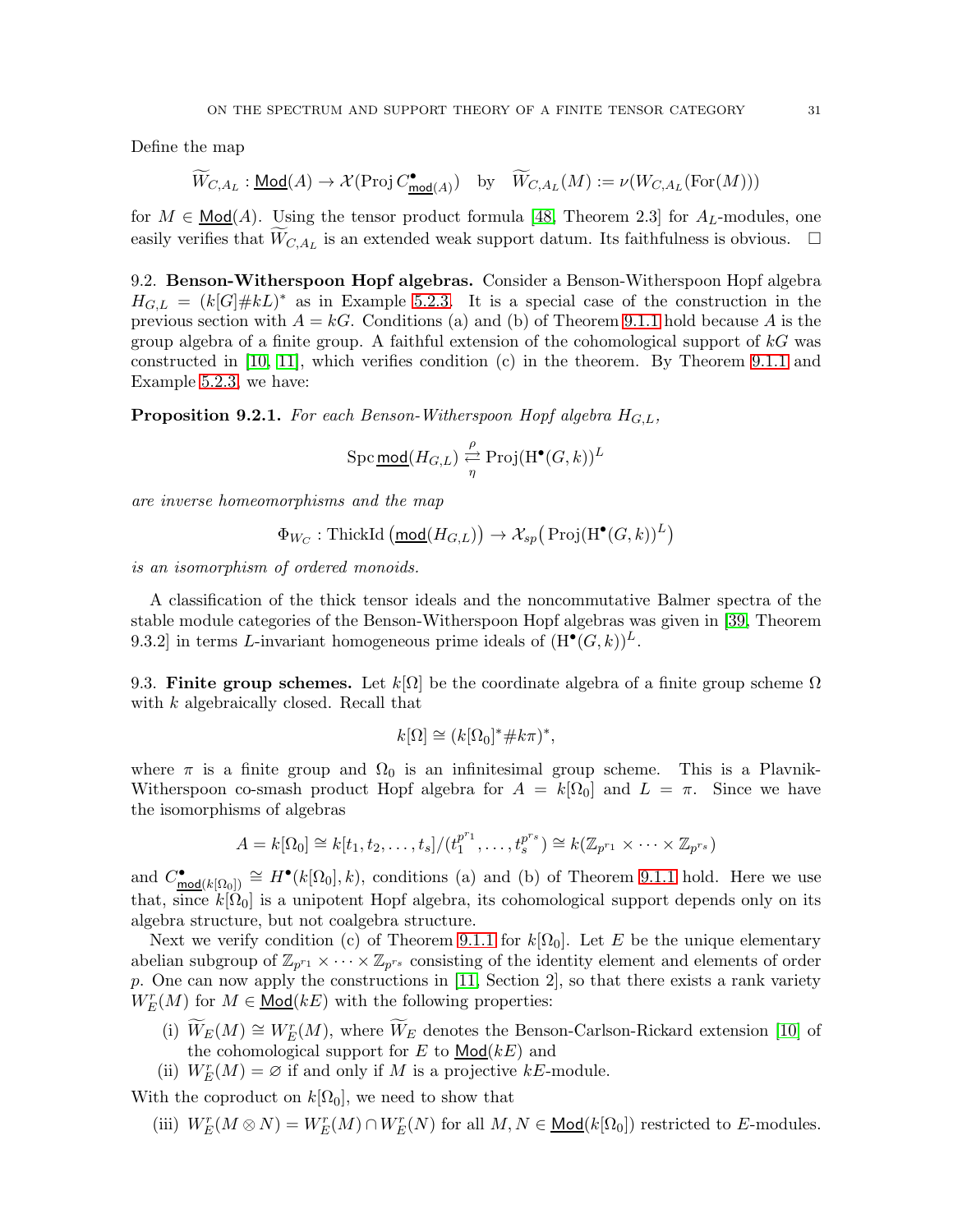Using the shifted subgroup description of the rank variety, the rank variety will consist of operators,  $x_{\alpha} = \alpha_1 t^{p^{r_1}-1} + \alpha_2 t^{p^{r_2}-1} + \cdots + \alpha_s t^{p_{r_s}-1}$  with  $\alpha_i \in K$ ,  $i = 1, 2, \ldots, s$ , where K is a field extension of k of large enough transcendence degree, such that  $M_{\langle x_\alpha \rangle}$  is not free. We can now follow the argument in [\[32,](#page-37-23) Lemma 3.9]. The coproduct on  $x_{\alpha}$  can be written as

$$
\Delta(x_{\alpha}) \in x_{\alpha} \otimes 1 + 1 \otimes x_{\alpha} + \mathcal{I} \otimes \mathcal{I},
$$

where I is the augmentation ideal of  $k[\Omega_0]$ . By applying the argument in [\[32,](#page-37-23) Proposition 2.2, it follows that  $[M \otimes N]_{\langle \Delta(x_{\alpha})\rangle}$  is free if and only if  $[M \otimes N]_{\langle x_{\alpha} \otimes 1+1 \otimes x_{\alpha} \rangle}$  is free. From this (iii) follows.

Now we apply the fact that  $\widetilde{W}_{k[\Omega_0]}(M) = \text{res}^*(\widetilde{W}_E(M))$ . By using the line of reasoning given in [\[11,](#page-36-16) Theorems 10.6, 10.8], one has

- (iv)  $W_{k[\Omega_0]}(M) = \varnothing$  if and only if M is a projective  $k[\Omega_0]$ -module;
- $(V)$   $W_{k[\Omega_0]}(M \otimes N) = W_{k[\Omega_0]}(M) \cap W_{k[\Omega_0]}(N).$

This proves condition (c) of Theorem [9.1.1](#page-29-2) for  $k[\Omega_0]$ . Now Theorem 9.1.1 yields the the following:

**Proposition 9.3.1.** [\[44,](#page-37-7) Theorem 10.3] For each finite group scheme  $\Omega$ ,

$$
\operatorname{Spc} \left( \underline{\text{mod}}(k[\Omega]) \right) \stackrel{\rho}{\underset{\eta}{\rightleftarrows}} \operatorname{Proj} \left( \operatorname{H}^{\bullet}(k[\Omega_0], k) \right)^{\pi}
$$

are inverse homeomorphisms and the map

$$
\Phi_{W_C} : \text{ThickId} \left( \underline{\text{mod}}(k[\Omega]) \right) \to \mathcal{X}_{sp} \left( \text{Proj}(\text{H}^{\bullet}(k[\Omega_0], k))^{\pi} \right)
$$

is an isomorphism of ordered monoids.

This result recovers a theorem of Negron and Pevtsova [\[44,](#page-37-7) Theorem 10.3] who employed their hypersurface support theory. The example shows how it is obtained through a uniform approach based on Theorem D and Theorem [9.1.1.](#page-29-2)

#### Appendix A.

<span id="page-31-0"></span>In this appendix we show that given any finite tensor category  $\mathbf T$  over a field k, there exists a compactly generated monoidal triangulated category  $\bf{K}$  whose compact part is the stable category of T, that is,

$$
\widetilde{\mathbf{K}}^c \cong \underline{\mathbf{T}}.
$$

We will construct  $\bf{K}$  as the stable category of the indization of  $\bf{T}$ . We recall this construction briefly.

Ind-objects, and indizations of categories, were originally introduced in [\[1\]](#page-36-17). We follow the construction as in [\[34,](#page-37-24) Chapter 6]. Consider the embedding of **T** into  $T^{\vee}$ , the category of functors  $\mathbf{T}^{\mathrm{op}} \to \mathsf{Set}$ , via the Yoneda embedding. Then the *indization of* **T** is the smallest full subcategory of  $T^{\vee}$  containing the image of T, and closed under taking filtered colimits, and it is denoted  $Ind(T)$ .

We now claim the following, which is well-known to experts in the field.

**Theorem A.0.1.** Let  $T$  be a finite tensor category over k. Then:

- (a) Ind(**T**) is a Frobenius abelian monoidal category, and its stable category Ind(**T**) is a compactly generated monoidal triangulated category.
- (b)  $\text{Ind}(\mathbf{T})^c \cong \mathbf{\underline{T}}$ .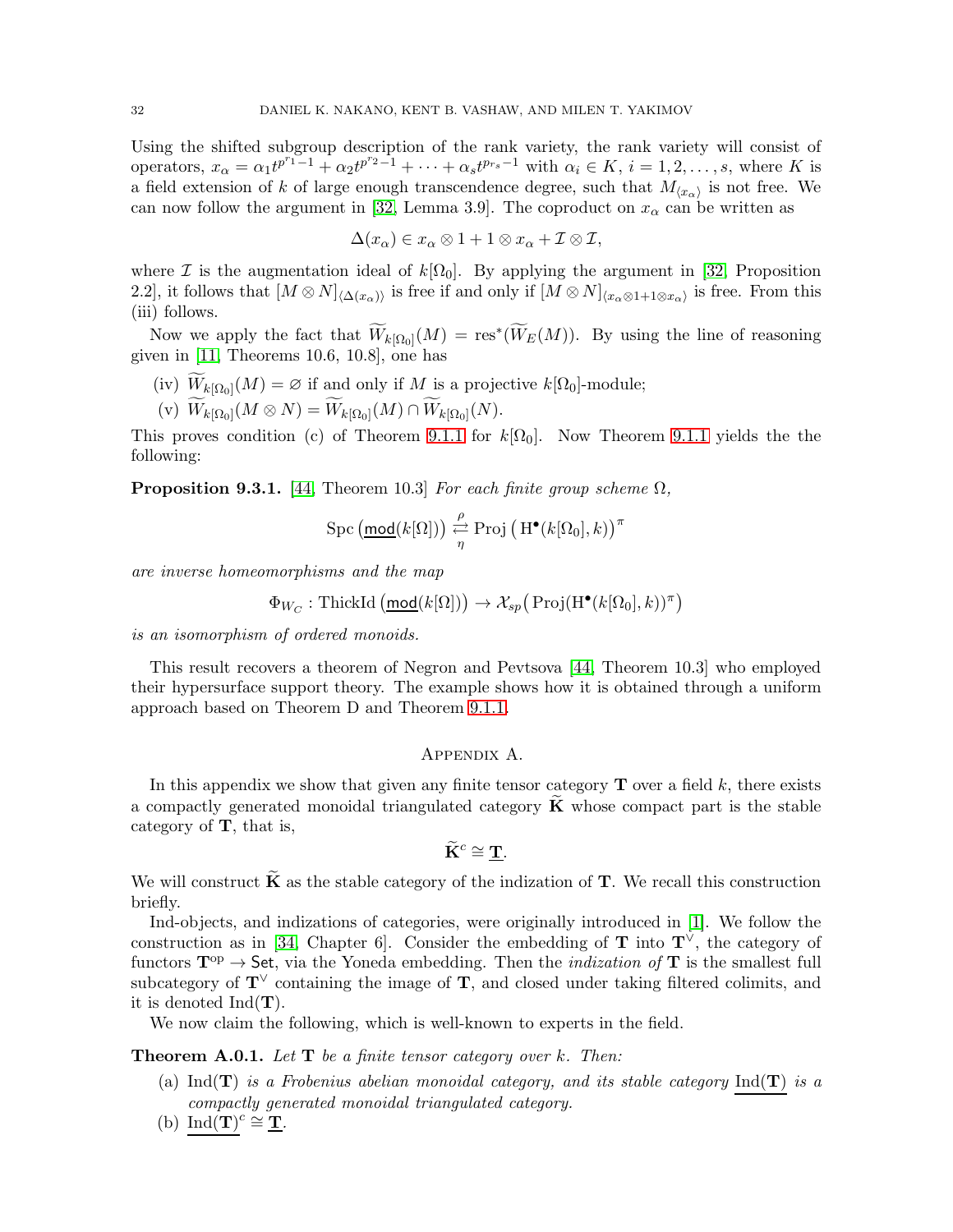*Proof.* Since **T** is a finite tensor category over k, **T** is equivalent (as an abelian category) to mod(A) for some finite dimensional k-algebra A (see [\[28,](#page-37-12) page 10]). Let Ind( $\mathbf{T}$ ) be the ind-completion of **T** as above. By [\[34,](#page-37-24) Proposition 6.1.12], Ind(**T**)  $\cong$  Mod(*A*), since *A* is finite dimensional (and thus the finitely-presented A-modules are the finite dimensional A-modules). By [\[34,](#page-37-24) Proposition 6.1.9, Proposition 6.1.12], a functor  $F : T' \to T''$  extends to a functor  $IF : \text{Ind}(\mathbf{T}') \to \text{Ind}(\mathbf{T}'')$ , and  $\text{Ind}(\mathbf{T}' \times \mathbf{T}'') \cong \text{Ind}(\mathbf{T}') \times \text{Ind}(\mathbf{T}'')$ , respectively. This implies that the tensor product  $\otimes : \mathbf{T} \times \mathbf{T} \to \mathbf{T}$  extends to a tensor product  $\text{Ind}(\mathbf{T}) \times \text{Ind}(\mathbf{T}) \to \text{Ind}(\mathbf{T})$ .

It is noted in [\[34,](#page-37-24) Introduction] that the category of ind-objects of a triangulated category does not appear to be triangulated; on the other hand, we claim that  $Ind(T)$  is a triangulated category. Since  $\bf{T}$  is a finite tensor category, injectives and projectives coincide in  $\bf{T}$ ; in particular, this means that A is injective over itself. By [\[36,](#page-37-25) Theorem 15.9], since A is selfinjective, if M is any (not necessarily finite dimensional) A-module, M is injective if and only if it is projective. Hence, injectives and projectives coincide for  $Ind(T)$  (i.e., it is Frobenius), and so the category  $Ind(T)$  is a triangulated category.

Now note that by [\[38,](#page-37-26) Theorem 3], if R is a perfect ring, then M is a compact object in Mod(R) if and only if there is a finitely-generated R-module M' with  $M \cong M'$  in Mod(R); since A is finite dimensional, it is perfect, and so  $\text{Ind}(\mathbf{T})^c \cong \mathbf{T}$ .

### Appendix B.

Let K be a compactly generated M $\Delta C$  with compact part K<sup>c</sup>, equipped with the universal Balmer support V sending objects of  $\mathbf{K}^c$  to closed sets in Spc  $\mathbf{K}^c$ . In this appendix, for  $\mathbf{K}$ such that  $Spec \, K^c$  is Noetherian, we construct an extension of V to the non-compact objects of K.

We first recall a basic consequence of Noetherianity of  $\text{Spc } \mathbf{K}^c$ .

<span id="page-32-0"></span>**Lemma B.0.1.** Suppose  $\text{Spc } \mathbf{K}^c$  is topologically Noetherian. Then finitely-generated thick ideals of  $K^c$  satisfy the descending chain condition.

Proof. Suppose

$$
\ldots \mathbf{I}_i \subseteq \mathbf{I}_{i-1} \subseteq \ldots \subseteq \mathbf{I}_0
$$

is a descending chain of finitely-generated thick ideals of  $\mathbf{K}^c$ . Then

$$
...\Phi_V(\mathbf{I}_i) \subseteq \Phi_V(\mathbf{I}_{i-1}) \subseteq ... \subseteq \Phi_V(\mathbf{I}_0)
$$

is a descending chain of closed subsets of  $Spc K<sup>c</sup>$  (the fact that they are closed follows from finite generation, since if  $\mathbf{I} = \langle A_1, ..., A_m \rangle$  then  $\Phi_V(\mathbf{I}) = \bigcup_{i=1...m} V(A_i)$ . This chain stabilizes by the Noetherianity assumption. But note that every thick ideal is semiprime, e.g. the intersection of prime ideals over it (c.f. [\[40,](#page-37-11) Proposition 4.1.1]). This implies that if  $\Phi_V(\mathbf{I}_i)$  =  $\Phi_V(\mathbf{I}_j)$ , then  $\mathbf{I}_i = \mathbf{I}_j$ .

We next note a general lemma on localizing categories. Part (a) was originally proven in the symmetric case by Balmer-Favi [\[7,](#page-36-18) Lemma 4.5].

<span id="page-32-1"></span>Lemma B.0.2. We have the following.

- (a) Suppose I and J are thick ideals of  $\mathbf{K}^c$ . Then  $\text{Loc}(\mathbf{I} \cap \mathbf{J}) = \text{Loc}(\mathbf{I}) \cap \text{Loc}(\mathbf{J})$ .
- (b) Suppose  $\operatorname{Spc}$ **K**<sup>c</sup> is topologically Noetherian. Then for any set-indexed collection  $\{I_i\}_{i\in I}$ of thick ideals of  $\mathbf{K}^c$ , there is an equality  $\text{Loc}(\bigcap_{i \in I} \mathbf{I}_i) = \bigcap_{i \in I} \text{Loc}(\mathbf{I}_i)$ .

Proof. Part (a) follows exactly the same as in the symmetric case; we recall the Balmer-Favi proof here for reference. It is clear that  $\text{Loc}(\mathbf{I} \cap \mathbf{J}) \subset \text{Loc}(\mathbf{I}) \cap \text{Loc}(\mathbf{J})$ . By e.g. [\[42,](#page-37-21) Theorem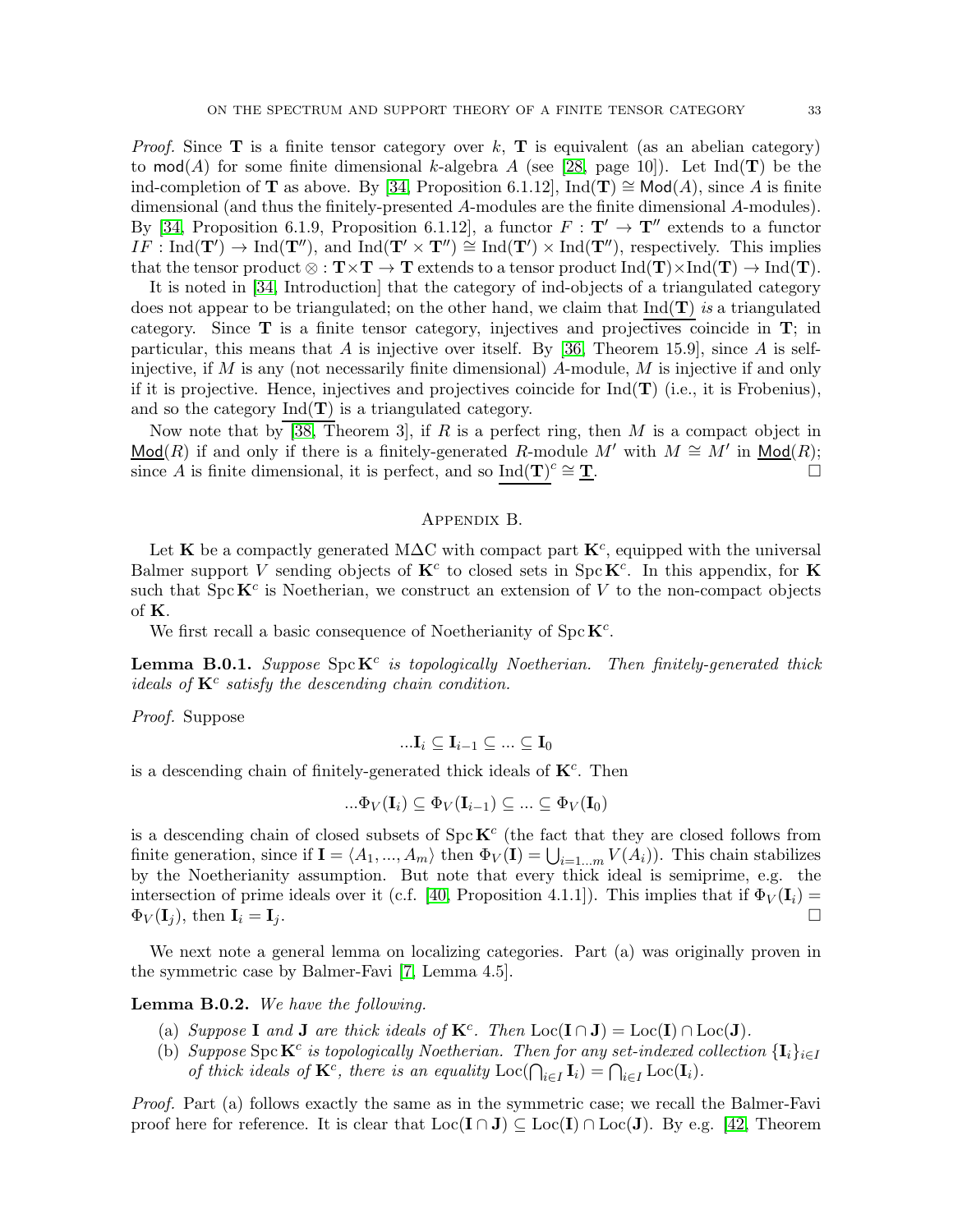4.3.3] or [\[35,](#page-37-27) Theorem 7.2.1], we have

Loc(I) = { $A \in \mathbf{K}$  : for any morphism  $C \xrightarrow{f} A$  with  $C \in \mathbf{K}^c$ , there exists  $D \in \mathbf{I}$ such that f factors through  $D$ }

for any thick subcategory **I**. Let  $A \in \text{Loc}(\mathbf{I}) \cap \text{Loc}(\mathbf{J})$ , and suppose C is compact with  $f: C \to A$  a morphism. We must show that f factors through some object in  $\mathbf{I} \cap \mathbf{J}$ . By assumption, there exist objects  $D_1 \in \mathbf{I}$  and  $D_2 \in \mathbf{J}$  with factorizations



But now note that by standard properties of dual objects,  $g: D_1 \rightarrow D_2$  factors

$$
D_1 \xrightarrow{\begin{array}{c}\n g \\
 \searrow \text{coev} \otimes \text{id} \\
 D_1 \otimes D_1^* \otimes D_1 \xrightarrow{g \otimes \text{id}} D_2 \otimes D_1^* \otimes D_1\n \end{array}} D_2
$$

and hence the original morphism f factors through  $D_2 \otimes D_1^* \otimes D_1$ , which is in **I**∩**J**. Therefore,  $A \in \text{Loc}(\mathbf{I} \cap \mathbf{J}).$ 

For (b), suppose A is in  $\bigcap_i \text{Loc}(\mathbf{I}_i)$ , and again let  $f : C \to A$  be a morphism with C compact. Just as in part (a), we must show that f factors through an object in  $\bigcap_{i\in I} I_i$ . Pick some  $i \in I$  and set  $\mathbf{I}_i := \mathbf{I}_1$ . We know by assumption that there is some  $D_1 \in \mathbf{I}_1$  such that f factors through  $D_1$ . We now iterate this process: at the kth step, if for some j we have  $D_k \notin I_j$ , we can, using the same method as in part (a), construct  $D_{k+1}$  such that  $D_{k+1} \in I_j$ and  $D_{k+1} \in \langle D_k \rangle$ , and f factors through  $D_k$ . This constructs a chain of thick ideals:

$$
...\langle D_{k+1}\rangle \subsetneq \langle D_k\rangle \subsetneq \langle D_{k-1}\rangle \subsetneq ...\subsetneq \langle D_1\rangle.
$$

Now, since by assumption  $Spec \mathbf{K}^c$  is Noetherian, it follows from Lemma [B.0.1](#page-32-0) that this chain must terminate; in other words, at some step, the object  $D := D_i$  which has been constructed is in every ideal  $I_i$  in our collection of ideals, since otherwise we could continue the chain of strict inclusions. By construction, then, f factors through D, and  $D \in \bigcap_i \mathbf{I}_i$ , which completes our proof.

 $\Box$ 

We will assume for the remainder of this section that  $\text{Spc } \mathbf{K}^c$  is Noetherian. We now define a version of extended Balmer supports for an arbitrary objects of K. Alternative methods for extending the Balmer support in the symmetric case include approaches via generalized tensor idempotents [\[7,](#page-36-18) [52\]](#page-38-3) based on the work of Rickard [\[51\]](#page-37-28), via containment in homological primes [\[6,](#page-36-19) [3\]](#page-36-20), and via contaiment in "big" primes [\[3\]](#page-36-20).

**Definition B.0.3.** Let  $A \in \mathbf{K}$ . Define the *extended Balmer support of* A as

$$
\widetilde{V}(A) = \{ \mathbf{P} \in \operatorname{Spc} \mathbf{K}^c : \forall C \in \mathbf{K}^c \setminus \mathbf{P}, A \otimes \mathbf{K}^c \otimes C \nsubseteq \operatorname{Loc}(\mathbf{P}) \}.
$$

Thus  $\widetilde{V}(-)$  forms a map from objects of **K** to subsets of Spc **K**<sup>c</sup>.

**Theorem B.0.4.** If  $C \in \mathbf{K}^c$ , then  $\tilde{V}(C) = V(C)$ . Furthermore,  $\tilde{V}$  satisfies the following properties. In other words,  $\tilde{V}$  is an extended support which extends V.

- (a)  $\widetilde{V}(0) = \varnothing$  and  $\widetilde{V}(1) = \operatorname{Spc} \mathbf{K}^c$ .
- (b)  $\widetilde{V}(\bigoplus_{i\in I} A_i) = \bigcup_{i\in I} \widetilde{V}(A_i)$  for any set I and collection of objects  $A_i \in \mathbf{K}$ .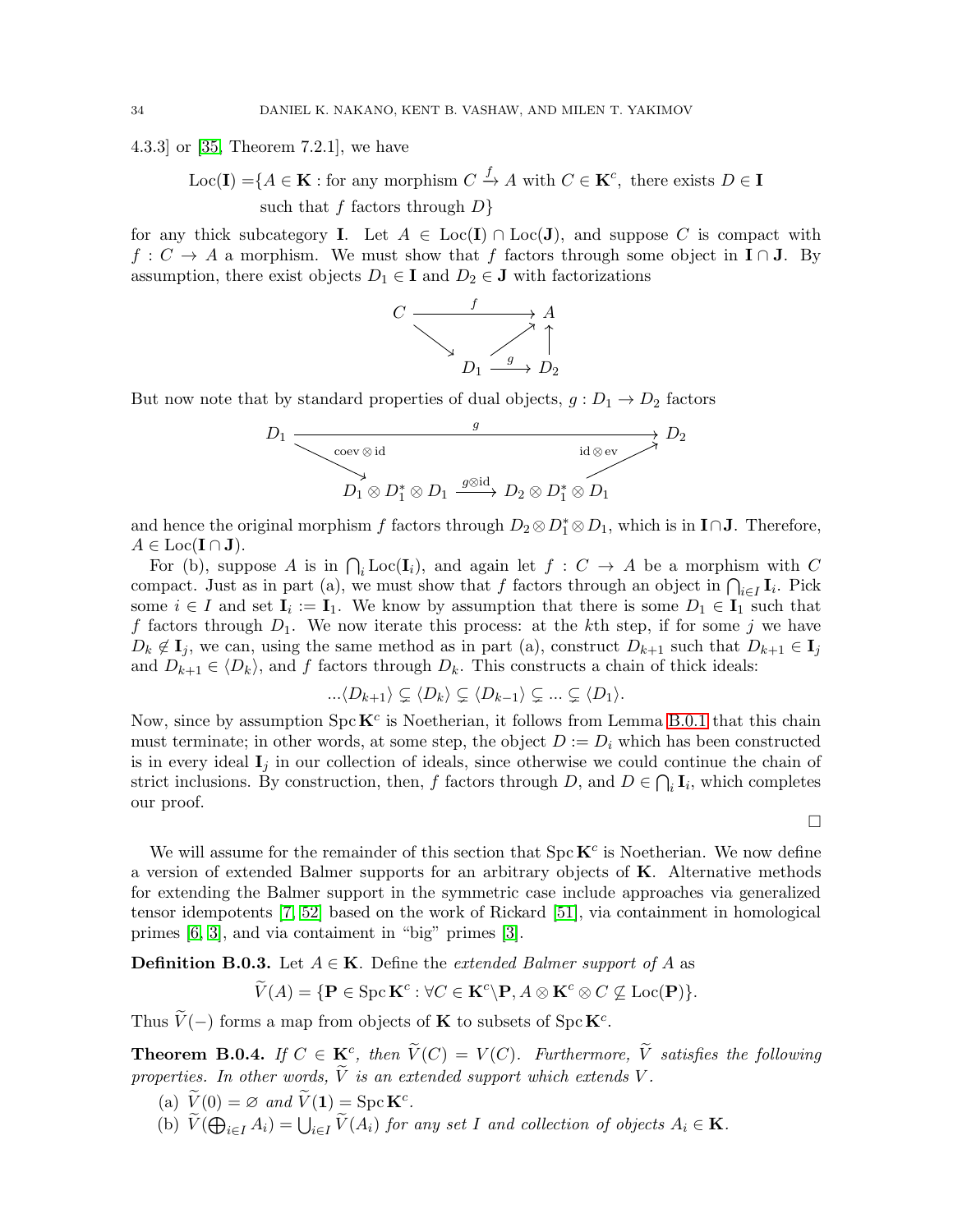- (c) If  $A \to B \to D \to \Sigma A$  is a distinguished triangle, then  $\widetilde{V}(A) \subseteq \widetilde{V}(B) \cup \widetilde{V}(D)$ .
- (d)  $\widetilde{V}(A) = \widetilde{V}(\Sigma A)$ .
- (e)  $\bigcup_{D \in \mathbf{K}^c} \widetilde{V}(A \otimes D \otimes C) = \widetilde{V}(A) \cap \widetilde{V}(C)$  for all  $A \in \mathbf{K}$  and  $C \in \mathbf{K}^c$ .

*Proof.* First, let  $C$  be compact. Then

$$
\widetilde{V}(C) = \{ \mathbf{P} \in \text{Spc } \mathbf{K}^c : \forall D \in \mathbf{K}^c \setminus \mathbf{P}, C \otimes \mathbf{K}^c \otimes D \nsubseteq \text{Loc}(\mathbf{P}) \} \n= \{ \mathbf{P} \in \text{Spc } \mathbf{K}^c : \forall D \in \mathbf{K}^c \setminus \mathbf{P}, C \otimes \mathbf{K}^c \otimes D \notin \mathbf{P} \} \n= \{ \mathbf{P} \in \text{Spc } \mathbf{K}^c : C \notin \mathbf{P} \} \n= V(C).
$$

The second equality is by [\[41,](#page-37-29) Lemma 2.2] and the third is by the definition of a prime ideal. This shows that  $\tilde{V}$  extends the usual Balmer support defined on compact objects, and (a) follows from this since 0 and 1 are both compact.

Next, we show (b). We have  $P \notin \widetilde{V}(\bigoplus_{i \in I} A_i)$  if and only if there exists  $C \in K^c \backslash P$  such that

$$
\bigoplus_{i\in I}A_i\otimes \mathbf{K}^c\otimes C\subseteq \mathrm{Loc}(\mathbf{P}).
$$

Since  $Loc(\mathbf{P})$  is a localizing category, this implies that

$$
A_i\otimes \mathbf K^c\otimes C\subseteq \mathrm{Loc}(\mathbf P)
$$

for all *i*, and thus  $\mathbf{P} \notin \widetilde{V}(A_i)$  for all *i*. This implies  $\widetilde{V}(\bigoplus_{i \in I} A_i) \supseteq \bigcup_{i \in I} \widetilde{V}(A_i)$ .

For the other direction, suppose  $P \notin V(A_i)$  for all i. Then for each  $\mathcal{A}_i$ , there exists  $C_i \in \mathbf{K}^c \backslash \mathbf{P}$  such that  $A_i \otimes \mathbf{K}^c \otimes C_i \subseteq \text{Loc}(\mathbf{P})$ . Consider the open set  $\bigcup_{i \in I} \widetilde{V}(C_i)^c$  of  $\text{Spc } \mathbf{K}^c$ . By the assumption of Noetherianity, every subset of  $\text{Spc}\,\mathbf{K}^c$  is quasi-compact, and so the cover of open sets  $V(C_i)^c$  has a finite subcover, say  $\widetilde{V}(C_1)^c, ..., \widetilde{V}(C_n)^c$ .

By primeness of P, since each  $C_i \notin \mathbf{P}$ , we can pick compact objects  $D_1, ..., D_{n-1}$  such that  $C := C_1 \otimes D_1 \otimes C_2 \otimes D_2 \otimes ... \otimes D_{n-1} \otimes C_n$  is not in **P**. We now claim that  $C \in \langle C_i \rangle$  for all  $i \in I$ . To show this, we just need to show that C is in every prime ideal Q containing  $C_i$ , by [\[40,](#page-37-11) Proposition 4.1.1]. Suppose **Q** is a prime containing  $\langle C_i \rangle$  for some  $i \in I$ . Then  $\mathbf{Q} \in \widetilde{V}(C_i)^c$ , and hence in  $\widetilde{V}(C_j)^c$  for some  $j = 1, ..., n$ . In other words,  $C_j \in \mathbf{Q}$ , and so it is now clear that  $C \in \mathbf{Q}$ . Hence  $C \in \langle C_i \rangle$  for all  $i \in I$ .

But now note that for any  $i \in I$ , every object D of  $\langle C_i \rangle$  has the property that  $A_i \otimes \mathbf{K}^c \otimes D \subseteq$ Loc(P). This implies that for all i, we have  $A_i \otimes \mathbf{K}^c \otimes C \subseteq \text{Loc}(\mathbf{P})$ . Then

$$
(\bigoplus_{i\in I} A_i)\otimes \mathbf{K}^c\otimes C\cong \bigoplus_{i\in I} (A_i\otimes \mathbf{K}^c\otimes C)\subseteq \mathrm{Loc}(\mathbf{P}),
$$

and, recalling that C by construction was not in **P**, this shows that  $P \notin \widetilde{V}(\bigoplus_{i \in I} A_i)$ . This completes the proof of (2).

For (c), suppose  $A \to B \to D \to \Sigma A$  is a distinguished triangle in **K**, and that **P**  $\notin$  $V(B) \cup V(D)$ . Then there exist compact objects  $C_1$  and  $C_2$  which are not in **P** such that  $B \otimes \mathbf{K}^c \otimes C_1$  and  $D \otimes \mathbf{K}^c \otimes C_2$  are both contained in Loc(P). Since  $C_1$  and  $C_2$  are both not in P, there exists a compact object E for which  $C_1 \otimes E \otimes C_2 \notin P$ . But now it is clear that  $A \otimes \mathbf{K}^c \otimes C_1 \otimes E \otimes C_2 \subseteq \text{Loc}(\mathbf{P})$ , since  $\text{Loc}(\mathbf{P})$  is triangulated. Thus  $\mathbf{P} \notin V(A)$ , and so  $V(A) \subseteq V(B) \cup V(D).$ 

(d) is straightforward from the fact that localizing categories are triangulated.

For (e), suppose  $P \notin \bigcup_{D \in \mathbf{K}^c} \widetilde{V}(A \otimes D \otimes C)$ . Then for each  $D \in \mathbf{K}^c$ , there exists  $E_D \in \mathbf{K}^c \backslash P$ such that  $A \otimes D \otimes C \otimes \mathbf{K}^c \otimes E_D \subseteq \text{Loc}(\mathbf{P})$ . Now, construct a sequence of ideals as follows. Begin with  $\langle E_1 \rangle$  for some  $E_{D_1} := E_1$  corresponding to  $D_1 \in \mathbf{K}^c$  as above. Now suppose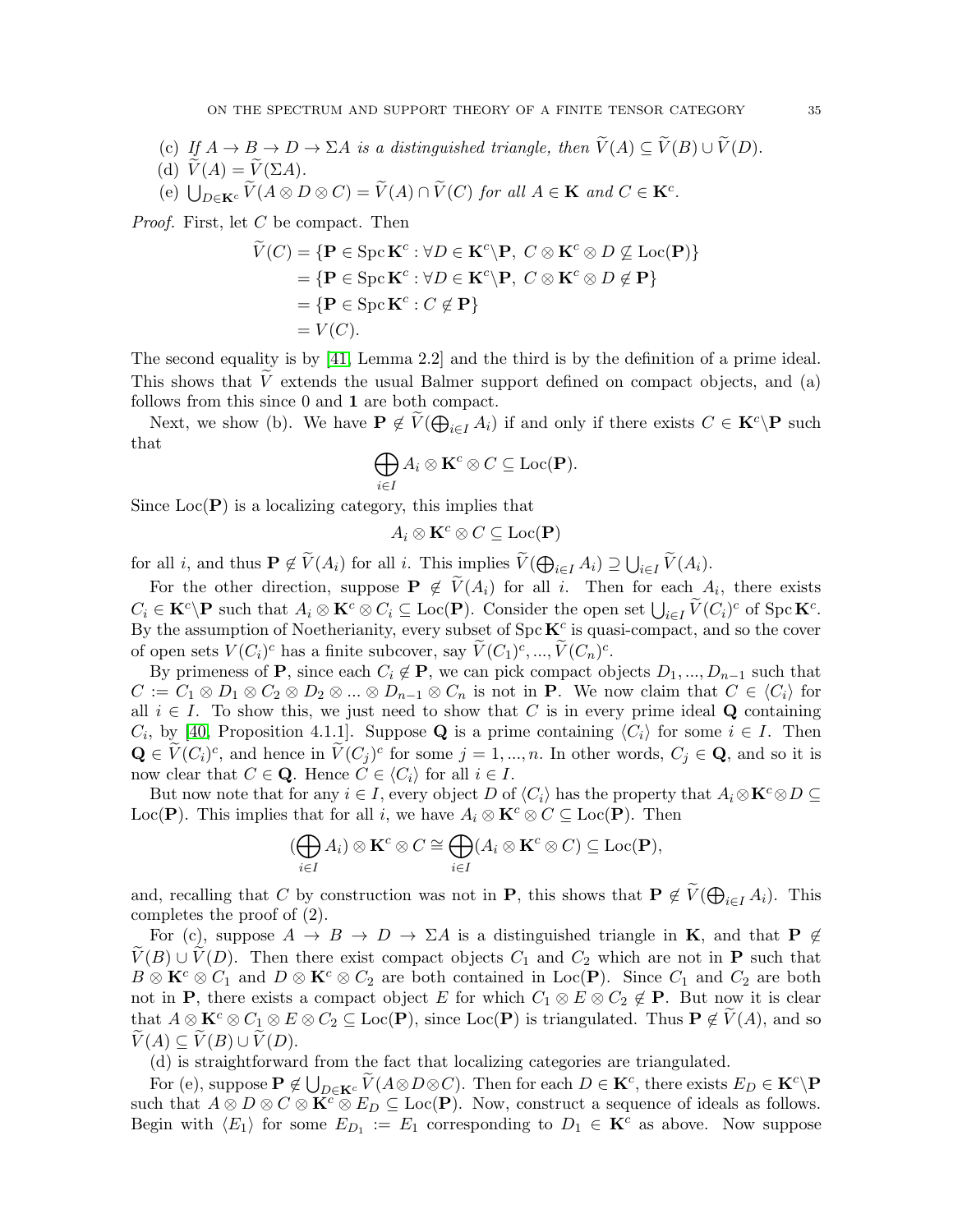there exists an element  $D_2$  in  $\mathbf{K}^c$  such that  $E_2 \notin \langle E_1 \otimes F_1 \otimes E_2 \rangle$  for some  $F_1$  such that  $E_1 \otimes F_1 \otimes E_2 \notin \mathbf{P}$  (note that since  $E_1$  and  $E_2$  are both not in **P** by assumption, it follows that  $E_1 \otimes \mathbf{K}^c \otimes E_2 \nsubseteq \mathbf{P}$ , and so there always exists at least one  $F_1$  such that  $E_1 \otimes F_1 \otimes E_2 \notin \mathbf{P}$ ). Then take  $\langle E_1 \otimes F_1 \otimes E_2 \rangle$  as the next ideal, with  $F_1$  as above. Continue in this manner. We obtain a sequence of strictly descending principal ideals generated by objects which are not in P:

$$
\ldots \subsetneq \langle E_1 \otimes F_1 \otimes E_2 \otimes F_2 \otimes \ldots \otimes E_i \rangle \subsetneq \langle E_1 \otimes F_1 \otimes \ldots \otimes E_{i-1} \rangle \subsetneq \ldots \subsetneq \langle E_1 \rangle.
$$

This sequence must terminate by Noetherianity and Lemma [B.0.1.](#page-32-0) In other words, for some n, if we set  $E := E_1 \otimes F_1 \otimes \ldots \otimes F_{n-1} \otimes E_n$ , then for any  $D \in \mathbf{K}^c$  with corresponding object  $E_D$ , the object E is in the ideal  $\langle E \otimes F_D \otimes E_D \rangle$  for any  $F_D$  such that  $E \otimes F_D \otimes E_D \notin \mathbf{P}$ . Now we claim that  $A \otimes \mathbf{K}^c \otimes C \otimes \mathbf{K}^c \otimes E \subseteq \text{Loc}(\mathbf{P})$ . Given  $D \in \mathbf{K}^c$ , we already know that  $A \otimes D \otimes C \otimes \mathbf{K}^c \otimes E_D \subseteq \text{Loc}(\mathbf{P})$ . But now note that any object G in  $\langle E \otimes F_D \otimes E_D \rangle$  also has the property that  $A \otimes D \otimes C \otimes \mathbf{K}^c \otimes G \subseteq \text{Loc}(\mathbf{P})$ , and in particular this is true for E, since  $E \in \langle E \otimes F_D \otimes E_D \rangle$  by assumption. Therefore,  $A \otimes D \otimes C \otimes \mathbf{K}^c \otimes E \subseteq \text{Loc}(\mathbf{P})$  for any  $D \in \mathbf{K}^c$ , and thus  $A \otimes \mathbf{K}^c \otimes C \otimes \mathbf{K}^c \otimes E \subseteq \text{Loc}(\mathbf{P})$ .

The result now follows directly. If  $P \in V(C)$ , then  $C \otimes K^c \otimes E \nsubseteq Loc(P)$ , which means that there exists some  $H \in \mathbf{K}^c$  such that  $C \otimes H \otimes E \notin \mathbf{P}$ ; and in that case, we can now see that  $P \notin V(A)$ , since this means that  $A \otimes \mathbf{K}^c \otimes (C \otimes H \otimes E) \subseteq \text{Loc}(\mathbf{P})$ . Therefore,  $P \notin V(A) \cap V(C)$ , giving one direction of the claimed equality.

For the other direction, suppose  $\mathbf{P} \in \bigcup_{D \in \mathbf{K}^c} \widetilde{V}(A \otimes D \otimes C)$ . Then there is some D for which  $P \in V(A \otimes D \otimes C)$ . Suppose  $P \notin V(C)$ , in other words,  $C \in P$ . Then  $A \otimes D \otimes C$ would be in Loc(P), which would immediately imply  $P \notin \widetilde{V}(A \otimes D \otimes C)$ , a contradiction. In other words,  $P \in \widetilde{V}(C)$ . We must just show now that  $P \in \widetilde{V}(A)$ . Suppose  $E \in K^c \backslash P$ . If  $A\otimes \mathbf{K}^c \otimes E \subseteq \text{Loc}(\mathbf{P})$ , then this would imply that  $A\otimes D\otimes C \otimes \mathbf{K}^c \otimes E \subseteq \text{Loc}(\mathbf{P})$ , which would contradict the fact that  $\mathbf{P} \in \widetilde{V}(A \otimes D \otimes C)$ . Hence  $A \otimes \mathbf{K}^c \otimes E \nsubseteq \text{Loc}(\mathbf{P})$  for all  $E \in \mathbf{K}^c \backslash \mathbf{P}$ , which implies  $\mathbf{P} \in \widetilde{V}(A)$ . This completes the proof. which implies  $\mathbf{P} \in V(A)$ . This completes the proof.

Next we give a characterization of elements with empty support for categories with finite Krull dimension. For ease of notation, for any integer  $m \geq 1$ , we will denote  $A(m)$  for the collection of objects

$$
A(m) := \underbrace{A \otimes \mathbf{K}^c \otimes A \otimes ... \otimes \mathbf{K}^c \otimes A}_{m \text{ copies of } A}.
$$

**Theorem B.0.5.** Suppose  $A \in \mathbf{K}$  satisfies  $\widetilde{V}(A) = \emptyset$ . If  $\mathbf{K}^c$  has finite Krull dimension n (that is, any chain of strict containments of prime ideals is at most length n), then  $A(n) = \{0\}$ .

*Proof.* Suppose  $\widetilde{V}(A) = \emptyset$ . Then for each prime  $P \in \text{Spc } \mathbf{K}^c$ , there exists a compact object C which is not in  $\mathbf{P}$ , such that  $A \otimes \mathbf{K}^c \otimes C \subseteq \text{Loc}(\mathbf{P})$ . Since  $\bigcap_{\mathbf{P} \in \text{Spec } \mathbf{K}^c} \mathbf{P} = \{0\}$ , it is enough to show that  $A(n) \subseteq Loc(P)$  for all primes **P**, by Lemma [B.0.2.](#page-32-1)

We will show by induction on the maximum  $m$  such that there exists a chain of prime ideals  ${\bf P} = {\bf P}_1 \subsetneq {\bf P}_2 \subsetneq ... \subsetneq {\bf P}_m$  that  $A(m) \subseteq \text{Loc}({\bf P})$ . If  ${\bf P}$  is a maximal ideal, then  $\langle {\bf P}, C \rangle = {\bf K}^c$ for any  $C \in \mathbf{K}^c \backslash \mathbf{P}$ , in particular for some C for which  $A \otimes \mathbf{K}^c \otimes C \subseteq \text{Loc}(\mathbf{P})$ , which exists by assumption. Hence one can form the unit object 1 by successively taking shifts, cones, direct sums, and tensor products with arbitrary compact objects, applied to objects in  $\{P, C\}$ . Note that each operation preserves the property that applying  $A \otimes \mathbf{K}^c \otimes -$  gives a collection of objects in Loc( $P$ ); since objects of P, as well as C by assumption have this property, so does 1. In other words,  $A \otimes \mathbf{K}^c \otimes 1 \subseteq \text{Loc}(\mathbf{P})$ , and in particular  $A(1) = \{A\} \subseteq \text{Loc}(\mathbf{P})$ . This completes the base case of the induction.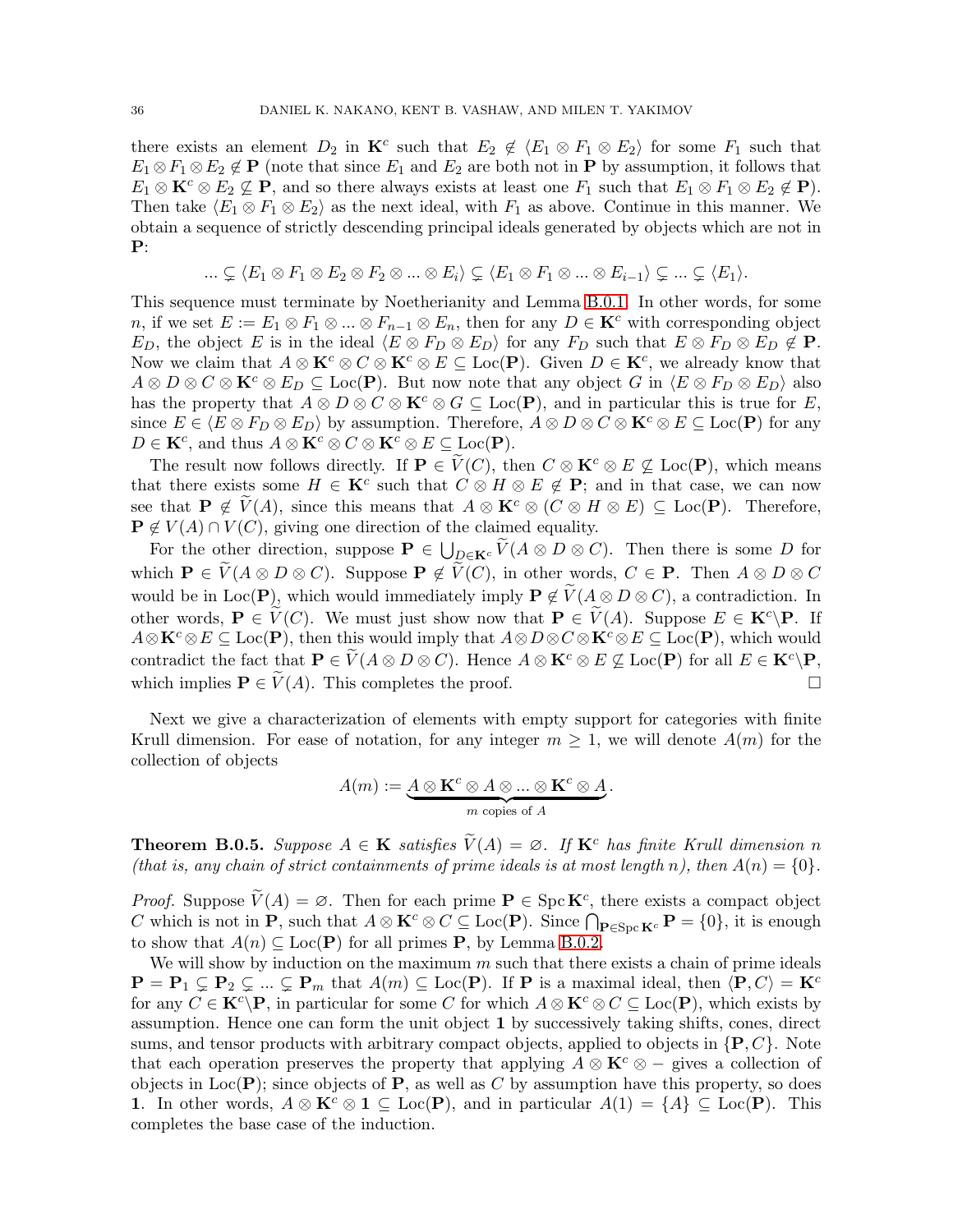Now, assume that **P** is any prime in  $\text{Spc } \mathbf{K}^c$ , with m the maximum number such that there is a chain of strict containments of prime ideals over  $P$  of length m. By assumption, as before, there exists a compact C not in **P** with  $A \otimes \mathbf{K}^c \otimes C \subseteq \text{Loc}(\mathbf{P})$ . Now note that it is enough to show that  $A(m-1) \subseteq \text{Loc}(P, C)$ ; if this is true, one can form any object in this set by successively taking shifts, cones, arbitrary set-indexed direct sums, and tensor products, applied to objects in  $\{P, C\}$ . As in the base case of the induction, each of these steps preserves the property that applying  $A \otimes \mathbf{K}^c \otimes -$  produces a collection of objects contained in Loc(P). Therefore, this then implies that  $A(m) \subseteq \text{Loc}(\mathbf{P})$ .

To show that  $A(m-1)$  is contained in Loc $\langle P, C \rangle$ , it is enough to show that it is contained in Loc( $\bf{Q}$ ) for any prime ideal  $\bf{Q}$  containing  $\langle \bf{P}, C \rangle$ , since every thick ideal is the intersection of prime ideals above it (again, by [\[40,](#page-37-11) Proposition 4.1.1]) and by Lemma [B.0.2.](#page-32-1) But such a prime ideal Q properly contains P, and so by the inductive hypothesis  $A(m-1)$  is contained<br>in Loc(Q) for all such Q. This completes the proof. in  $Loc(Q)$  for all such Q. This completes the proof.

#### **REFERENCES**

- <span id="page-36-17"></span>[1] M. Artin, A. Grothendieck, and J. L. Verdier, Théorie des topos et cohomologie étale des schémas, Séminaire de Géométrie Algébrique du Bois-Marie 1963–1964 (SGA 4). Lecture Notes in Mathematics, Vol. 305. Springer-Verlag, Berlin-New York, 1973. vi+640 pp.
- <span id="page-36-20"></span><span id="page-36-2"></span>[2] M. F. Atiyah and I. G. Macdonald, Introduction to commutative algebra, Addison–Wesley Publ. 1969.
- <span id="page-36-0"></span>[3] S. Balchin and G. Stevenson, Big categories, big spectra, [arXiv:2109.11934.](http://arxiv.org/abs/2109.11934)
- [4] P. Balmer, The spectrum of prime ideals in tensor triangulated categories, J. Reine Angew. Math. 588 (2005), 149–168.
- <span id="page-36-19"></span><span id="page-36-1"></span>[5] P. Balmer, Spectra, spectra, spectra–tensor triangular spectra versus Zariski spectra of endomorphism rings, Algebr. Geom. Topol. 10 (2010), no. 3, 1521–1563.
- [6] P. Balmer, Homological support of big objects in tensor-triangulated categories, J. Ec. polytech. Math. ´ 7 (2020), 1069–1088.
- <span id="page-36-18"></span>[7] P. Balmer and G. Favi, Generalized tensor idempotents and the telescope conjecture, Proc. Lond. Math. Soc. (3) **102** (2011), no. 6, 1161–1185.
- <span id="page-36-13"></span>[8] D. J. Benson, Representations and cohomology II. Cohomology of groups and modules, Second Ed., Cambridge Stud. Adv. Math. vol. 31, Cambridge Univ. Press, Cambridge, 1998.
- <span id="page-36-9"></span>[9] D. J. Benson and J. F. Carlson, Nilpotence and generation in the stable module category, J. Pure Appl. Algebra 222 (2018), no. 11, 3566–3584.
- <span id="page-36-15"></span>[10] D.J. Benson, J.F. Carlson, and J. Rickard, Complexity and varieties for infinitely generated modules, Math. Proc. Camb. Phil. Soc., 118 (1995), 223–243.
- <span id="page-36-16"></span>[11] D.J. Benson, J.F. Carlson, and J. Rickard, Complexity and varieties for infinitely generated modules II, Math. Proc. Camb. Phil. Soc., 120 (1996), 593–615.
- <span id="page-36-6"></span>[12] D. J. Benson, S. B. Iyengar, and H. Krause, Local cohomology and support for triangulated categories, Ann. Sci. Éc. Norm. Supér. (4) **41** (2008), no. 4, 573–619.
- <span id="page-36-12"></span>[13] D. J. Benson and S. Witherspoon, Examples of support varieties for Hopf algebras with noncommutative tensor products, Arch. Math. (Basel)  $102$  (2014), no. 6, 512–520.
- <span id="page-36-14"></span>[14] P. A. Bergh, J. Y. Plavnik, and S. Witherspoon, Support varieties for finite tensor categories: Complexity, realization, and connectedness, J. Pure Appl. Algebra 225 (2021), no. 9, 106705, 21 pp.
- <span id="page-36-7"></span>[15] B. D. Boe, J. R. Kujawa, and D. K. Nakano, Tensor triangular geometry for classical Lie superalgebras, Adv. Math. 314 (2017), 228–277.
- <span id="page-36-8"></span><span id="page-36-4"></span>[16] B. D. Boe, J. R. Kujawa, and D. K. Nakano, Tensor triangular geometry for quantum groups, [arXiv:1702.01289.](http://arxiv.org/abs/1702.01289)
- [17] A.B. Buan, H. Krause, and Ø. Solberg, Support varieties–an ideal approach, Homology, Homotopy Appl., 9 (2007), 45–74.
- <span id="page-36-3"></span>[18] A.B. Buan, H. Krause, N. Snashall, and Ø. Solberg, Support varieties–an axiomatic approach, Math. Z. 295 (2020), 395–426.
- <span id="page-36-5"></span>[19] R.-O. Buchweitz and H. Flenner, Global Hochschild (co-)homology of singular spaces, Adv. Math. 217 (2008), 205–242.
- <span id="page-36-11"></span><span id="page-36-10"></span>[20] J. F. Carlson, Negative cohomology and the endomorphism ring of the trivial module, [arXiv:2007.07305.](http://arxiv.org/abs/2007.07305)
- [21] J. F. Carlson, S. K. Chebolu, and J. Mináč, Finite generation of Tate cohomology, Represent. Theory 15 (2011), 244–257.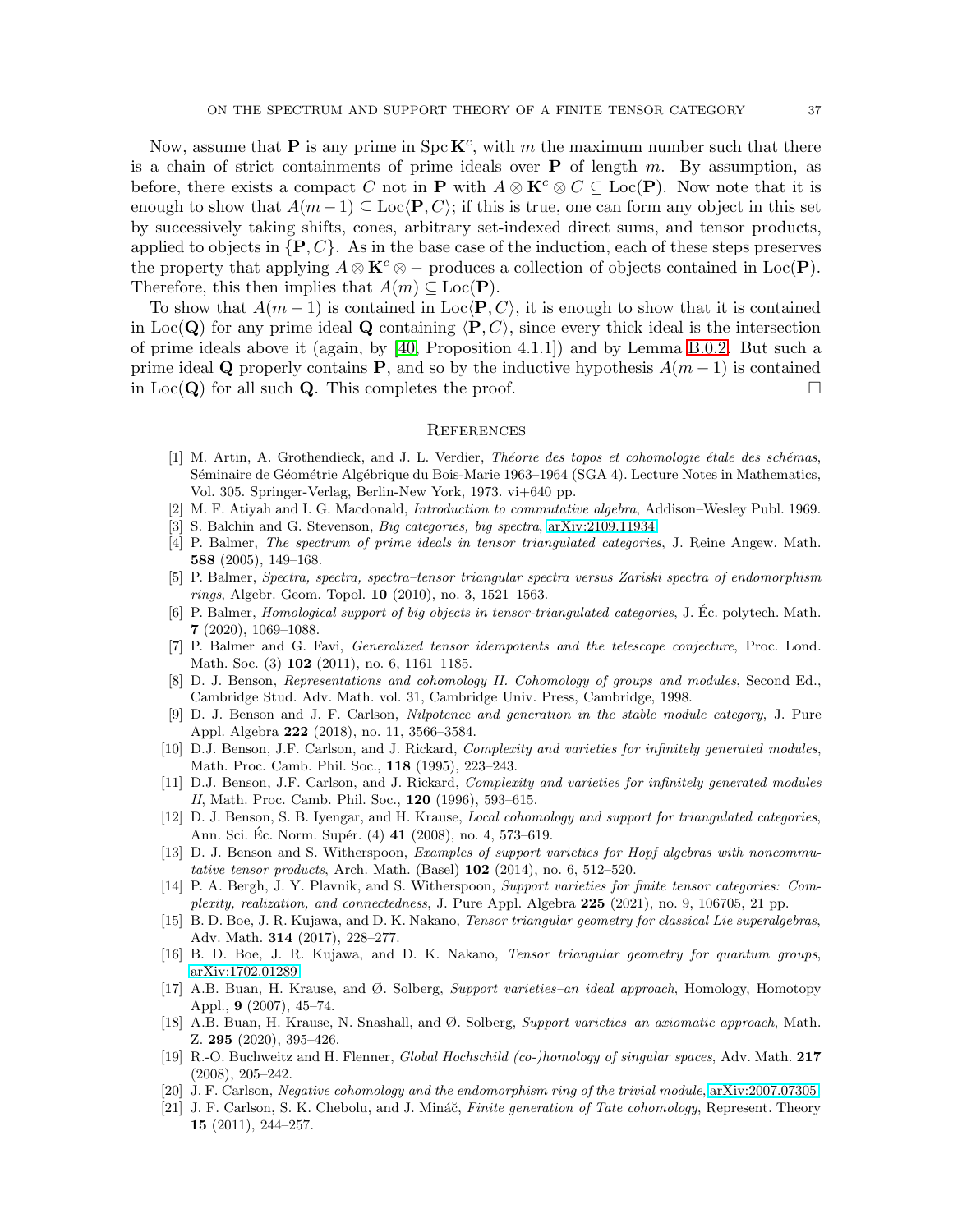- <span id="page-37-18"></span><span id="page-37-17"></span>[22] J.F. Carlson, N. Mazza, and D.K. Nakano, Endotrivial modules for finite groups of Lie type, J. Reine Angew. Math. 595 (2006), 93–120.
- <span id="page-37-19"></span>[23] J. Carlson, N. Mazza, and D. Nakano, Endotrivial modules for the symmetric and alternating groups, Proc. Edinburgh Math. Soc. 53 (2010), 83–95.
- <span id="page-37-20"></span>[24] J.F. Carlson, N. Mazza, and D.K. Nakano, Endotrivial modules for the general linear group in a nondefining characteristic, Math. Zeit. 278 (2014), 901–925.
- [25] J.F. Carlson, N. Mazza, and D.K. Nakano, Endotrivial modules for finite groups of Lie type A in a nondefining characteristic, Math. Zeit. 282 (2016), 1–24.
- <span id="page-37-14"></span>[26] J.F. Carlson and D.K. Nakano, Endotrivial modules for finite group schemes, J. Reine Angew. Math. 653 (2011), 149–178.
- <span id="page-37-13"></span>[27] J. F. Carlson, L. Townsley, L. Valeri-Elizondo, and M. Zhang, Cohomology rings of finite groups, Algebra and Applications 3, Kluwer Academic Publ., Dordrecht, 2003.
- <span id="page-37-12"></span><span id="page-37-4"></span>[28] E. Etingof, S. Gelaki, D. Nikshych, and V. Ostrik, Tensor categories, Math. Surveys and Monographs, 205, AMS, Providence, RI, 2015.
- <span id="page-37-22"></span>[29] P. Etingof and V. Ostrik, Finite tensor categories, Mosc. Math. J. 4 (2004), no. 3, 627–654.
- [30] J. Feldvoss and S. Witherspoon, Support varieties and representation type of small quantum groups, Int. Math. Res. Notices (2010), no. 7, 1346–1362.
- <span id="page-37-2"></span>[31] E. Friedlander and J. Pevtsova. Π-supports for modules for finite groups schemes over a field, Duke Math. J. 139 (2007), 317–368.
- <span id="page-37-23"></span>[32] E. Friedlander and J. Pevtsova. Representation theoretic support spaces for finite group schemes, American J. Math., 127 (2005), 379-420.
- <span id="page-37-1"></span>[33] E. M. Friedlander and A. Suslin, Cohomology of finite group schemes over a field, Invent. Math. 127 (1997), no. 2, 209–270.
- <span id="page-37-24"></span>[34] M. Kashiwara and P. Schapira, Categories and sheaves, Grundlehren der Mathematischen Wissenschaften, 332. Springer-Verlag, Berlin, 2006.
- <span id="page-37-27"></span>[35] H. Krause, Localization theory for triangulated categories, Triangulated categories, 161–235, London Math. Soc. Lecture Note Ser., 375, Cambridge Univ. Press, Cambridge, 2010.
- <span id="page-37-25"></span>[36] T. Y. Lam, Lectures on rings and modules, Graduate Texts in Mathematics, 189. Springer-Verlag, New York, 1999.
- <span id="page-37-26"></span><span id="page-37-15"></span>[37] N. Mazza, Endotrivial Modules, Springer Briefs in Mathematics, Springer-Verlag, 2019.
- <span id="page-37-3"></span>[38] J. Miyachi, Compact objects in stable module categories, Arch. Math. (Basel) 89 (2007), no. 1, 47–51.
- [39] D. K. Nakano, K. B. Vashaw, and M. T. Yakimov, Noncommutative tensor triangular geometry, [arXiv:1909.04304,](http://arxiv.org/abs/1909.04304) to appear in Amer. J. Math.
- <span id="page-37-11"></span>[40] D. K. Nakano, K. B. Vashaw, and M. T. Yakimov, Noncommutative tensor triangular geometry and the tensor product property for support maps, [arXiv:2008.09924,](http://arxiv.org/abs/2008.09924) to apper in Int. Math. Res. Notices.
- <span id="page-37-29"></span>[41] A. Neeman, The connection between the K-theory localization theorem of Thomason, Trobaugh and Yao and the smashing subcategories of Bousfield and Ravenel, Ann. Sci. Ecole Norm. Sup. (4) 25 (1992), no. 5, 547–566.
- <span id="page-37-21"></span>[42] A. Neeman, Triangulated categories, Annals of Mathematics Studies, 148. Princeton University Press, Princeton, NJ, 2001.
- <span id="page-37-9"></span>[43] C. Negron, Log-modular quantum groups at even roots of unity and the quantum Frobenius I, Comm. Math. Phys. 382 (2021), 773–814.
- <span id="page-37-7"></span><span id="page-37-6"></span>[44] C. Negron and J. Pevtsova, *Hypersurface support and prime ideal spectra for stable categories*, arXiv: 2101.00141.
- [45] C. Negron and J. Pevtsova, Support theory for the small quantum group and the Springer resolution, preprint February 2022.
- <span id="page-37-5"></span>[46] C. Negron and J. Plavnik, Cohomology of finite tensor categories: duality and Drinfeld centers, Trans. Amer. Math. Soc. DOI: https://doi.org/10.1090/tran/8548.
- <span id="page-37-10"></span>[47] V. C. Nguyen, Tate cohomology of finite dimensional Hopf algebras, PhD thesis, Texas A&M University, 2014.
- <span id="page-37-8"></span>[48] J. Plavnik and S. Witherspoon, Tensor products and support varieties for some noncocommutative Hopf algebras, Algebras and Representation Theory 21 (2018), 259-276.
- <span id="page-37-16"></span><span id="page-37-0"></span>[49] L. Puig, Affirmative answer to a question of Feit, J. Algebra  $131$  (1990), 513–526.
- [50] D. Quillen, The spectrum of an equivariant cohomology ring. I, II, Ann. of Math. (2) 94 (1971), 549–572; ibid. (2) 94 (1971), 573–602.
- <span id="page-37-28"></span>[51] J. Rickard, *Idempotent modules in the stable category*, J. London Math. Soc. (2) **56** (1997), no. 1, 149–170.